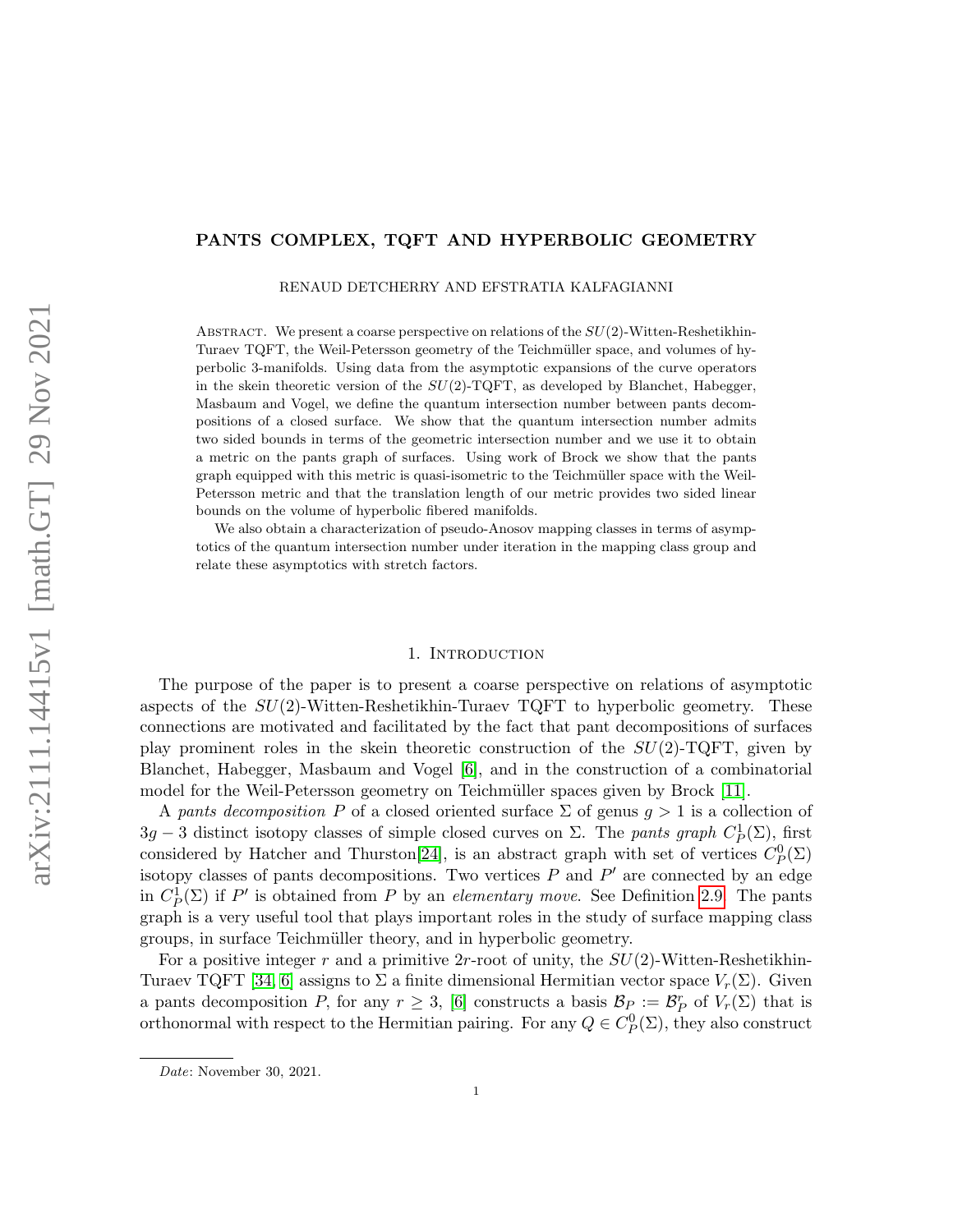a family of Hermitian operators  $T_r^Q: V_r(\Sigma) \longrightarrow V_r(\Sigma)$ , known as *curve operators*, so that  $\mathcal{B}_Q$  consists of eigenvectors of the operator  $T_r^Q$ .

In this paper we work with the  $TQFT$  theory associated to the roots of unity  $\zeta_r = -e^{\frac{\pi i}{2r}}$ . In his case, the large-r asymptotic behavior of the curve operators was studied by Detcherry in [\[18\]](#page-36-2). His results imply that given  $Q, P$  there is an integer  $n := n(Q, P) \geq 0$ , so that, for all r large enough, the matrix representing  $T_r^Q$  in the basis  $B_P$  has exactly n non-leading diagonals that contain non-zero entries. We call  $n(Q, P)$  the quantum intersection number of Q with respect to P.

Since pants decompositions of surfaces play important roles both in hyperbolic geometry and in TQFT, it is natural to wonder what geometric properties of the pants graph are captured by quantities or invariants arising from TQFT. In this paper, we show that the quantum intersection number captures the coarse geometry relations of the pants graph to the Teichmüller space established in  $[11]$ . As we will explain in Section [8,](#page-30-0) relations of the quantum intersection number to geometry, also translate to information about the geometric content of the large-r asympotics of the curve operator norms.

We consider the quantum intersection number as a function  $n: C^0_P(\Sigma) \times C^0_P(\Sigma) \longrightarrow \mathbb{N}$  and we use a general process we call *metrification* to promote it to a metric  $d_{qt}$  on  $C_p^0(\Sigma)$  such that the mapping class  $Mod(\Sigma)$  acts by isometries on  $(C_P^0(\Sigma), d_{qt})$ . Roughly speaking, the distance  $d_{qt}(P,Q)$  is the smallest total quantum intersection number over all finite sequences in  $C_P^0(\Sigma)$  from P to Q.

We prove the following theorem showing that the pants graph  $C_P^1(\Sigma)$  equipped with the metric  $d_{\sigma t}$  derived from TQFT coarsely records the geometry of Teichmüller space  $\mathcal{T}(\Sigma)$ equipped with its Weil-Petersson metric  $d_{WP}$ .

<span id="page-1-0"></span>**Theorem 1.1.** The pants graph  $C_P^1(\Sigma)$  with the metric  $d_{qt}$  is quasi-isometric to the Teichmüller space with its Weil-Petersson metric  $d_{WP}$ .

Recall that the *Bers constant*  $L = L(g)$  is a number so that any hyperbolic surface X topologically equivalent to  $\Sigma$ , admits at least one pants decomposition  $P_X$  with the length of all curves at most L. By construction, Theorem [1.1](#page-1-0) gives that for any  $P, Q \in C_p^0(\Sigma)$ , the distance  $d_{\pi}(P_X, P_Y)$  is within bounded ratio from the distance  $d_{WP}(X, Y)$ , and the bounds depend only on  $\Sigma$ . For more details, and for the definitions of terms and objects in the statement of the theorem, the reader is referred to Section [7.](#page-26-0)

Theorem [1.1](#page-1-0) leads to new relations of asymptotic elements of the Witten-Reshetikhin-Turaev  $SU(2)$ -TQFT to volumes of hyperbolic 3-manifolds. Recall that the translation length of an isometry  $\phi$  on a metric space  $(X, d)$  is defined by

$$
L^d(\phi) = \inf \{ d(\phi(x), x) \mid x \in X \}.
$$

Since mapping classes  $\phi \in Mod(\Sigma)$  act as isometries on  $(C_P^0(\Sigma), d_{qt})$  and on  $(\mathcal{T}(\Sigma), d_{WP})$ we can consider the translation lengths  $L^{d_{qt}}(\phi)$  and  $L^{d_{WP}}(\phi)$ , respectively. Theorem [1.1](#page-1-0) implies that for any  $\phi \in Mod(\Sigma)$  the translation lengths  $L^{d_{qt}}(\phi)$  and  $L^{d_{WP}}(\phi)$  are within bounded ratios from each other, with bounds depending only on the topology of  $\Sigma$ .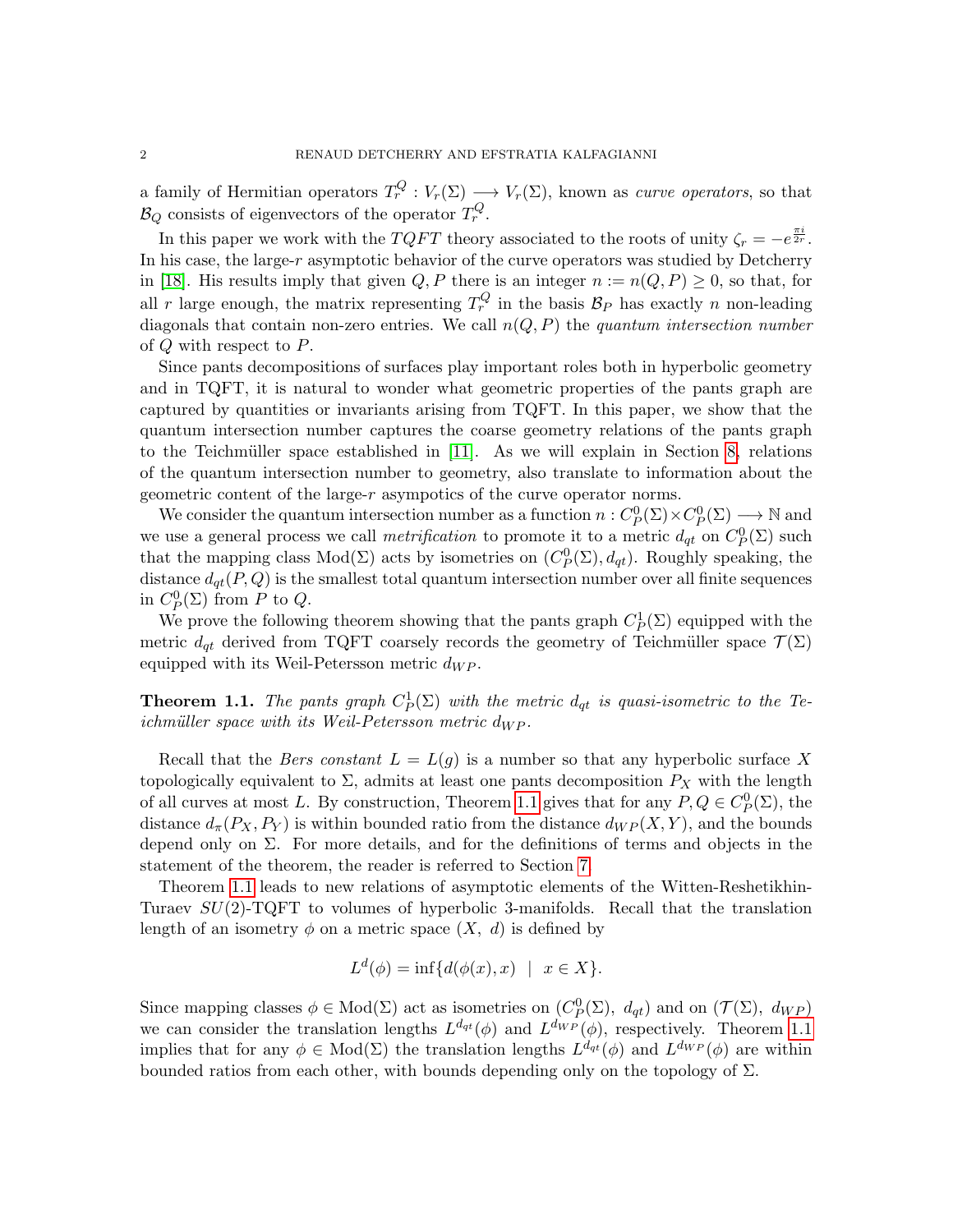If  $\phi$  is a pseudo-Anosov mapping class, the mapping torus  $M_{\phi} := F \times [0, 1] / (x, 1) \sim (\phi(x), 0)$  is a hyperbolic 3-manifold that fibers over the circle. In this case, Brock [\[12\]](#page-36-3) proved that the hyperbolic volume vol $(M_{\phi})$  and the translation length  $L^{d_{WP}}(\phi)$  are within bounded ratios from each other, with bounds depending only on  $\Sigma$ . Combining this result with Theorem [1.1](#page-1-0) we obtain the following:

<span id="page-2-1"></span>**Theorem 1.2.** There exist a positive constant N, depending only on  $\Sigma$ , so that for any pseudo-Anosov mapping class  $\phi \in Mod(\Sigma)$  we have

$$
\frac{1}{N} L^{d_{qt}}(\phi) \le \text{vol}(M_{\phi}) \le N L^{d_{qt}}(\phi).
$$

The study of relations between quantum topology and hyperbolic geometry has received particular attention in the last couple of decades. In particular, there are open conjectures asserting strong relations between the asymptotics of the  $SU(2)$  and  $SL_2(\mathbb{C})$ -quantum 3-manifold invariants and hyperbolic geometry. The volume conjecture of Kashaev and Murakami-Murakami asserts that large-r asymptotics of values of the colored Jones polynomial of hyperbolic knots determine the volume of the knot complement. The Chen-Yang volume conjecture predicts that similar asymptotics of the Witten-Reshetikhin-Turaev, or the related Turaev-Viro invariants, determine the volumes of hyperbolic 3-manifolds.  $1$  The reader is referred to [\[14,](#page-36-4) [19,](#page-36-5) [36,](#page-37-2) [5\]](#page-36-6) for details.

For punctured surfaces, work of Bonahon and Wong [\[7,](#page-36-7) [8\]](#page-36-8) established fundamental relations between the Kauffman bracket skein algebras of surfaces at roots of unity and the quantum Teichmüller space. The later, defined by Chekhov and Fock  $[16]$  and by Kashaev[\[25\]](#page-37-3), is a quantization of an enhanced version of the Teichmüller space with the Goldman-Weil-Petersson Poisson structure. The Kauffman skein algebra, first considered by Przytycki and Turaev [\[33\]](#page-37-4), is also a quantization of the  $SL_2(\mathbb{C})$  character variety with the Goldman-Weil-Petersson Poisson structure [\[13,](#page-36-10) [29,](#page-37-5) [15\]](#page-36-11). Work of Bonahon and Wong [\[7,](#page-36-7) [9\]](#page-36-12) and of Frohman, Kania-Bartoszynska and Le [\[22\]](#page-37-6) developed a mechanism to go back and forth between finite dimensional representations of these two quantized spaces. These works offer ground for further developments in the area that lies at the interface of quantum topology and low dimensional hyperbolic geometry. Research in this direction is currently pursued by researchers [\[10,](#page-36-13) [21\]](#page-37-7) and developments in this line could lead to hyperbolic TQFT elements in the spirit of [\[1\]](#page-36-14) or [\[4\]](#page-36-15).

Theorems [1.1](#page-1-0) and [1.2](#page-2-1) offer a different approach to relations between quantum structures and hyperbolic geometry. We use the combinatorial coarse model of the Teichmüller space provided by the pants graph, to derive new relations between the unitary  $SU(2)$ -TQFT, the Teichmüller space and volumes of 3-manifolds.

1.1. Geometric and quantum intersection numbers. For  $r \geq 3$ , let  $\mathcal{C}_r = \{1, 2, \ldots, r-\}$ 1} and let  $\zeta_r = -e^{\frac{\pi i}{2r}}$ . Given a pants decomposition and a *dual banded graph*  $\Gamma$ , with set of edges  $E$ , [\[6\]](#page-36-0) considers the set  $U_r$  of *admissible colorings*, which are certain functions  $c: E \longrightarrow \mathcal{C}_r$ . Given an admissible coloring c, they associate a vector  $\phi_c$  in  $V_r(\Sigma)$  so that

<span id="page-2-0"></span><sup>&</sup>lt;sup>1</sup>We note that these conjectures concern the invariants associated to a root of unity  $\eta_r \neq \zeta_r$  where the SU(2)-TQFT is not unitary, and are known not to hold at the root  $\zeta_r = -e^{\frac{\pi i}{2r}}$  we work with here.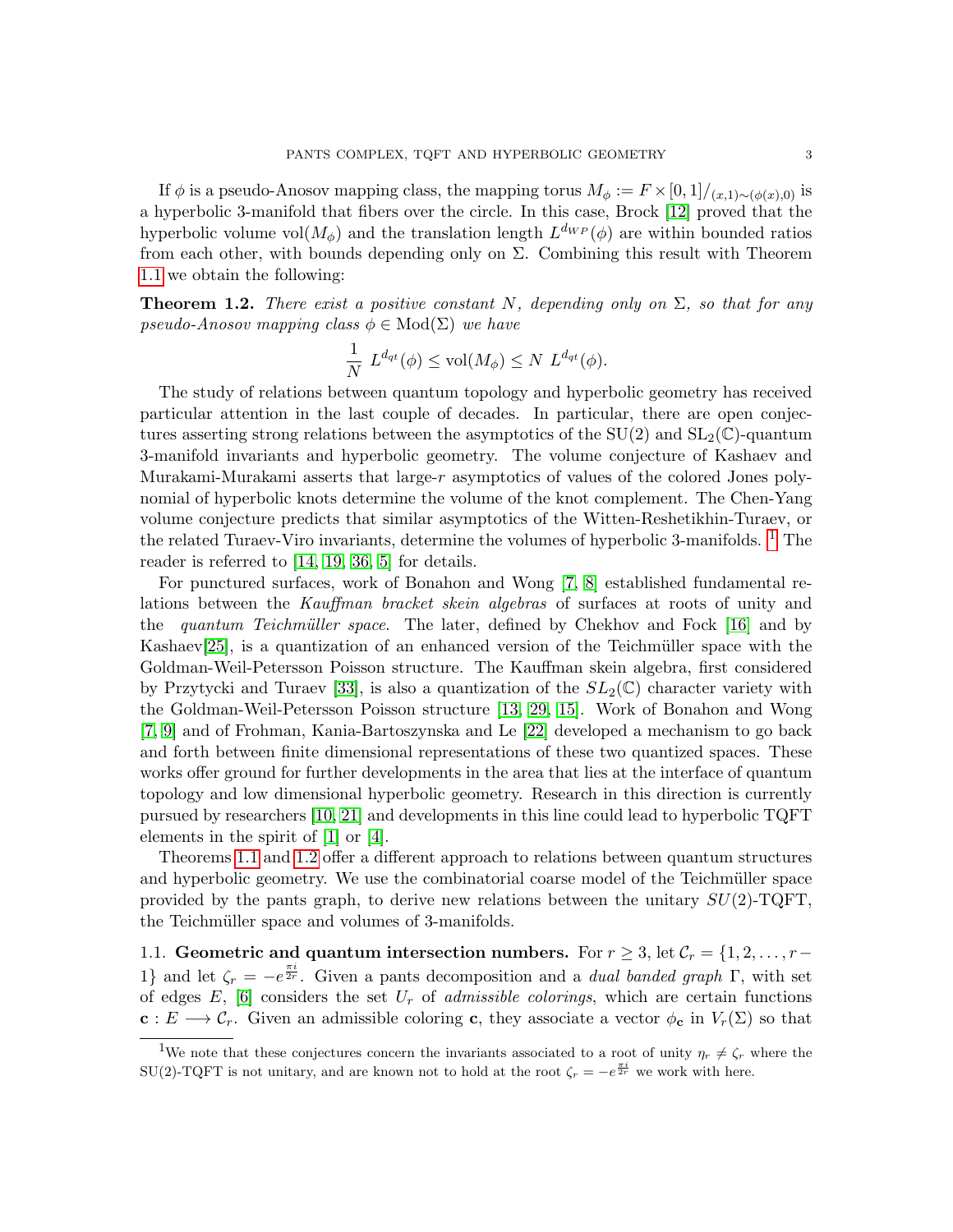the set  $\mathcal{B}_P = \{\phi_{\mathbf{c}}\}$  is an orthonormal basis of  $V_r(\Sigma)$ . For any  $\mathbf{c} \in U_r$ , the function  $\frac{\mathbf{c}}{r}$  is an element in the space  $\mathbb{R}^E$  of functions from E to  $(0, 1)$ .

Given an admissible coloring **c**,  $(\frac{c}{r}, \frac{1}{r})$  $\frac{1}{r}$ ) is an element of  $\mathbb{R}^E \times [0,1]$ . Detcherry [\[18\]](#page-36-2) showed that, for any pants decompositions  $Q, P$ , there is an open set  $V_r \subset \mathbb{R}^E \times [0, 1]$ , and analytic functions  $G_{\mathbf{k}}^{Q} = G_{\mathbf{k}}^{Q}$  $\frac{Q}{\mathbf{k}}(\frac{\mathbf{c}}{r}% )^{2}$  $\frac{\mathbf{c}}{r}$ ,  $\frac{1}{r}$  $\frac{1}{r}$ :  $V_{\gamma} \longrightarrow \mathbb{C}$ , parametrized by functions  $\mathbf{k}: E \longrightarrow \mathbb{Z}$ , so that

(1) 
$$
T_r^Q(\phi_{\mathbf{c}}) = \sum_{\mathbf{k}} G_{\mathbf{k}}^Q(\frac{c}{r}, \frac{1}{r}) \phi_{\mathbf{c} + \mathbf{k}}.
$$

Furthermore, for given  $P, Q$  and  $\Gamma$  the family  ${G_{\mathbf{k}}^Q}$  $\mathbf{k} \times \mathbf{k}$  contains finitely many non-zero functions. The number of non-zero functions  $n(Q, P)$  is the quantum intersection number of Q with respect to P.

A key ingredient in the proofs of Theorems [1.1](#page-1-0) and [1.2](#page-2-1) is the following result.

<span id="page-3-0"></span>**Theorem 1.3.** Given pants decompositions P and Q, let  $I(Q, P)$  denote their total geometric intersection number. Then,

<span id="page-3-2"></span>
$$
\frac{I(Q, P)}{3g - 3} \le n(Q, P) \le (I(Q, P) + 1)^{3g - 3} - 1.
$$

Theorem [1.3](#page-3-0) implies that  $n(P,Q) = 0$  if and only if  $I(P,Q) = 0$ , which was previously known by work of Charles and Marché [\[15\]](#page-36-11). We stress that the definition of  $n(Q, P)$  is not symmetric in  $P, Q$ . Nevertheless, using the process of metrification, described in Appendix [A,](#page-33-0) we define a metric  $d_{qt}$  on  $C_P^0(\Sigma)$  out of the quantum intersection number.

The path metric  $d_{\pi}$  on the pants graph  $C_P^1(\Sigma)$  is defined by assigning the value 1 to each edge of  $C_P^1(\Sigma)$ . Work of Mazur and Minsky on the geometry of curve complexes, and Theorem [1.3](#page-3-0) can be used to show that the distances  $d_{\pi}(P,Q)$  and  $d_{\sigma}(P,Q)$  are within bounded ratio from each other. See Theorem [6.4.](#page-25-0) This, in turn, combined with Brock's result stating that  $(C_P^0(\Sigma), d_\pi)$  is quasi-isometric with the Teichmüller space  $\mathcal{T}(\Sigma)$  equipped with its Weil-Petersson metric  $d_{WP}$ , gives Theorem [1.1.](#page-1-0)

As a corollary of the proof of Theorem [1.2](#page-2-1) we get the following result.

<span id="page-3-1"></span>**Corollary 1.4.** There is a constant  $N > 0$ , only depending on the topology of  $\Sigma$ , so that for any pseudo-Anosov mapping class  $\phi \in Mod(\Sigma)$  and any  $P \in C^0_P(\Sigma)$  we have

$$
n(P, \phi(P)) \ge N \text{ vol}(M_{\phi}).
$$

For a characterization of pseudo-Anosov mapping classes in terms of the behavior of quantum intersection numbers under map iteration, and for relations to stretch factors, the reader is referred to the end of Section [7.](#page-26-0)

1.2. Outline of proof of Theorem [1.3.](#page-3-0) The upper bound follows easily from [\[18\]](#page-36-2). For the lower bound, we work with a restricted set of admissible colorings  $c_r$  so that, as  $r \to \infty$ , each entry of  $\frac{\mathbf{c}_r}{r}$  approaches a fixed number  $\theta \in [0, 1]$ . For  $P, Q \in C_P^0(\Sigma)$  we define

$$
M(P,Q):=\max_{\gamma\in P}\{I(Q,\gamma)\},
$$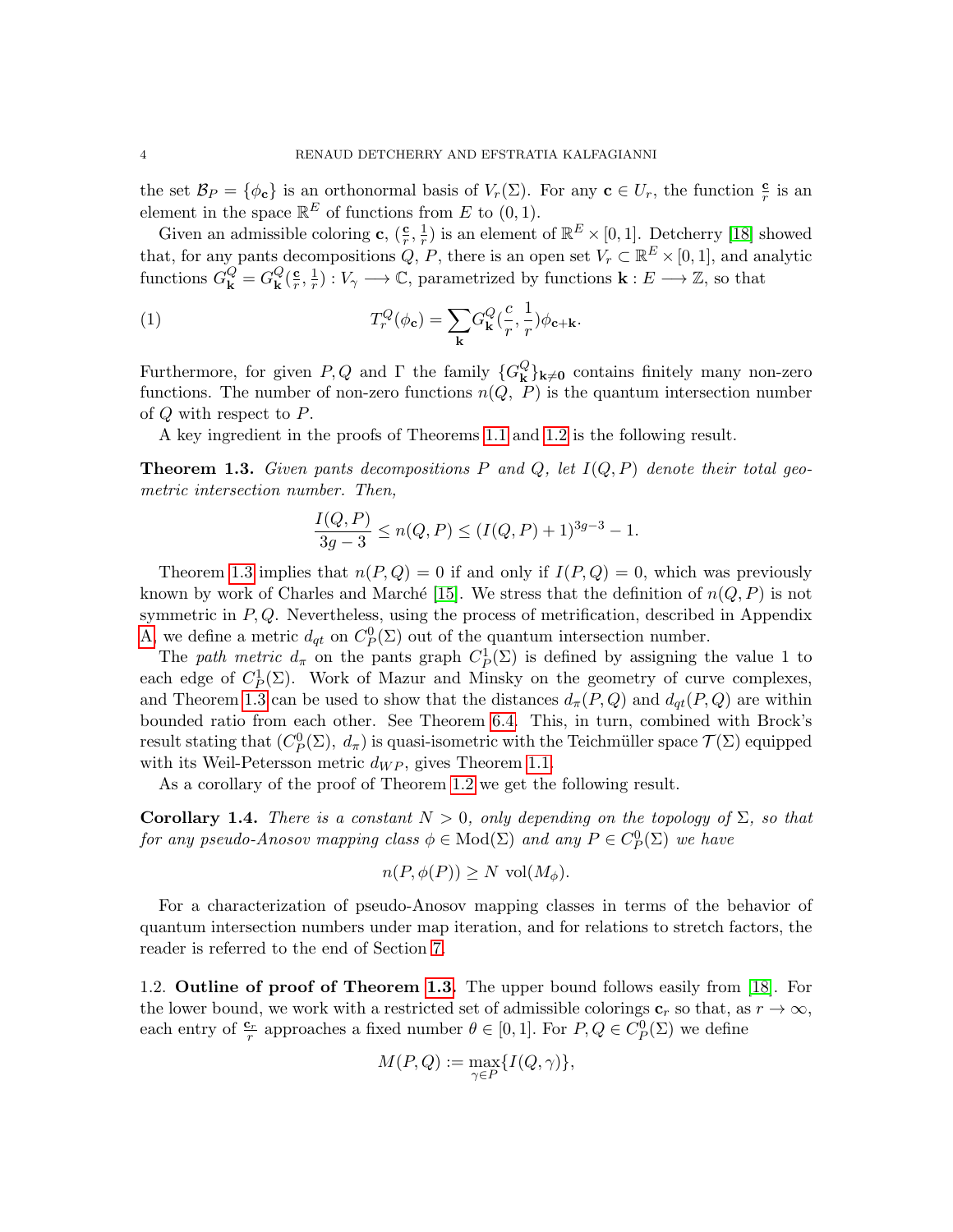and we put  $Q$  in Thurston-Dehn position with respect to  $P$  (see Section [2\)](#page-4-0). This allows to decompose  $Q$  in a collection of arcs, that we call an arcs system for  $Q$ , that, roughly speaking, coordinate nicely with the Masbaum-Vogel fusion rules underlying the  $SU(2)$ skein theory. We define *states* on the endpoints of arcs in a system, and *weights* on the arcs themselves, and obtain *state-sum* formulae for the specializations  $G_k^Q$  $\mathcal{L}_{k}(\theta,0)$  of the coefficient functions (Proposition [4.8\)](#page-15-0). Using these formulae we show that the functions  $G_k^Q$  $\mathcal{L}_{k}(\theta,0)$ are determined by certain Laurent polynomials with rational coefficients (Proposition [4.9\)](#page-16-0). By analyzing the structure of these Laurent polynomials, provided by Proposition [4.9,](#page-16-0) we produce  $M(P,Q)$  non-zero functions  $G_k^Q$  $\mathcal{L}_{k}^{Q}(\theta,0)$  and thus a corresponding number of non-zero coefficients  $G_{\mathbf{k}}^{Q}$  $\frac{Q}{\mathbf{k}}(\frac{\mathbf{c}}{r}% )^{2}$  $\frac{\mathbf{c}}{r}, \frac{1}{r}$  $\frac{1}{r}$ ). This is done in Proposition [5.3,](#page-18-0) giving that  $M(P,Q) \leq n(Q, P)$ . Since  $\frac{I(Q,P)}{3g-3} \leq M(Q,P)$ , the lower inequality of Theorem [1.3](#page-3-0) follows.

1.3. Fourier coefficients of trace functions. The TQFT spaces  ${V_r(\Sigma)}_r$  form a quantization of the character variety  $\mathcal{M}(\Sigma) = \text{Hom}(\pi_1(\Sigma), \text{SU}(2))/\text{SU}(2)$ . Furthermore, the curve operators  $\{T_r^Q\}_r$  form quantizations, in the sense of [\[18\]](#page-36-2), of the trace functions  $f_Q$  defined by  $f_Q(\rho) = \prod$  $\gamma{\in}Q$  $(-\text{Tr}(\rho(\gamma)))$ , for any  $\rho \in \mathcal{M}(\Sigma)$ . In this setting, the composition and the

commutator of operators correspond to the product and Goldman's Poisson bracket of the trace functions. A pants decomposition P, viewed as a family of  $3g - 3$  curves, induces a natural action of a torus on  $\mathcal{M}(\Sigma)$ , which is the hamiltonian flow of the moment map  $h_P : \rho \longmapsto \left(\frac{1}{\pi}\right)$  $\frac{1}{\pi}$  arccos(Tr( $\rho(\alpha)$ )))<sub> $\alpha \in P$ </sub> defined in [\[23\]](#page-37-8). Given P, Q, the trace function  $f_Q$  has a Fourier decomposition with respect to the torus action defined by  $P$  and by [\[18\]](#page-36-2), the coefficients  $G_k^Q$  $\mathcal{L}_{k}^{Q}(\theta,0)$  correspond to the Fourier coefficients  $f_{Q}$ . From this view point, Theorem [1.3](#page-3-0) shows that the number of non-zero Fourier coefficients of the trace functions  $f_Q$  grows as the intersection number of P, Q and it improves the bound of  $2^{3g-3}$  that was previously given in the work of Charles and Marché  $[15]$ . Note that the proof of the result of  $[15]$  relies on Goldman's work and makes no use of skein theory, while our proof of Theorem [1.3](#page-3-0) is purely quantum topological.

Acknowledgements. We thank Dave Futer, Saul Schleimer and Sam Taylor for helpful discussions about references on Proposition [6.6.](#page-26-1)

During the course of this work, Detcherry was partially supported by the project "Al-MaRe" (ANR-19-CE40-0001-01) and by the EIPHI Graduate School (ANR-17-EURE-0002) and Kalfagianni was partially supported by NSF grants DMS-1708249 and DMS-2004155.

# 2. TQFT curve operators and their coefficient functions

<span id="page-4-0"></span>In this section, after recalling the setting from [\[6\]](#page-36-0) and the results we need from [\[18\]](#page-36-2), we will give the precise definition of the quantum intersection number, state a general version of Theorem [1.3](#page-3-0) and outline the strategy of its proof.

2.1. Preliminaries and definitions. Let  $\Sigma$  be a closed surface of genus  $q \geq 1$ . A multicurve on  $\Sigma$  is a collection of disjoint simple closed curves on  $\Sigma$  and a pants decomposition is a multicurve with  $3g - 3$  curves that decomposes  $\Sigma$  into pants (3-holed 2-spheres). Given a pants decomposition P and a trivalent graph  $\Gamma$  embedded on  $\Sigma$  we will say that P and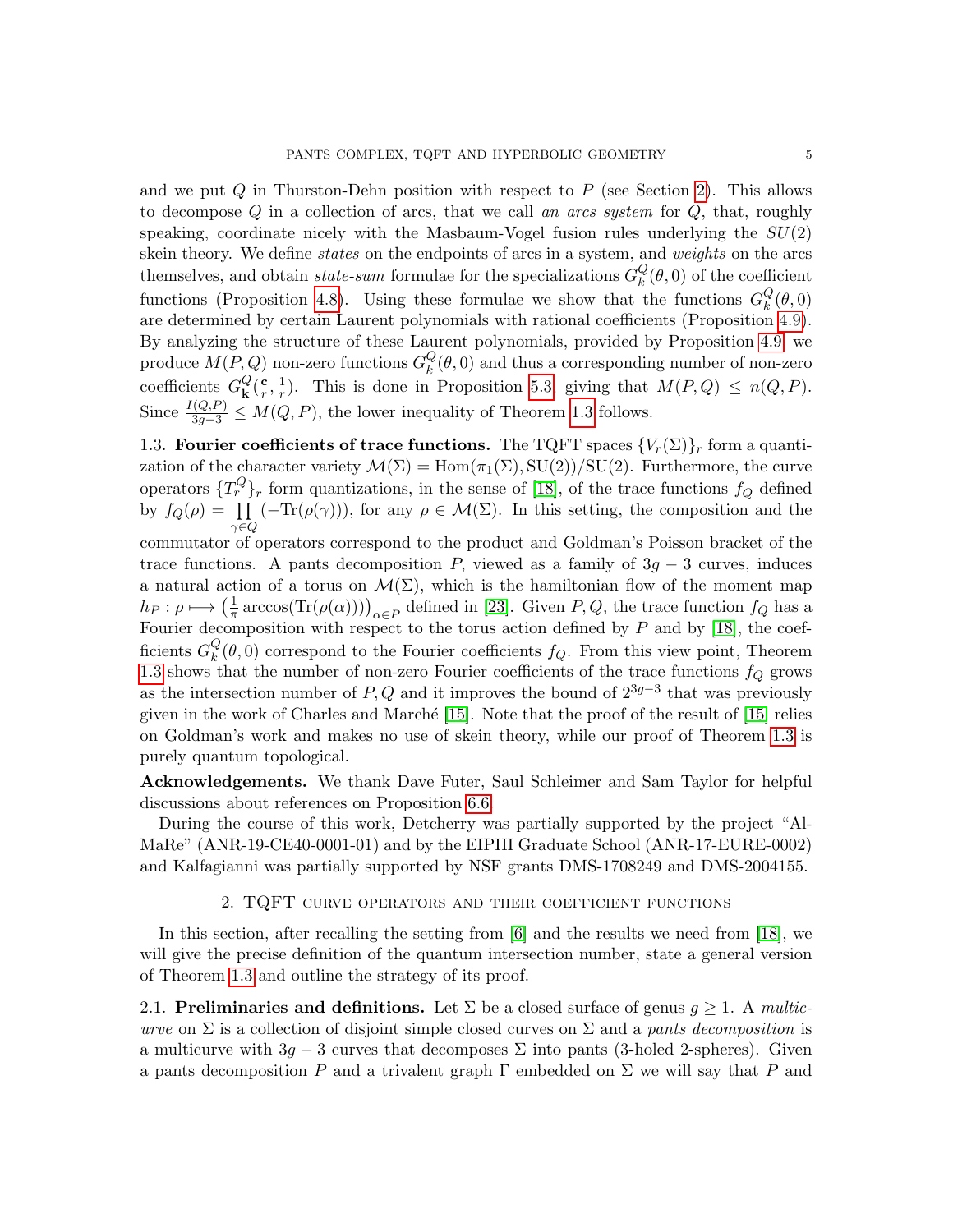Γ are dual (or Γ is dual to P) if each vertex of Γ lies in exactly one pants of P, and each edge of  $\Gamma$  intersects a single curve of P exactly once. When we want to stress the fact that Γ is dual to P, we will use the notation  $Γ_P$ .

Given a pants decomposition P with dual graph  $\Gamma$  let E denote the set of edges of  $\Gamma$ . We will use the notation  $P = \{\alpha_e | e \in E\}$ , where  $\alpha_e$  denotes the curve in P that intersects the edge e of Γ. Following [\[6\]](#page-36-0) we assume that Γ is banded (i.e. thickened with a cyclic ordering at each vertex) and that  $\Sigma$  is obtained as a double of  $\Gamma$ .

For  $r > 2$  let  $\mathcal{C}_r = \{1, 2, \ldots, r-1\}$ . For  $\zeta_r = -e^{\frac{\pi i}{2r}}$ , the  $SU(2)$ -Witten-Reshetikhin-Turaev TQFT [\[30,](#page-37-9) [34,](#page-37-1) [35\]](#page-37-10) assigns to  $\Sigma$  a finite dimensional C-vector space  $V_r(\Sigma)$  with a non-degenerate Hermitian pairing

$$
\langle \ \ \rangle: V_r(\Sigma) \times V_r(\Sigma) \longrightarrow \mathbb{C}.
$$

<span id="page-5-0"></span>**Definition 2.1.** An r-admissible coloring of  $\Gamma$  is a function  $\mathbf{c}: E \longrightarrow \mathcal{C}_r$  such that for any triple of edges  $e, f, g$  adjacent to the same vertex of Γ, we have

- (i)  $c_e + c_f + c_g < 2r$  and  $c_e + c_f + c_g$  an odd number; and
- (ii)  $c_e < c_f + c_g$ ,  $c_f < c_e + c_g$  and  $c_g < c_e + c_f$ .

Let  $U_r := U_r(\Gamma)$  denote the set of all r-admissible colorings of  $\Gamma$ .

By [\[6\]](#page-36-0) the number of admissible colorings is independent of the choice of P or  $\Gamma$  and it is equal to the dimension of  $V_r(\Sigma)$ : Given  $\mathbf{c} \in U_r$  the authors in [\[6\]](#page-36-0) give a construction that associates a vector  $\phi_{\mathbf{c}}$  in  $V_r(\Sigma)$ , such that the set  $\mathcal{B}_P := \mathcal{B}_P^r = {\phi_{\mathbf{c}} \mid \mathbf{c} \in U_r}$  is basis of  $V_r(\Sigma)$  that is orthonormal with respect to the Hermitian pairing. Throughout the paper we will refer to  $\mathcal{B}_P$  as the orthonormal basis corresponding to P (or sometimes to Γ).

Given a multicurve  $\gamma$ , [\[6\]](#page-36-0) assigns Hermitian operators  $T_r^{\gamma}: V_r(\Sigma) \longrightarrow V_r(\Sigma)$ , known as curve operators: The spaces  $V_r(\Sigma)$  are certain quotients of a version of the Kauffman skein module  $K(H, \zeta_r)$ , where H is a handlebody with  $\partial H = \Sigma$ . The product on  $K(H, \zeta_r)$ , where for any  $w \in K(H, \zeta_r)$  the skein  $\gamma w$  is the result of stacking  $\gamma$  above w, descents to the Hermitian operator  $T_r^{\gamma}$  on  $V_r(\Sigma)$ . We recall two key properties that we need, the reader is referred to [\[18,](#page-36-2) Section 2] and references there in for more details.

- The map  $K(\Sigma, \zeta_r) \longrightarrow \text{End}(V_r(\Sigma))$  where  $\gamma \longrightarrow T_r^{\gamma}$  is an algebra morphism.
- Suppose that  $\gamma$  is a multicurve such that each curve in it is parallel to some  $\alpha_e \in$ P, where P is a pants decomposition of  $\Sigma$ . Then, for any vector  $\phi_c$  of the basis corresponding to  $P$  we have

(2) 
$$
T_r^{\gamma}(\phi_{\mathbf{c}}) = \prod_{e \in E} \left( -2 \cos \frac{\pi c_e}{r} \right)^{n_e} \phi_{\mathbf{c}},
$$

<span id="page-5-1"></span>where  $n_e \geq 0$  is the number of curves in  $\gamma$  that are parallel to  $\alpha_e \in P$ .

The large- $r$  behavior of curve operators was studied by Marché and Paul in [\[26\]](#page-37-11) for the punctured torus the and by the first author [\[18\]](#page-36-2) for higher genus surfaces. To recall the results from [\[18\]](#page-36-2) that we will use in this paper, we need some preparation.

Fix a decomposition P with dual graph  $\Gamma$  and corresponding basis  $\mathcal{B}_P = \{\phi_{\mathbf{c}} \mid \mathbf{c} \in U_r\}.$ Let  $\mathbb{R}^E$  denote set of all consisting of all  $(3g-3)$ -tuples, defined by functions  $\tau : E \longrightarrow (0,1)$ .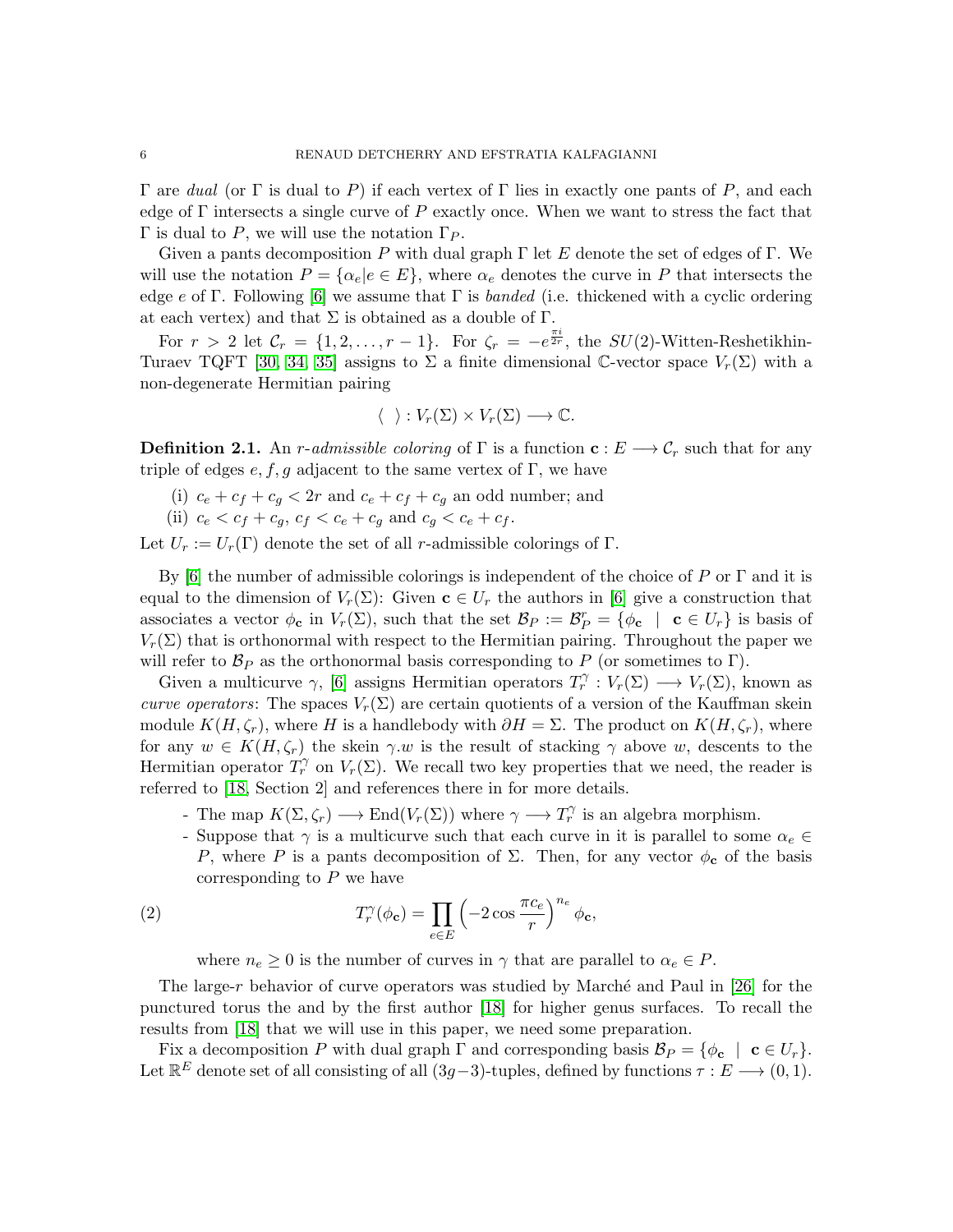Consider the subset  $U \subset \mathbb{R}^E$  consisting of all  $(3g-3)$ -tuples, defined by functions such that for any triple of edges  $e, f, g$  adjacent to the same vertex of  $\Gamma$  we have

- (i)  $\tau_e + \tau_f + \tau_q < 2$ ; and
- (ii)  $\tau_e < \tau_f + \tau_g$ ,  $\tau_f < \tau_e + \tau_g$  and  $\tau_g < \tau_e + \tau_f$ .

By Definition [2.1,](#page-5-0) for every  $r \geq 3$  and any admissible coloring  $\mathbf{c} \in U_r$ , we have  $\tau := \frac{\mathbf{c}}{r} \in U$ , where  $\tau_e := \frac{c_e}{r}$ , for all  $e \in E$ .

We recall that given  $\mathbf{c} \in U_r$  the article [\[18\]](#page-36-2) defines a function  $\overline{\mathbf{c}} : H_1(\Sigma, \mathbb{Z}/2\mathbb{Z}) \longrightarrow \{\pm 1\},\$ as follows: Let  $L_c$  be a multicurve on  $\Sigma$  consisting of  $c_e - 1$  parallel strands along each edge e of Γ, joined at vertices without crossing. As  $\Sigma$  is obtained by gluing together two copies of  $\Gamma$  along corresponding boundary components, let  $\tilde{L}_{\mathbf{c}}$  consist of two copies in  $L_c$ , one in each copy of Γ. For  $\gamma$  a multicurve on Σ, we define  $\bar{\mathbf{c}}(\gamma) = (-1)^{I(\tilde{L}_{\mathbf{c}}, \gamma)}$ , where  $I(\tilde{L}_{\mathbf{c}}, \gamma)$  is the total intersection number of  $\gamma$  and  $\tilde{L}_{c}$ .

<span id="page-6-0"></span>**Theorem 2.2.** [\[18,](#page-36-2) Theorem. 1.1] Fix P,  $\Gamma$  and U as above. Given a multicurve  $\gamma$  there is a open subset  $V_{\gamma} \subset U \times [0,1]$  containing  $U \times \{0\}$ , and unique analytic functions

$$
G^\gamma_\mathbf{k} : V_\gamma \longrightarrow \mathbb{C}, \ \ \text{where} \ \ \mathbf{k}: E \longrightarrow \mathbb{Z},
$$

such that we have:

- (1) For any  $\mathbf{c} \in U_r$  such that  $(\frac{\mathbf{c}}{r})$  $\frac{\mathbf{c}}{r}, \frac{1}{r}$  $(\frac{1}{r}) \in V_{\gamma}$ , we have  $G_{\mathbf{k}}^{\gamma}$  $\frac{\gamma}{\mathbf{k}}(\frac{\mathbf{c}}{r}% )^{2}$  $\frac{\mathbf{c}}{r}, \frac{1}{r}$  $(\frac{1}{r}) = \overline{\mathbf{c}}(\gamma)\langle T_r^{\gamma} \phi_{\mathbf{c}}, \phi_{\mathbf{c}+\mathbf{k}} \rangle$  for any  $\mathbf{c} \in U_r$ .
- (2) We have  $G_{\mathbf{k}}^{\gamma} = 0$  for any  $\mathbf{k}$  for which there is  $e \in E$  such that  $|\mathbf{k}(e)| > I(\alpha_e, \gamma)$ or  $\mathbf{k}(e) \not\equiv I(\alpha_e, \gamma) \pmod{2}$ . Here,  $\alpha_e$  is the curve in P that corresponds to e and  $I(\alpha_e, \gamma)$  is the geometric intersection number of  $\alpha_e, \gamma$ .

**Remark 2.1.** Strictly speaking, in [\[18\]](#page-36-2) it is only proven that such analytic functions  $G_k^{\gamma}$ k exist and uniqueness is not discussed. Note, however, that if an analytic function  $G_k^{\gamma}$  $\hat{k}$  on  $V_{\gamma}$  satisfies part (1) of Theorem [2.2,](#page-6-0) then it is determined on all elements  $(\frac{c}{r}, \frac{1}{r})$  $(\frac{1}{r}) \in V_{\gamma}$ where  $c \in U_r$ . For  $x \in U$ , we can choose a sequence of r-admissible colorings  $c_r$  such that  $\left(\frac{c_r}{r},\frac{1}{r}\right)$  $\frac{1}{r}$ )  $\longrightarrow_{r\to\infty}$   $(x,0)$ . From this we deduce that  $G^{\gamma}_{\mathbf{k}}$  $\mathbf{k}$  is uniquely determined on  $U \times \{0\}$ , and also, looking at the expansion of  $\langle T_r^{\gamma} \phi_{c_r}, \phi_{c_r+k} \rangle$  at any order in  $\frac{1}{r}$ , that all derivatives of  $G_{\mathbf{k}}^{\gamma}$ k with respect to the second variable are determined on  $U \times \{0\}$ , which implies that  $G_{\mathbf{k}}^{\gamma}$  $_{\mathbf{k}}^{\gamma}$  is uniquely determined on  $V_{\gamma}$ .

<span id="page-6-1"></span>**Definition 2.3.** Given P a pants decompositions of  $\Sigma$  and  $\gamma$  a multicurve, consider the operators  $T_r^{\gamma}$  and their expansion in the sense of Theorem [2.2](#page-6-0) with respect to the bases corresponding to P. Define  $n(\gamma, P)$  to be the number of  $\mathbf{k} \neq \mathbf{0}$ , such that  $G_{\mathbf{k}}^{\gamma}$  $\mathbf{R}^{\gamma} \neq \mathbf{0}$ . We will call  $n(\gamma, P)$  the quantum intersection number of  $\gamma$  and P.

Also if Q is another pants decomposition, which we can view as a multicurve, define  $n(Q, P)$  also as the number of  $\mathbf{k} \neq \mathbf{0}$  such that  $G_{\mathbf{k}}^{Q}$  $\frac{\mathsf{Q}}{\mathsf{k}}\neq 0.$ 

Let us stress that the definition of  $n(Q, P)$  is not symmetric in P, Q. The pants decomposition Q plays the role of a multicurve while the pants decomposition P provides a basis of  $V_r(\Sigma)$ . We also stress that we are restrict ourselves  $\mathbf{k} \neq \mathbf{0}$  so we don't count the diagonal terms  $G_0^{\gamma}$  $\begin{matrix} \gamma \\ \mathbf{0} \end{matrix}$  in Definition [2.3.](#page-6-1)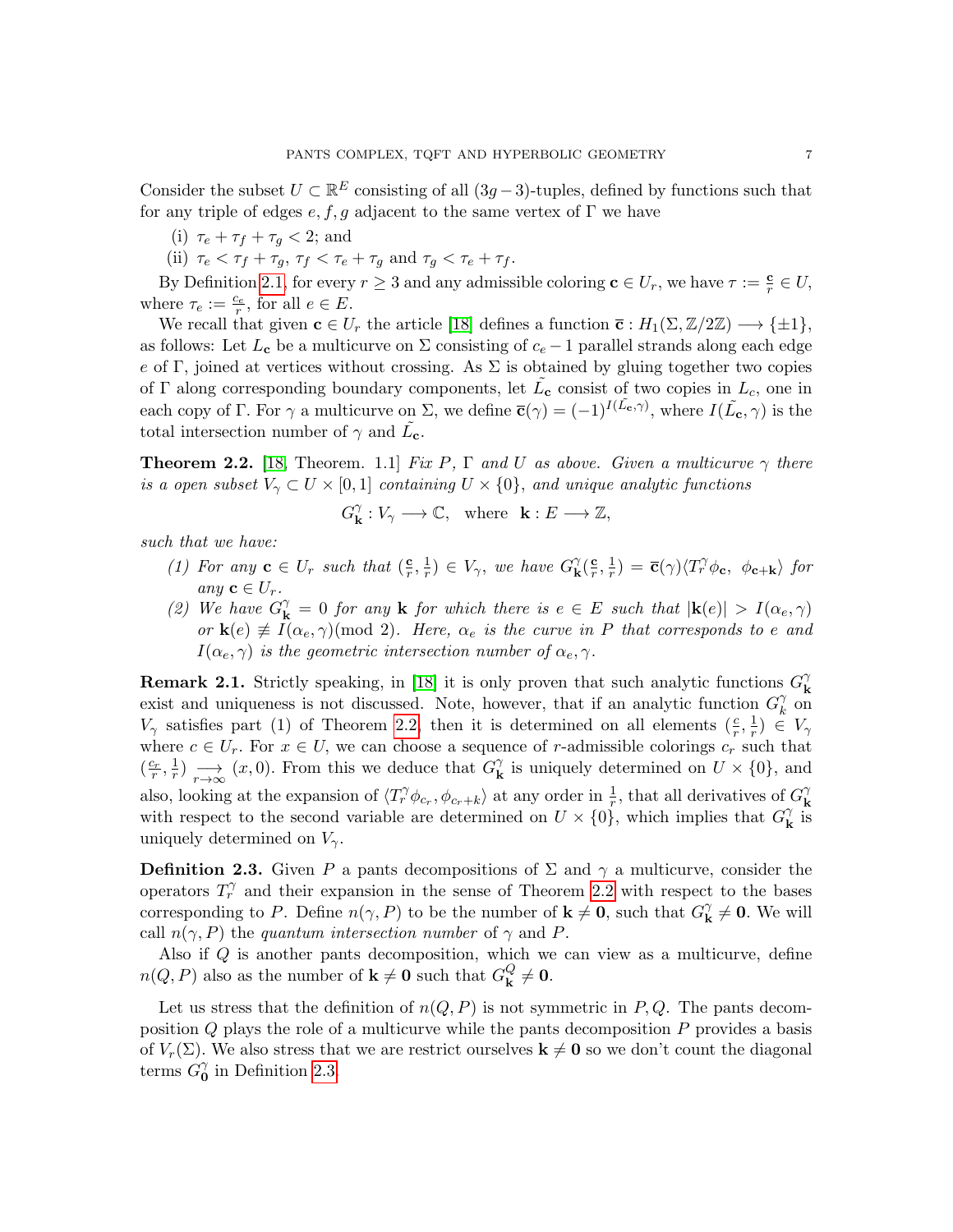2.2. Two basic properties. Here we derive two basic properties of the quantum intersection number. We begin with the following lemma.

<span id="page-7-1"></span>**Lemma 2.4.** Fix a pants decomposition P of  $\Sigma$ . Any multicurve  $\gamma$  splits into multicurves  $\gamma'$  and  $\gamma''$  (some of which may be empty), so that each curve in  $\gamma''$  is parallel to some curve in P. We have  $n(\gamma, P) = n(\gamma', P)$ .

*Proof.* By the properties of curve operators we recalled earlier, we can write  $T_r^{\gamma}$  as a product  $T_r^{\gamma} = T_r^{\gamma'} T_r^{\gamma''}$ , where the matrix representing  $T_r^{\gamma''}$  with respect to the basis corresponding to P is diagonal with non-zero eigenvalues (see Equation [\(2\)](#page-5-1)). Thus, for any  $r \geq 3$ , the number of non-zero entries in the matrices representing  $T_r^{\gamma}$  and  $T_r^{\gamma'}$  is the same.

The mapping class group  $Mod(\Sigma)$  acts on the set of multicurves of  $\Sigma$  and on  $C_P^0(\Sigma)$ . The next result shows that the the quantum intersection number is invariant under this action.

<span id="page-7-2"></span>**Proposition 2.5.** For any  $\phi \in Mod(\Sigma)$ , we have  $n(\phi(\gamma), \phi(P)) = n(\gamma, P)$ , for all multicurves  $\gamma$  and  $P \in C_P^0(\Sigma)$ .

*Proof.* We recall from [\[6\]](#page-36-0) that for any  $r > 2$  we have a projective representation

$$
\rho_r: \mathrm{Mod}(\Sigma) \to \mathbb{P}\mathrm{End}(V_r(\Sigma)).
$$

It follows from the definitions that for any  $\phi \in Mod(\Sigma)$ , and any multicurve  $\gamma$ , we have

$$
\rho_r(\phi) T_r^{\gamma} \rho_r(\phi)^{-1} = T_r^{\phi(\gamma)}.
$$

Hence, in particular, if P is a pants decomposition, then  $\rho_r(\phi)T_r^P\rho_r(\phi)^{-1} = T_r^{\phi(P)}$ . Moreover,  $\rho_r(\phi)$  sends the basis  $\mathcal{B}_P$  of  $V_r(\Sigma)$  associated to P, to the basis  $\mathcal{B}_{\phi(P)}$  associated to  $\phi(P)$ , up to scalars that are roots of unity (up to *phases*). By Equation [\(2\)](#page-5-1) the basis  $\mathcal{B}_P$ is an orthonormal basis of eigenvectors of the curve operators  $T_r^{\alpha_e}$ , for  $\alpha_e \in P$ , and the corresponding eigenvectors are non-zero. Moreover, such a basis is unique up to phases. Therefore, for all  $r \geq 3$ , the coefficients of  $T_r^{\gamma}$  in  $\mathcal{B}_P$  are the same (up to phases) as the coefficients of  $T_r^{\phi(\gamma)}$  in the basis  $\mathcal{B}_{\phi(P)}$ . This implies that  $n(\gamma, P) = n(\phi(\gamma), \phi(P))$ .

2.3. Quantum and geometric intersection number. The main technical result of the paper is the following theorem.

<span id="page-7-0"></span>**Theorem 2.6.** Given P and  $\gamma$  a pants decomposition and a multicurve on  $\Sigma$  let  $I(\gamma, P)$ denote the total intersection number of  $\gamma$  and P. We have

$$
\frac{I(\gamma, P)}{3g - 3} \le n(\gamma, P) \le (I(\gamma, P) + 1)^{3g - 3} - 1,
$$

where  $n(\gamma, P)$  denotes the quantum intersection number of  $\gamma$  with respect to P.

The upper inequality in Theorem [2.6,](#page-7-0) which a direct consequence of Theorem [2.2,](#page-6-0) is derived in the next lemma.

**Lemma 2.7.** We have  $n(\gamma, P) \leq (I(\gamma, P) + 1)^{3g-3} - 1$ , for all  $P \in C_P^0(\Sigma)$  and multicurves  $\gamma$  on  $\Sigma$ .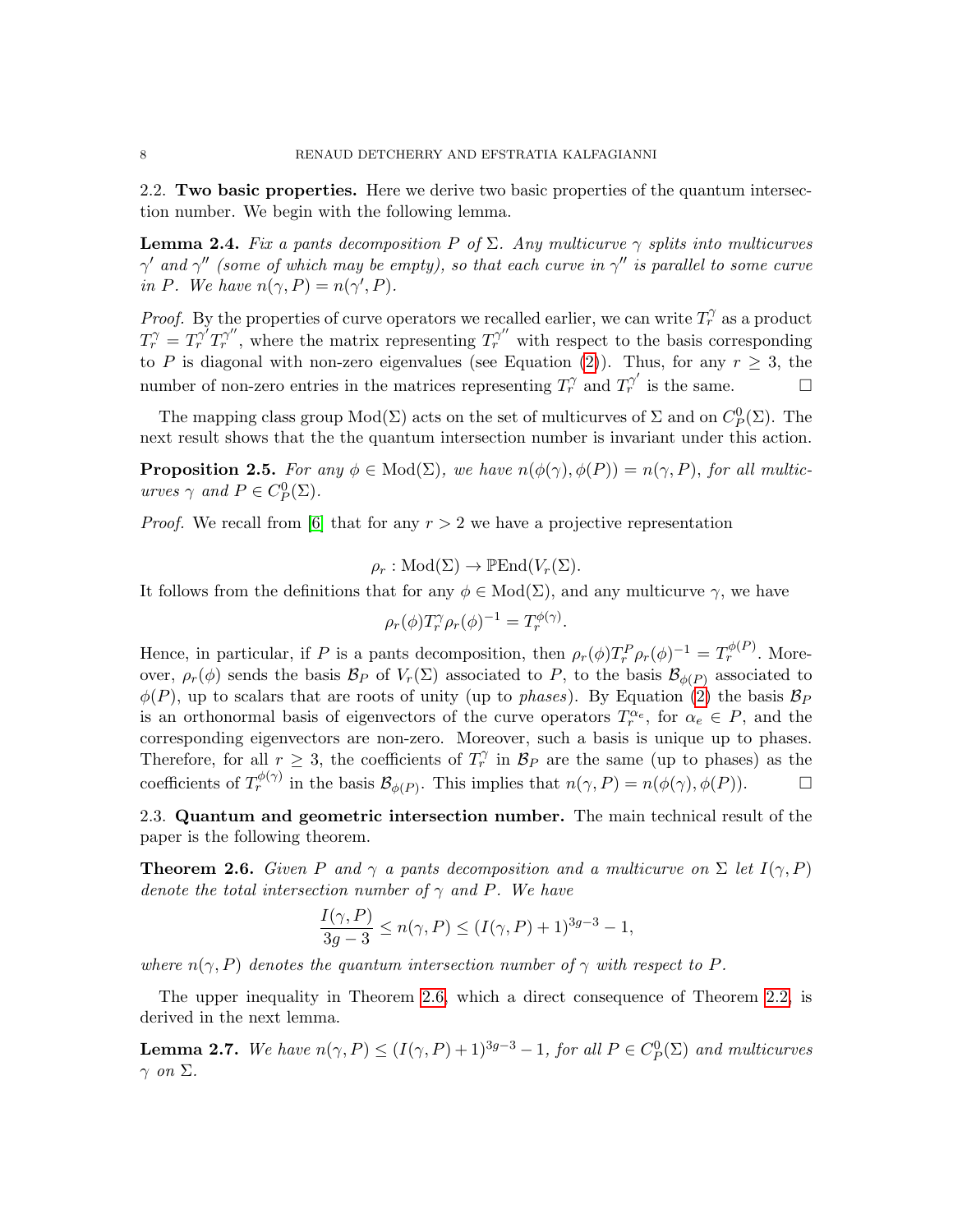*Proof.* If  $I(\gamma, P) = 0$ , then both sides of the inequality are zero and there is nothing to prove. Suppose that  $I(\alpha_e, \gamma) \neq 0$  for some  $e \in E$  and that  $\mathbf{k} : E \longrightarrow \mathbb{Z}$  is a function such that  $G_{\mathbf{k}}^{\gamma}$  $\mathbf{k} \neq \mathbf{0}$  and  $\mathbf{k}(e) \neq 0$ .

Then, by part (2) of Theorem [2.2,](#page-6-0) there are at most  $I(\alpha_e, \gamma)$ +1 choices for **k**(*e*). Thus, and since in Definition [2.3](#page-6-1) we only count there non-diagonal terms  $G_{\mathbf{k}}^{\gamma}$  $\gamma_{\mathbf{k}}^{\gamma} \neq \mathbf{0}$ , we have  $n(\gamma, P) \leq$  $\Pi$ e∈E  $(I(\alpha_e, P) + 1)^{3g-3} - 1 \le (I(\gamma, P) + 1)^{3g-3} - 1.$ 

Note that Theorem [1.3](#page-3-0) is a special case for Theorem [2.6](#page-7-0) where the multicurve  $\gamma$  is also a pants decomposition Q.

<span id="page-8-3"></span>**Remark 2.2.** Given a pants decomposition  $P = \{ \alpha_e | e \in E \}$  and a multicurve  $\gamma$  consider the set of maps  $\mathbf{m}: E \longrightarrow \mathbb{Z}$ , such that for any  $e \in E$ , we have  $\mathbf{m}(e) \in \{\pm I(\gamma, \alpha_e)\}.$  If  $I(\gamma, P) \neq 0$ , let  $m_{\gamma} \leq 3g - 3$  denote the number of edges  $e \in E$  such that  $I(\gamma, \alpha_e) \neq 0$ . By  $[18,$  Theorem 1.3] and a Charles and Marché  $[15,$  Theorem 5.1] it follows that for each  $\mathbf{m} \neq \mathbf{0}$  we have  $G_{\mathbf{m}}^{\gamma} \neq 0$ . This gives that  $n(\gamma, P) \geq 2^{m_{\gamma}}$ , which was the only lower bound of the quantum intersection number known before Theorem [2.6.](#page-7-0)

We now briefly describe our approach to proving the lower inequality of Theorem [2.6:](#page-7-0) Let P be a pants decomposition of  $\Sigma$  with dual graph Γ. Given a multicurve  $\gamma \neq P$ , define

(3) 
$$
M(\gamma, P) := \max_{\alpha_e \in P} \{I(\gamma, \alpha_e)\}.
$$

We can pick a curve  $\alpha_{e_0}$ , dual to an edge  $e_0 \in \Gamma$  such that  $M(\gamma, P) = I(\gamma, \alpha_{e_0})$ . For any integer  $|\sigma| \leq I(\gamma, \alpha_{e_0})$  consider the function  $\mathbf{k}_{\sigma}: E \longrightarrow \mathbb{Z}$ , defined by

<span id="page-8-1"></span>
$$
\mathbf{k}_{\sigma}(e) = \begin{cases} \sigma & \text{if } e = e_0, \\ I(\gamma, \alpha_e) & \text{if } e \neq e_0. \end{cases}
$$

,

where  $\alpha_e \in P$  is the curve dual to the edge  $e \in \Gamma$ . We will show the following:

<span id="page-8-2"></span>**Theorem 2.8.** For each integer  $\sigma \neq 0$ , with  $|\sigma| \leq M(\gamma, P)$  and  $\sigma \equiv M(\gamma, P) \pmod{2}$ , we have  $G_{\mathbf{k}}^{\gamma}$  $\mathbf{h}_{\mathbf{k}_{\sigma}}^{\gamma}\neq\mathbf{0}.$ 

By Equation [\(3\)](#page-8-1),  $I(\gamma, P) \leq (3g - 3)M(\gamma, P)$  and by Theorem [2.8](#page-8-2) and Definition [2.3,](#page-6-1)  $M(\gamma, P) \leq n(\gamma, P)$ . Hence, the lower inequality of Theorem [2.6](#page-7-0) follows once we have Theorem [2.8.](#page-8-2) The proof of Theorem [2.8](#page-8-2) is given in Section [5.](#page-17-0)

2.4. Elementary moves and quantum intersection number. Let  $P$  be a pants decomposition of a surface  $\Sigma$  of genus  $g > 1$ . Consider a curve  $\alpha_e \in P$  bordering two pairs of pants giving a four-holed 2-sphere subsurface of  $\Sigma_{0,4}$  of  $\Sigma$ .

<span id="page-8-0"></span>**Definition 2.9.** An A-move replaces  $\alpha_e \in P$  with an essential curve on  $\Sigma_{0,4}$  that intersects  $\alpha_e$  at two points. The effect of an A-move the dual graph  $\Gamma$  is *elementary shift*. See top row of Figure [1.](#page-9-0)

An S-move replaces a curve  $\alpha_e \in P$  that lies in the interior of an one-holed torus subsurface  $\Sigma_{1,1} \subset \Sigma$ , by a curve that lies on  $\Sigma_{1,1}$  and intersects  $\alpha_e$  once. The S-move leaves the graph Γ unchanged. See bottom row of Figure [1.](#page-9-0)

Shortly, we will refer to an A or S-move as an elementary move.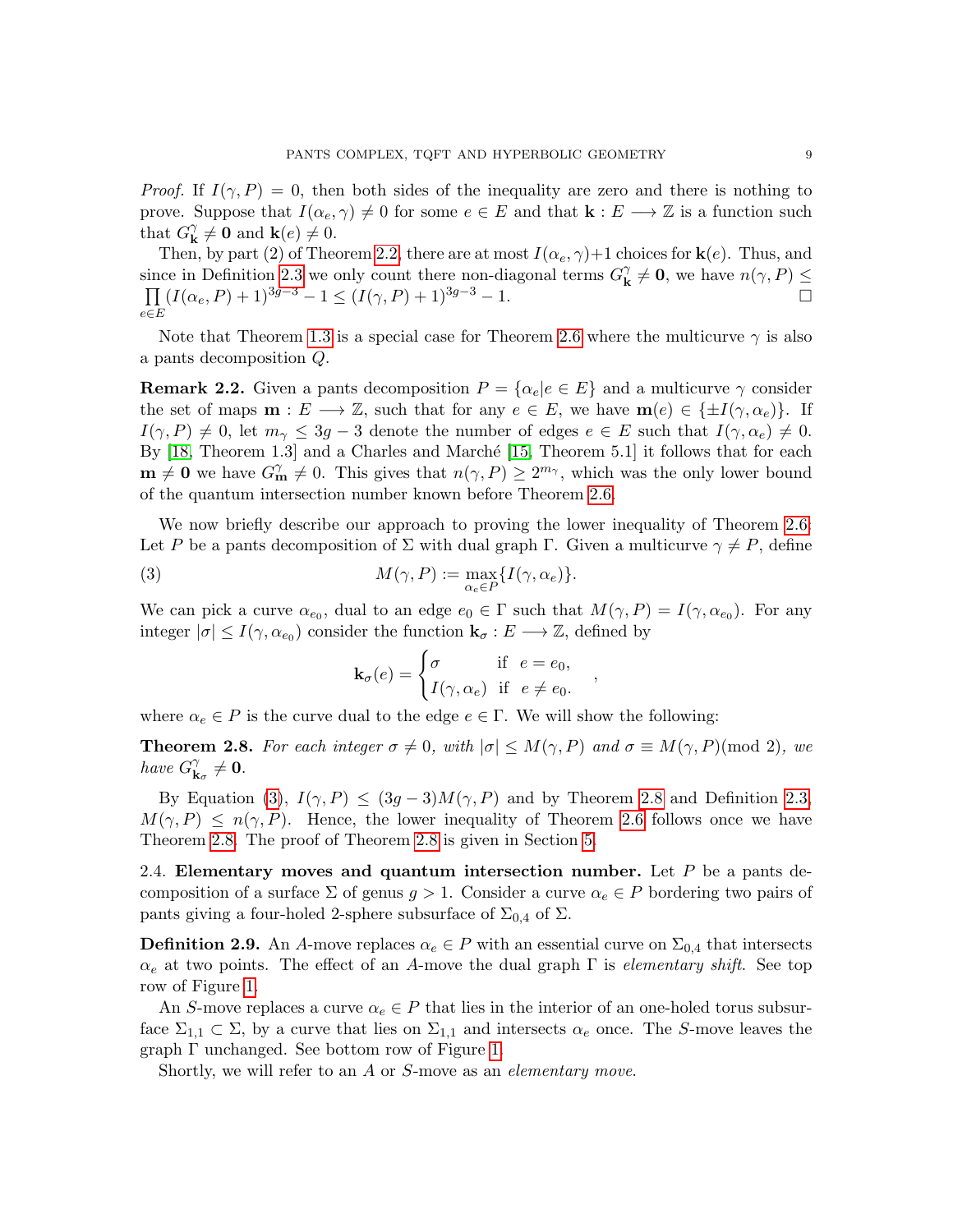An elementary move on a pants decomposition  $P$  produces another pants decomposition of Σ.



<span id="page-9-0"></span>Figure 1. Elementary moves of pants decompositions and dual graphs.

<span id="page-9-2"></span>**Proposition 2.10.** If  $P, Q$  are pants decompositions that differ by an elementary move then  $n(P,Q) = n(Q, P) = 2$ .

Proof. The proof is given in [\[18,](#page-36-2) Proposition 4.2]. Alternatively, the proposition follows from [\[18,](#page-36-2) Theorem 1.3] and [\[15,](#page-36-11) Theorem 5.1] as mentioned in Remark [2.2:](#page-8-3) Let  $\alpha_{e_0}$  be the curve of P that is changed using the A- or S-move. Since  $I(Q, \alpha_e) = 0$  for any  $e \neq e_0$ , and  $I(Q, \alpha_{e_0}) \in \{1, 2\}$ , Theorem [2.2](#page-8-3) and Remark 2.2 imply the result.

The proof of Theorem [2.8](#page-8-2) will occupy the next three sections. By Lemma [2.4,](#page-7-1) during the entire course of the proof, we may and will assume that the multicurve  $\gamma$  doesn't have any curves isotopic to curves in P. That is  $I(\gamma, \alpha_e) \neq 0$  for each  $\alpha_e \in P$ .

With the statement of Theorem [2.6](#page-7-0) at hand, the reader who is eager to move to the proofs of Theorems [1.1](#page-1-0) and [1.2](#page-2-1) could move to Section [7](#page-26-0) without loss of continuity.

### 3. Dehn-Thurston position and Fusion rules

<span id="page-9-1"></span>In this section we review the basics of Dehn-Thurston position for curves on surfaces and the fusion theory for computing coefficients of curve operators, both adapted in the setting that will be used for the proof of Theorem [2.8.](#page-8-2)

3.1. Dehn-Thurston position and swift number of arcs. Let us fix a pants decomposition  $P = {\alpha_e | e \in E}$  of  $\Sigma$  with dual graph Γ, with set of edges E. We replace each curve  $\alpha_e$  in P by two parallel copies which we call  $\alpha_e, \alpha'_e$ , and let  $P' := {\alpha'_e \mid e \in E}$ . Therefore we get a decomposition of  $\Sigma$  into  $3g - 3$  pairs of pants and  $3g - 3$  annuli.

**Definition 3.1.** The set of curves  $P \cup P'$  will be called a *decomposition system* of  $\Sigma$ . We will refer to the components of  $\Sigma \setminus (P \cup P')$  as the pieces of the system  $P \cup P'$ .

A multicurve  $\gamma$  on  $\Sigma$  is said to be in *Dehn-Thurston position* with respect to  $P \cup P'$ , if we have the following: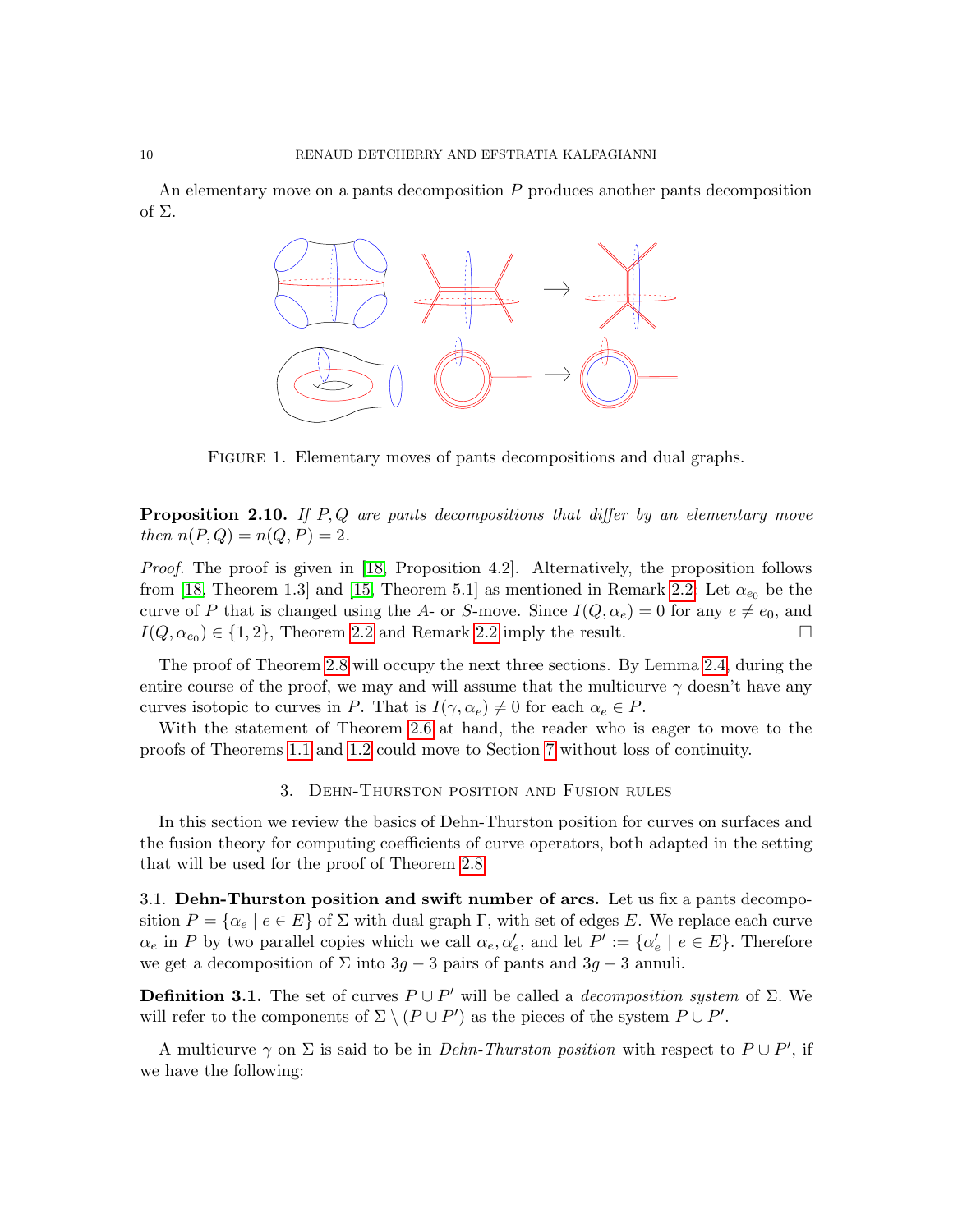PANTS COMPLEX, TQFT AND HYPERBOLIC GEOMETRY 11



<span id="page-10-0"></span>Figure 2. Patterns of a multicurve in Dehn-Thurston position on pieces of a decomposition system.

- The intersection of  $\gamma$  with each piece of  $P \cup P'$  consists of properly embedded arcs so that the number of intersection points with each curve  $\alpha_e$  (or  $\alpha'_e$ ) is  $I(\gamma, \alpha_e)$ .
- On the pants pieces of  $P \cup P'$  there are two patterns for arcs of  $\gamma$ : Arcs run between different boundary components of a pants piece, or they have both endpoints on the same boundary component of the piece. Arcs of the later kind will be referred as come-back patterns. See the second row of Figure [2.](#page-10-0)
- On the annuli pieces  $\gamma$  is determined, up to *fractional Dehn twists*, by the number of intersection points with the boundary of the annuli. Each arc is assigned the swift number, which is defined in Definition [3.2](#page-10-1) below. Examples are given in the top row of Figure [2.](#page-10-0)

Given a decomposition system of  $\Sigma$  any multicurve  $\gamma$  can be isotoped into Dehn-Thurston position [\[20\]](#page-37-12).

To give the precise definition of swift numbers we need some conventions on annuli pieces of  $P \cup P'$ : We consider such an annulus  $A = S^1 \times [0, 1]$  embedded in  $\mathbb{R}^3$  so that, for  $i = 0, 1$ ,  $\partial A^i := S^1 \times \{i\}$  is identified with the unit circle centered at the origin on the plane  $z = i$ . Thus, traveling in the counter clockwise direction we can talk of the first, second, third and fourth quarter of  $\partial A^i$ .

Given  $\gamma$  in Dehn-Thurston position, we will assume that the points of  $\gamma \cap \partial A^i$  occur in the third and fourth quarter of  $\partial A^i$ . Recall that  $\Sigma$  is obtained by gluing  $\Gamma$  to a second copy of itself Γ'. We will assume that  $e_S := \Gamma \cap A$  (resp  $e_N := \Gamma' \cap A$ ) is a straight segment on A that runs from the south pole (resp. north pole) of  $\partial A^1$  to the south pole (resp. north pole) of  $\partial A^0$ . In Figure [2,](#page-10-0)  $e_S$  is shown in red while  $e_N$  is omitted.

<span id="page-10-1"></span>**Definition 3.2.** With the notation and setting as above let y be an arc  $\gamma \cap A$  that runs from  $\partial A^1$  to  $\partial A^0$  and let  $|y \cap (e_N \cup e_S)|$  denote the geometric intersection number of y with the arcs  $e_N, e_S$ . The swift number of y, denoted by  $t_y$  is defined to be zero if  $|y \cap (e_N \cup e_S)| = 0$ , and as follows otherwise:

- We have  $t_y := |y \cap (e_N \cup e_S)|$ , if either (i)  $y \cap \partial A^1$  is in the third quarter of  $\partial A^1$  and the first point of the intersection of y with  $e_N \cup e_S$  is on  $e_N$ ; or (ii)  $t_y := |y \cap (e_N \cup e_S)|$ , if  $y \cap \partial A^1$  is in the fourth quarter of  $\partial A^1$  and the first point of the intersection of y with  $e_N \cup e_S$  is on  $e_S$ .
- We have  $t_y := -|y \cap (e_N \cup e_S)|$ , if either (i)  $y \cap \partial A^1$  is in the third quarter of  $\partial A^1$ and the first point of the intersection of y with  $e_N \cup e_S$  is on  $e_S$ ; or (ii) if  $y \cap \partial A^1$  is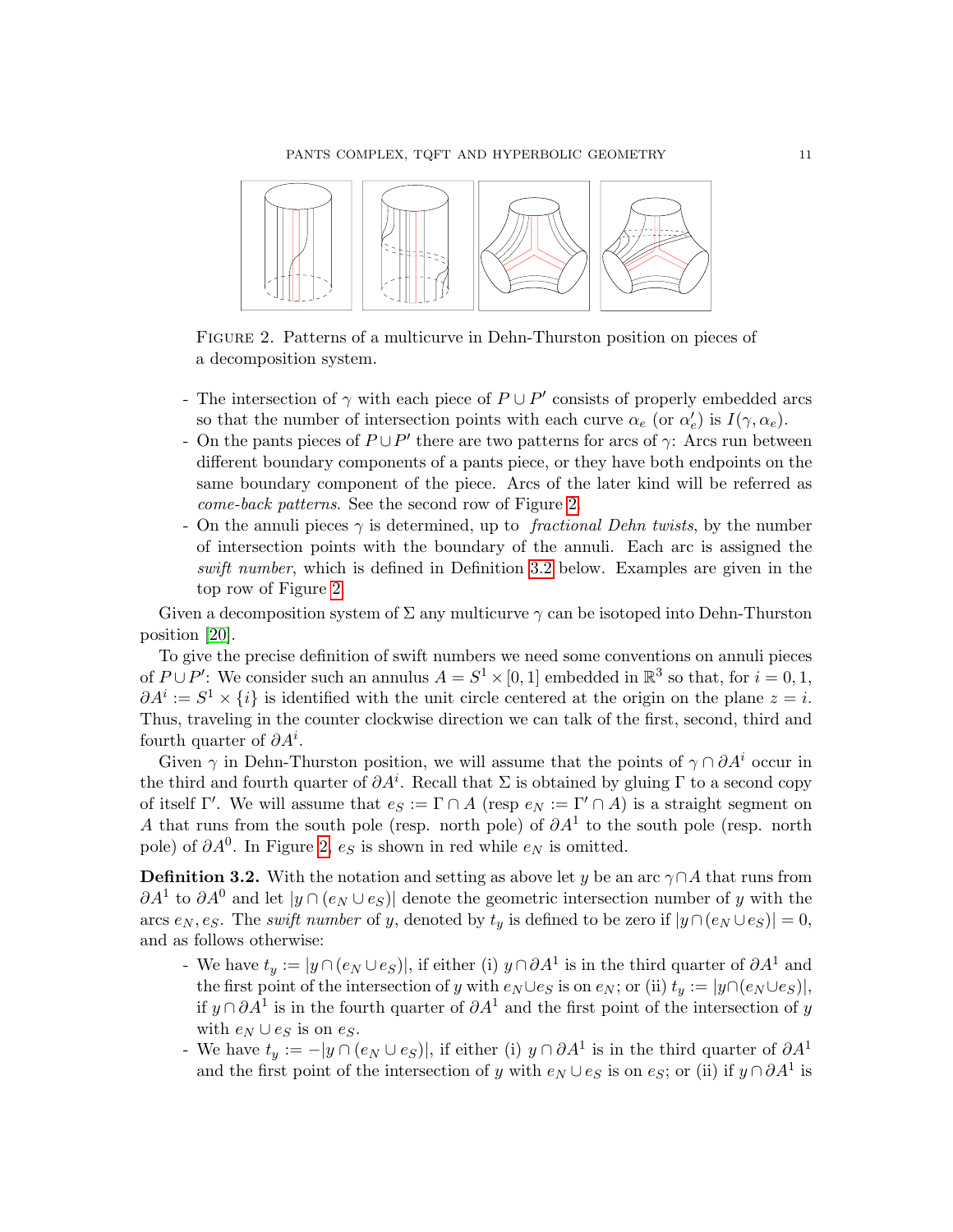in the fourth quarter of  $\partial A^1$  and the first point of the intersection of y with  $e_N \cup e_S$ is on  $e_N$ .

To illustrate Definition [3.2](#page-10-1) we note that four the arcs shown in the top row (left panel) of Figure [2](#page-10-0) have swift number 0 and one has swift number 1. In the right panel of Figure [2,](#page-10-0) we have three arcs of swift number 0 and two arcs of swift number 1.

3.2. Fusion rules at a limit. Given a multicurve  $\gamma$  in Dehn-Thurston position with respect to a decomposition system  $P \cup P'$ , we can use a version of the fusion rules of Masbaum-Vogel [\[27\]](#page-37-13) to compute the coefficient functions  $G_{\mathbf{k}}^{\gamma}$  $\chi$ <sup>7</sup> of the operators  $T_r^{\gamma}$ . The adaptation of the fusion rules of [\[27\]](#page-37-13) that applies to our setting, with the orthonormal bases of the TQFT spaces corresponding to  $P$  (described in Section [2\)](#page-4-0), was given in [\[18\]](#page-36-2). For the convenience of the reader we recall these fusion rules in Figure [6](#page-35-0) in Appendix [B](#page-35-1) of the paper. For more details the reader is referred to [\[18,](#page-36-2) Section 4].

In order to simplify the search for non-vanishing coefficients  $G_{k}^{\gamma}$  $\chi^{\gamma}_{k}$ , for the proof of Theorem [2.8,](#page-8-2) it is convenient for us consider their limit when  $r \to \infty$ ,  $c_e = a$  for all edges e and  $\frac{a}{r} \to \theta$  where  $\theta \in [0,1]$ . This is equivalent to just computing the evaluation  $G_k^{\gamma}$  $\eta_k^{\gamma}(\theta,0)$ , and thus clearly a lower bound for the number of non-vanishing coefficients  $G_k^{\gamma}$  $\chi^{\gamma}$ . The advantage of working with this limit is that we work with a simplified set of fusion rules by replacing the general fusion rules given in Figure [6](#page-35-0) by their limit when  $r \to \infty$ ,  $c_e = a$  for all edge e and  $\frac{a}{r} \to \theta$  where  $\theta \in [0, 1]$ . These leads to simplified coefficients as shown Figure [3.](#page-12-0) In the figures, thin black edges are colored by 2, while the colors of thick red edges are labelled by letters.

**Remark 3.1.** In this limiting setting the fusion coefficients only depend of the type of the fusion rule used (strand, positive/negative half-twist, positive/negative/mixed triangle, positive/negative bigon) and not the colors of edges. We also note that the  $r$ -admissibility condition (i) of Definition [2.1](#page-5-0) implies that a is odd. As a result the signs  $(-1)^{a+1}$  for the fusion coefficients of twist rules in the second row of Figure [3](#page-12-0) do not appear in our computations.

### 4. Fusion computations at a limit

<span id="page-11-0"></span>4.1. A state sum formula. With the notation and terminology of Section [3,](#page-9-1) let us fix a decomposition system  $P \cup P' = {\alpha_e, \alpha'_e \mid e \in E}$  of  $\Sigma$ , with dual graph  $\Gamma$ . Let  $\gamma$  be multicurve on  $\Sigma$  that is in Dehn-Thurston position with respect to  $P \cup P'$ .

**Definition 4.1.** A total color shift on  $\Gamma$  is an E-tuple  $\sigma = (\sigma_e | e \in E)$ , defined by a function  $\sigma: E \longrightarrow \mathbb{Z}$ , such that  $|\sigma_e| \leq I(\gamma, \alpha_e)$ .

Recall that we are considering the functions  $G_k^{\gamma}$  $\chi^{\gamma}$  of Theorem [2.2,](#page-6-0) at the limit when  $r \to \infty$ ,  $c_e = a$  for all edge  $e$  and  $\frac{a}{r} \to \theta$  where  $\theta \in [0, 1]$ . Let  $\phi_a$  be the TQFT vector corresponding to the coloring that assigns a to each edge of Γ. Given a total color shift  $\sigma$ , we will use  $C(\sigma)$  to denote the limit of the coefficients of  $T_r^{\gamma} \phi_a$  along  $\phi_{a+\sigma}$ . We write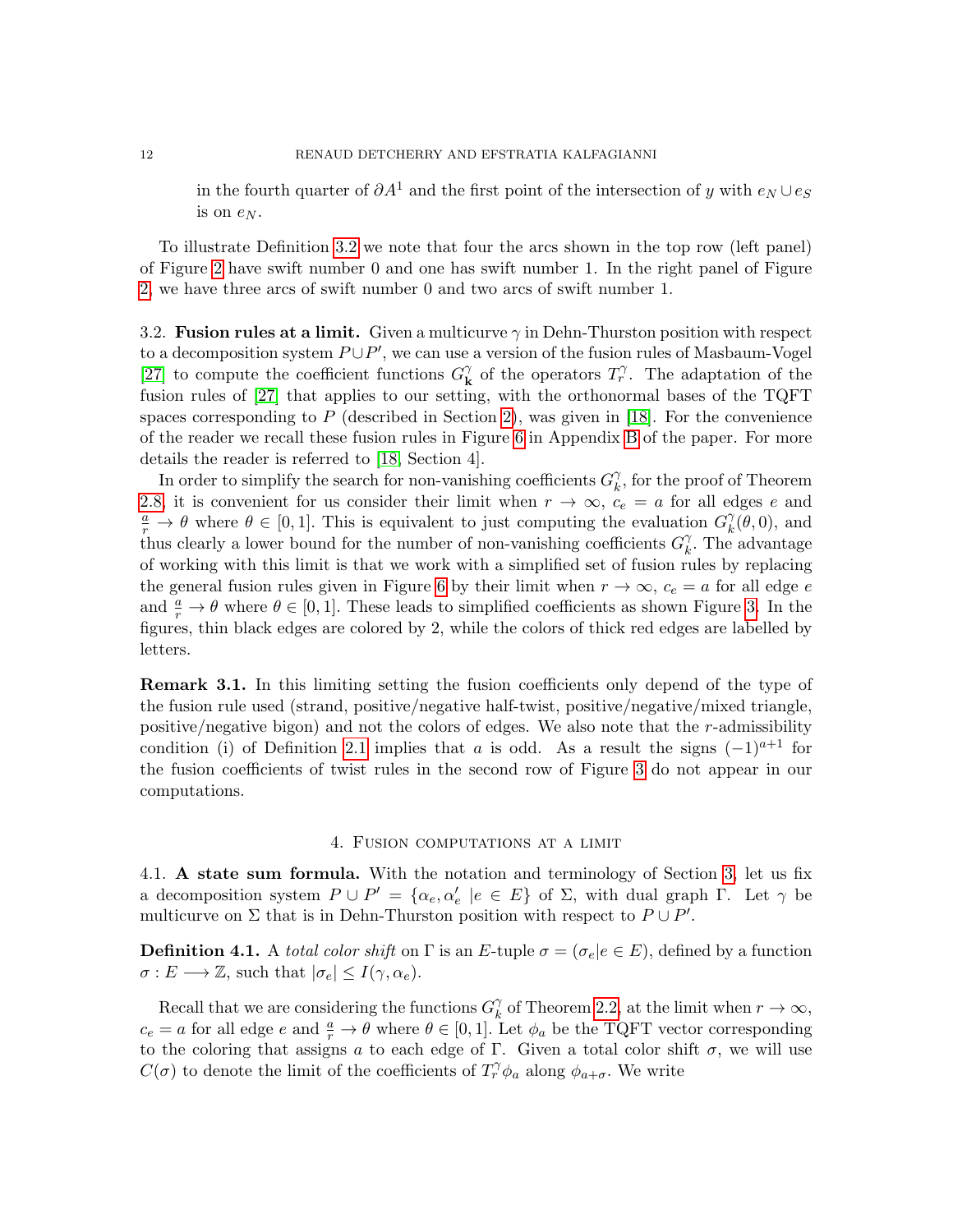

<span id="page-12-0"></span>FIGURE 3. The limit of fusion rules when  $c_e = a$ , and  $r \to \infty$ ,  $\frac{a}{r} \to \theta$ . Here we let  $\langle \theta \rangle = \sin(\pi \theta)$ .

(4) 
$$
T_r^{\gamma} \phi_a = \sum_{\sigma} C(\sigma) \phi_{a+\sigma},
$$

where  $\sigma$  ranges over all possible total color shifts.

Our next goal is to give certain state sum expressions for the coefficients  $C(\sigma)$ . Before we are able to do this we need some preparation: Let  $X$  be a pants piece of the decomposition system  $P \cup P'$ . Note that X contains a Y-shaped portion of Γ, which we will denote by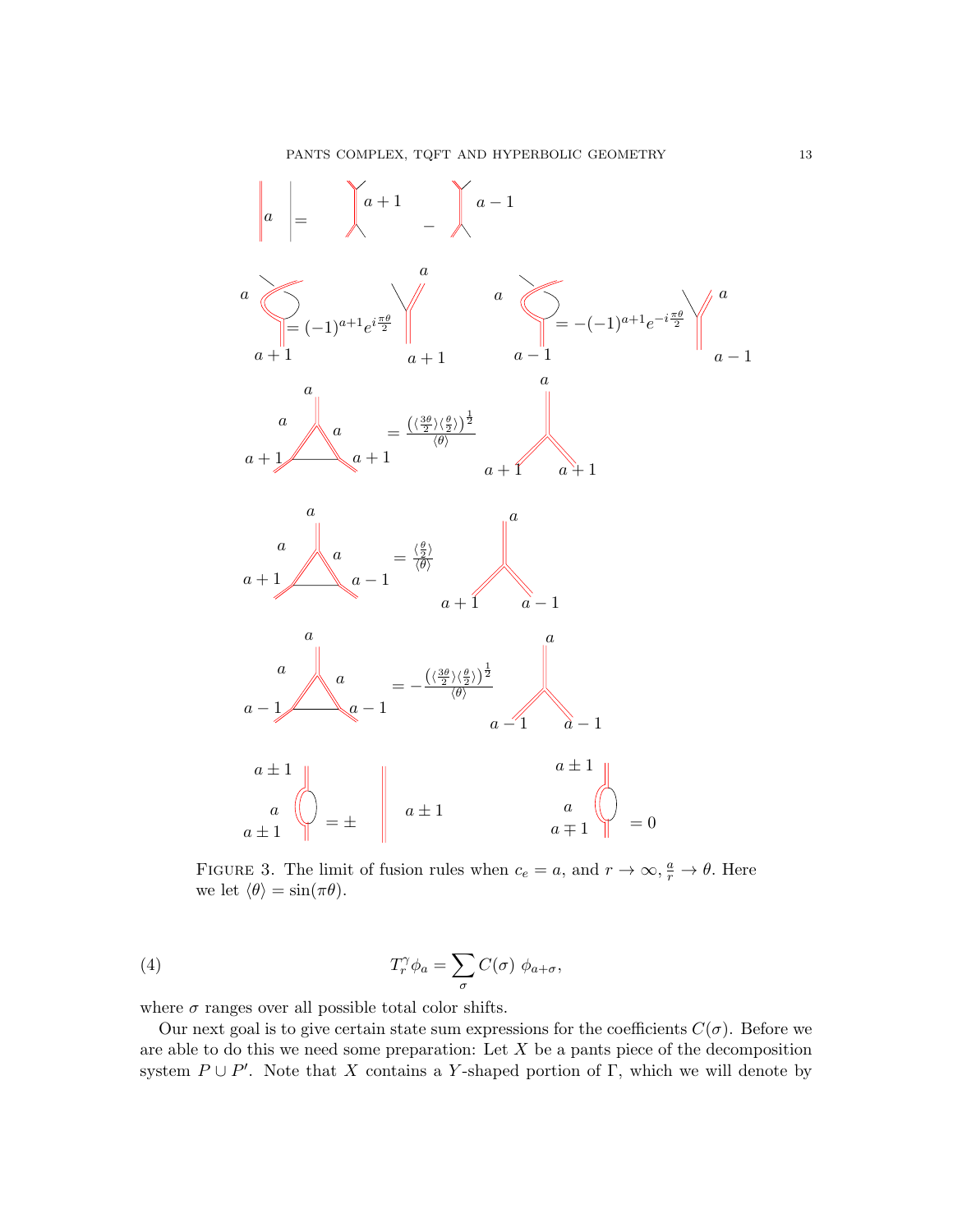Y. Now X can be constructed by gluing two copies of Y, say Y and Y' along two of their sides. If z is a come-back pattern of  $\gamma$  on X, then z intersects each of Y, Y' exactly once.

Definition 4.2. With the notation and setting as above we will call the intersection point of  $z$  with  $Y$ , the overcrossing of the come-back pattern. We will call the intersection point of  $z$  with  $Y'$ , the undercrossing of the come-back pattern.

The multicurve  $\gamma$  gives rise to a set of arcs B on  $\Sigma$  such that for any arc  $y \in B$ , with endpoints  $p_1, p_2$ , we have one of the following:

- y lies on a pants piece of the decomposition system and  $p_1, p_2$  are on  $P \cap \gamma$ ;
- y lies on a pants piece and  $p_1$  is on  $P \cap \gamma$  while  $p_2$  is at an overcrossing or undercrossing of a come-back pattern of  $\gamma$ ;
- y lies on an annulus and  $p_1$  is on  $\alpha_e \cap \gamma$ , for some  $\alpha_e \in P$ , while  $p_2$  is on  $\alpha'_e \in \gamma$ .

We will refer to B as an arc system for  $\gamma$  with respect to  $P \cup P'$ . Let  $B_{end}$  denote the set of all the endpoints of the arcs in B

<span id="page-13-1"></span>**Definition 4.3.** (*States*) Let  $P \cup P'$ ,  $\gamma$ , B and  $B_{\text{end}}$  be fixed as above. Given a total color shift  $\sigma = (\sigma_e | e \in E)$ , a state on B is a function  $s : B_{end} \longmapsto {\pm 1}$ , such that:

(a) For any  $e \in E$ ,

(5) 
$$
\sum_{p \in \gamma \cap \alpha_e} s(p) = \sum_{p \in \gamma \cap \alpha'_e} s(p) = \sigma_e.
$$

(b) If  $p, q$  are endpoints corresponding to the overcrossing and undercrossing of the same come-back pattern of  $\gamma$ , then  $s(p) + s(q) = 0$ .

<span id="page-13-2"></span>

<span id="page-13-0"></span>FIGURE 4. Patterns of  $\gamma$  on pieces of a decomposition system before (left) and after Step 1 (middle) and after Step 2 (right).

For fixed  $\sigma$ , we will use  $\mathcal{S}_{\sigma}$  to denote the set of all states on B corresponding to  $\sigma$ . We compute the coefficients  $C(\sigma)$  using the fusion rules of Figure [3.](#page-12-0) For this we need two auxiliary lemmas that we now state. The proofs of the lemmas are given in Section [9.](#page-31-0)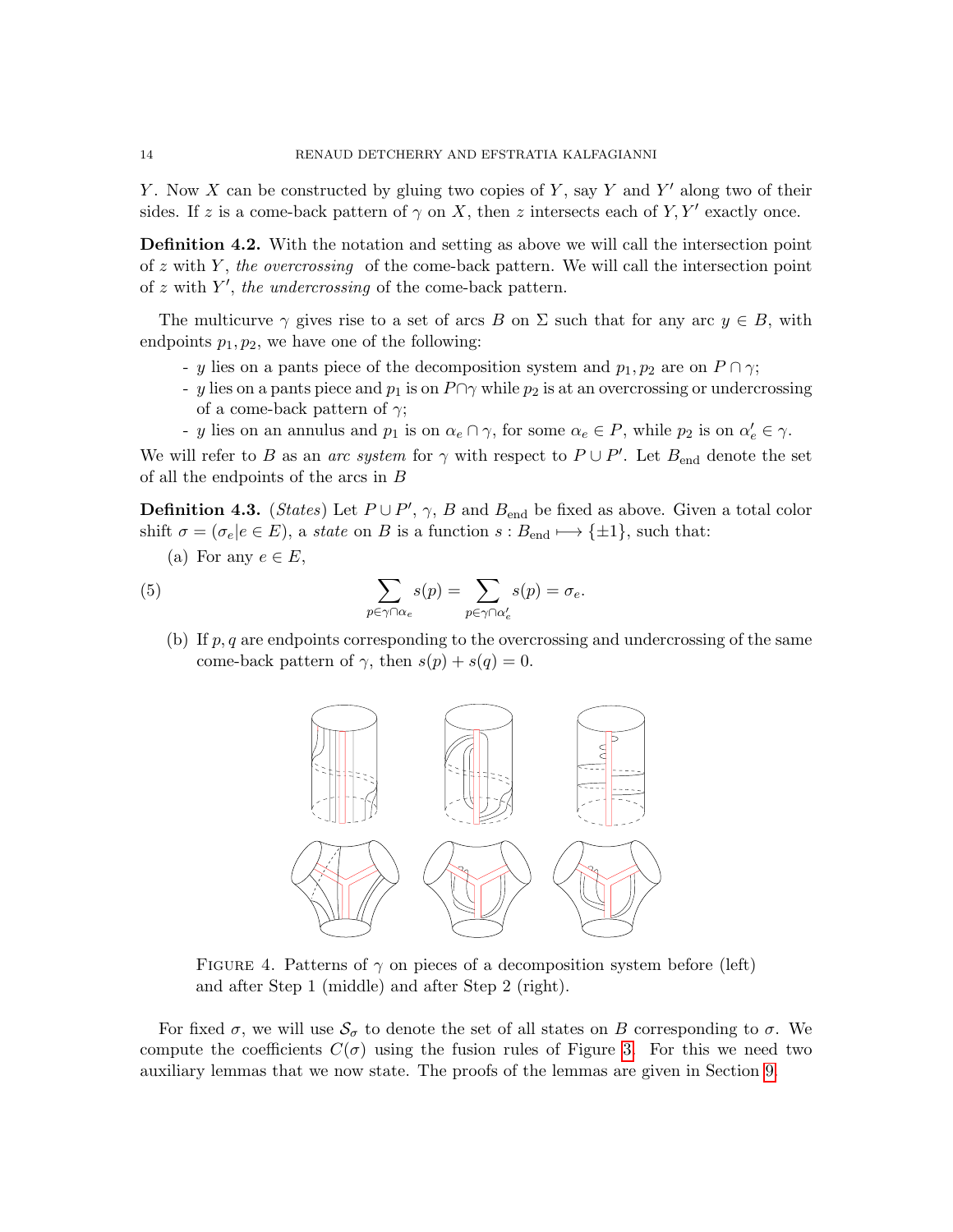<span id="page-14-2"></span>**Lemma 4.4.** (Sliding Lemma) We have

$$
-\begin{vmatrix} a+\varepsilon+\mu & a+\varepsilon+\mu \\ a+\varepsilon & a+\mu & and \end{vmatrix} \xrightarrow[a+\varepsilon]{a+\varepsilon+\mu} a + \varepsilon
$$

The second auxiliary lemma shows how to simplify some arcs in annuli pieces of the decomposition system. Those arcs are the type of arcs that remain in annuli piece after we applied the strand rules.

<span id="page-14-0"></span>**Lemma 4.5.** We have the following identity



where the arc on the left hand side has swift number t, and  $\delta_{\varepsilon,\mu}$  is the Kronecker symbol.

The strategy of for computing the coefficients  $C(\sigma)$  is as follows:

- Step 1: For each  $e \in E$ , we start by applying the strand rule at each point of  $\gamma \cap \alpha_e$ and  $\gamma \cap \alpha'_e$  as well as at each come-back patterns of  $\gamma$ . The left column of Figure [4](#page-13-0) shows patterns of  $\gamma$  on an annulus and pants piece, while the middle column shows the resulting configurations at the end of Step 1.
- *Step 2:* Apply the Siding Lemma to simplify the configurations resulting from Step 1. This lemma allows to slide and permute endpoints of remnants of  $\gamma$  on the edges of Γ and to remove crossings between arcs of  $\gamma$  resulting from Step 1. The right column of Figure [4](#page-13-0) shows the results of applying this step to the configurations resulting from Step 1.
- Step 3: Use the half-twist, triangle and bigon fusion rules, and Lemma [4.5](#page-14-0) on the configurations resulting from Step 2 and collect terms corresponding to the same vectors  $\phi_{\mathbf{c}}$  of the fixed basis  $\mathcal{B}_P$  to compute  $C(\sigma)$ .

Next we assign a *weight* to each arc in  $B$  that captures the "cost" of applying Steps 1-3 above. Recall that

<span id="page-14-1"></span>(6) 
$$
\Delta_{++} = \frac{\left(\langle \frac{3\theta}{2} \rangle \langle \frac{\theta}{2} \rangle\right)^{\frac{1}{2}}}{\langle \theta \rangle}, \ \Delta_{--} = -\frac{\left(\langle \frac{3\theta}{2} \rangle \langle \frac{\theta}{2} \rangle\right)^{\frac{1}{2}}}{\langle \theta \rangle} \text{ and } \Delta_{+-} = \Delta_{-+} = \frac{\langle \frac{\theta}{2} \rangle}{\langle \theta \rangle}.
$$

Given  $y \in B$  with endpoints  $p_1, p_2$ , and a state  $\sigma \in \mathcal{S}_{\sigma}$ , recall that the values  $s(p_1), s(p_2)$ are in  $\{+1, -1\}$ . Slightly abusing notation, we will use  $\Delta_{s(p_1), s(p_2)}$  to denote the quantity from Equation [\(6\)](#page-14-1) for which the choice of the labels  $\pm$  agrees with the signs of  $s(p_1), s(p_2)$ . For instance, if  $s(p_1) = +1$  and  $s(p_2) = -1$ , then  $\Delta_{s(p_1),s(p_2)} = \Delta_{+-}$ .

<span id="page-14-3"></span>**Definition 4.6.** (*Weights on arcs*) Given a state s and  $y \in B$  with endpoints  $p_1, p_2$ , we define the *weight* of y with respect to s, denoted by  $w(y, s)$ , as follows: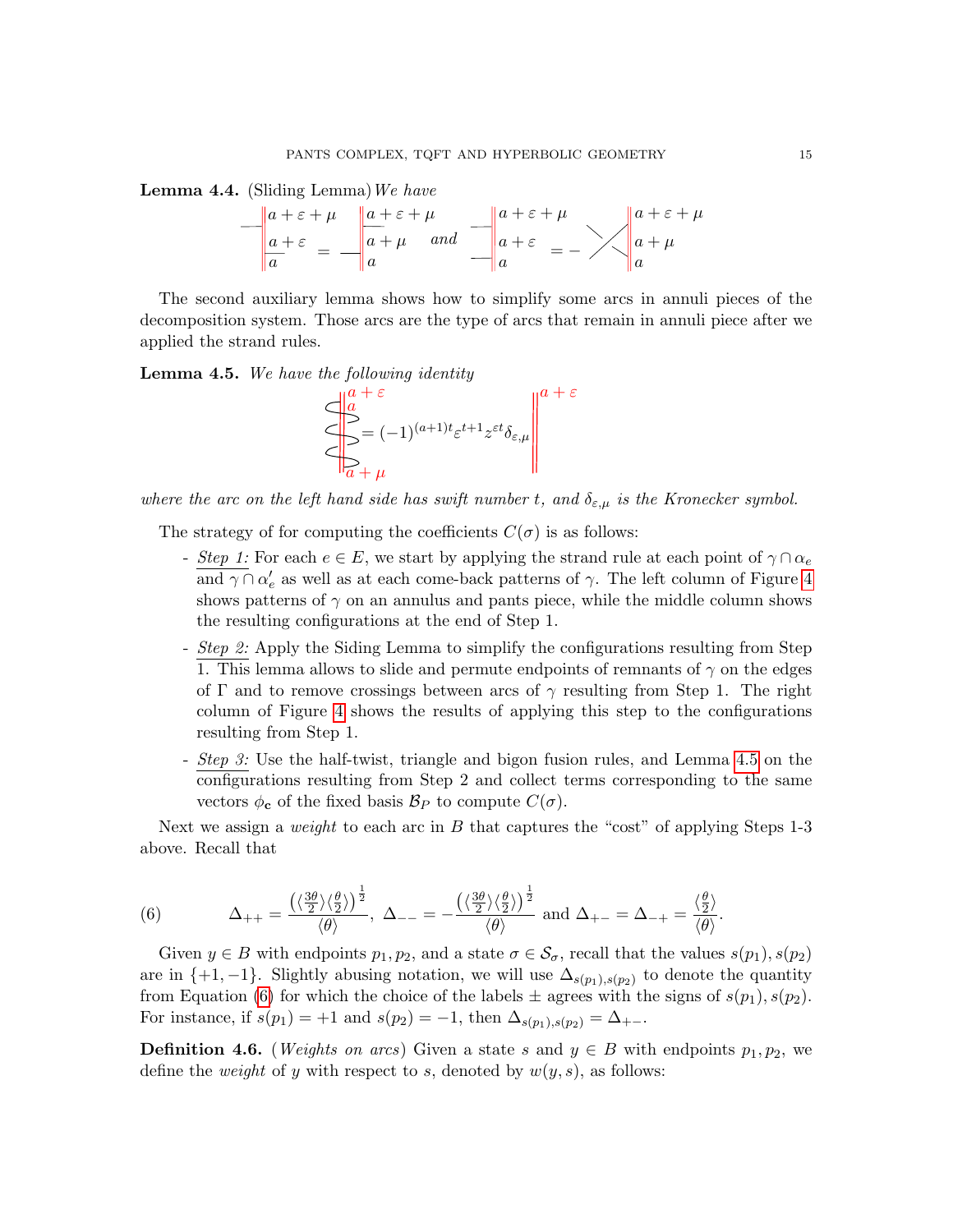- If y lies on a pants piece of  $P \cup P'$ , and  $p_1, p_2$  are on  $\gamma \cap P$ , then

$$
w(y,s) := s(p_1)s(p_2)\Delta_{s(p_1),s(p_2)}.
$$

- If y lies on a pants piece and  $p_1$  is on  $P \cap \gamma$  while  $p_2$  is at an undercrossing of a come-back pattern, then

$$
w(y, s) := s(p_1) \Delta_{s(p_1), s(p_2)}
$$
.

- If y lies on a pants piece and  $p_1$  is on  $P \cap \gamma$  while  $p_2$  is at an overcrossing of a come-back pattern, then

$$
w(y, s) = s(p_1)s(p_2)z^{2s(p_2)}\Delta_{s(p_1), s(p_2)}
$$
, where  $z = e^{i\frac{\pi\theta}{2}}$ .

- If y lies on an annulus piece, then

$$
w(y,s) := \begin{cases} 0, & \text{if } s(p_1) \neq s(p_2), \\ s(p_1)^{t+1} z^{ts(p_1)}, & \text{otherwise.} \end{cases}
$$

where  $t = t<sub>y</sub>$  is the algebraic number of swifts of the arc y.

Definition 4.7. (Total weight of a state)With the notation and setting as above, we define the total weight of a state  $s \in \mathcal{S}_{\sigma}$  by  $W(s) := \prod$ y∈B  $w(y, s)$ .

We are now ready to give the state sum expressions for  $C(\sigma)$  promised in the beginning of the subsection.

<span id="page-15-0"></span>**Proposition 4.8.** Let  $P \cup P'$ ,  $\gamma$  and B be fixed as above. Let  $\phi_a$  be the TQFT vector corresponding to P with all edges colored by a, and let us consider the limit  $r \to \infty$ ,  $\frac{a}{r} \to \theta$ where  $\theta$  is some fixed real number. For a total color shift  $\sigma = (\sigma_e | e \in E)$  let  $C(\sigma)$  denote the limit of the coefficients of  $T_r^{\gamma} \phi_a$  along  $\phi_{a+\sigma}$ . Then,

$$
C(\sigma) = \varepsilon(\gamma) \sum_{s \in \mathcal{S}_{\sigma}} W(s) = \varepsilon(\gamma) \sum_{s \in \mathcal{S}_{\sigma}} \prod_{y \in B} w(y, s).
$$

where  $\varepsilon(\gamma) \in \{\pm 1\}$  depends only on the curve  $\gamma$ .

*Proof.* Following [\[18\]](#page-36-2) we will view  $T_r^{\gamma} \phi_a$  as  $\gamma$  layered over  $\Gamma$  with each edge colored by a and we will apply the three step process outlined earlier. Recall that Step 1 is to apply the strand rule at each intersection point of  $\gamma$  with the decomposition system  $P \cup P'$ , plus once for each come-back pattern, separating the overcrossing and undercrossing of each comeback pattern into two different arcs. In Steps 2 and 3 we will apply Lemmas [4.4](#page-14-2) and [4.5](#page-14-0) and fusion rules to delete black arcs in the remnants of Step 1. Because the Sliding Lemma allows to permute the endpoints of the configurations resulting from Step 1 along the edges of Γ, the order with which we apply the strand rule at come-back arcs and for intersection points  $\gamma \cap \alpha_e$  or  $\gamma \cap \alpha'_e$  is not important. See Figure [4.](#page-13-0)

Let us first give an interpretation of states. For each endpoint p of an arc  $\in B$  that is an intersection point of  $\gamma \cap (P \cup P')$ , the sign  $s(p)$  corresponds to the choice of  $\pm 1$  color shift we used while applying the strand rule at p. If  $p$  is an overcrossing (resp. undercrossing) of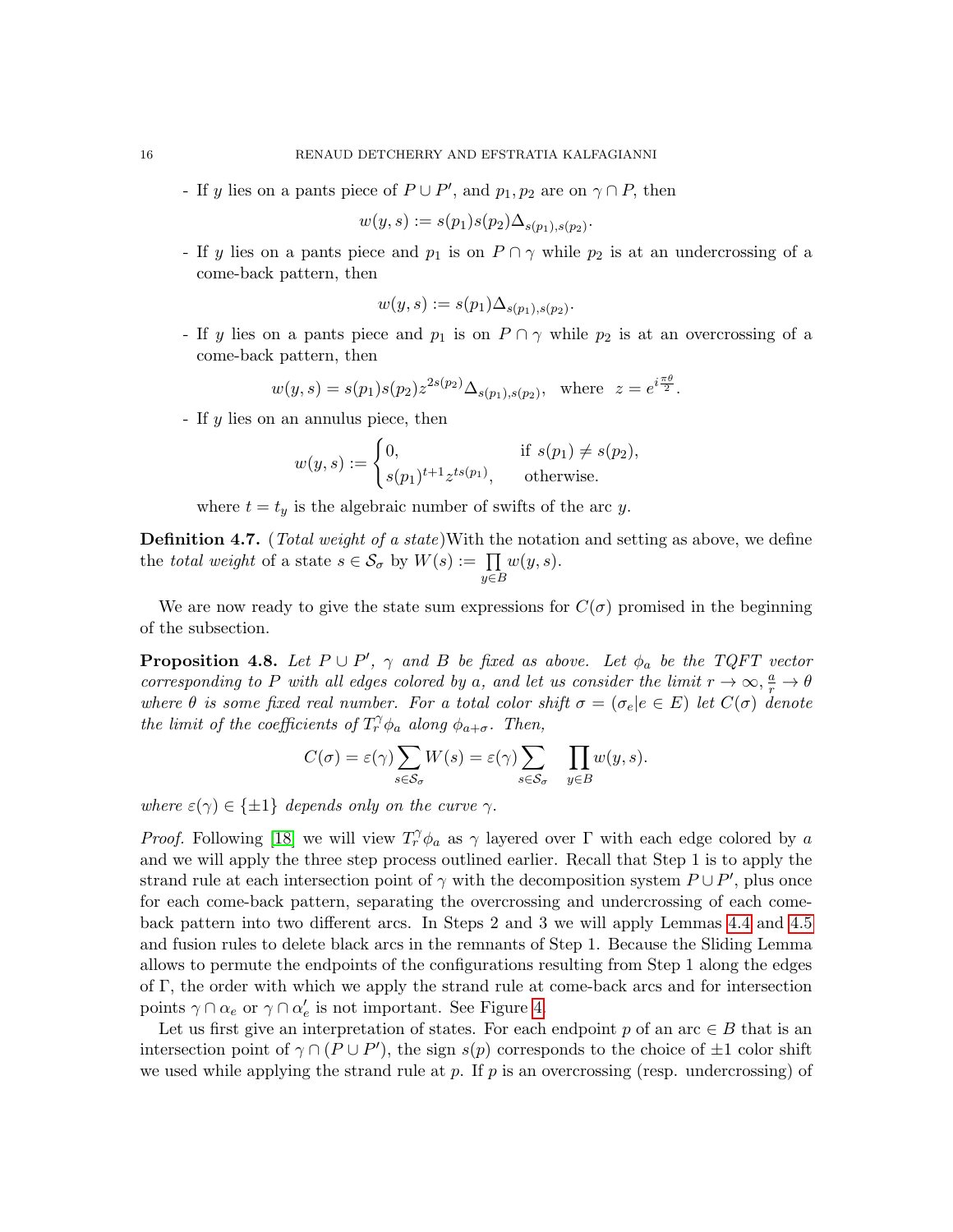a come-back arc,  $s(p)$  is the +1 color shift (resp.  $-1$  the color shift) we used applying the strand rule at that come-back pattern.

Note that for each  $s \in \mathcal{S}_{\sigma}$ , the remaining pattern after the initial strand rules is a scalar multiple of the vector  $\phi_{a+\sigma}$ . To compute this scalar (up to sign), we have associated a weight to each arc, representing loosely the cost of removing that arc using fusion rules. Note that the strand rules themselves produce signs, which we need to distribute to the remaining arcs. The sign of a strand rule corresponding to a come-back pattern will be distributed to the overcrossing end, while the sign for a strand rule at a point  $\in \gamma \cap (P \cup P')$ will be distributed to the arc that is in a pants piece.

In Step 2 we use Lemma [4.4](#page-14-2) to separate all remaining arcs. By that we mean that we want to put all arcs in annuli pieces in different slices of the annuli, and for arcs in pants pieces we want no crossing between two different black arcs (with respect to the projection induced by the dual graph). This process is illustrated in Figure [4.](#page-13-0)

Although the use of Lemma [4.4](#page-14-2) to separate arcs may create extra signs, we note that this sign depends only on the number of times we had to use the second part of Lemma [4.4,](#page-14-2) which depends only on  $\gamma$  and not the state s.

Finally, we computed the coefficients needed to erase the remaining annuli arcs in Lemma [4.5;](#page-14-0) they match the weights of Proposition [4.8.](#page-15-0) To erase an arc in a pants piece with two endpoints in  $\gamma \cap (P \cup P')$ , a single triangle rule is needed, which, together with the strand rule signs, gives exactly the weight  $w(y, s)$  of Definition [4.6.](#page-14-3) Finally, to erase an arc from an overcrossing or undercrossing to an intersection point  $\in \gamma \cap (P \cup P')$ , we need to apply a half-twist rule, then a triangle rule. The overcrossing and undercrossing of a come-back arc yield exactly the same half-twist coefficient; for conveniency we move both coefficients into the weight of the arc of the overcrossing. This gives the second and third rule of Definition [4.6,](#page-14-3) remembering that we also assign the strand rule sign to overcrossings.  $\Box$ 

4.2. A Laurent polynomial. The second main result of the section is the following proposition the proof of which uses Proposition [4.8.](#page-15-0)

<span id="page-16-0"></span>**Proposition 4.9.** Let the notation and setting be as in Proposition [4.8.](#page-15-0) For any total color shift  $\sigma$ , there exists  $n, m \in \mathbb{Z}$  and a Laurent polynomial  $P_{\sigma}(z) \in \mathbb{Q}[z^{\pm 1}]$  such that

$$
C(\delta) = \Delta_{++}^n \Delta_{+-}^m P_{\sigma}(z),
$$

at  $z = e^{i\frac{\pi\theta}{2}}$ . Here,  $\Delta_{++}, \Delta_{--}, \Delta_{+-}$  are as defined in Equation [\(6\)](#page-14-1).

Proof. We will deduce this proposition from Proposition [4.8.](#page-15-0) Note that by Definition [4.6,](#page-14-3) for any  $s \in \mathcal{S}_{\sigma}$ , the total weight  $W(s)$  is of the form  $\pm \Delta_{++}^{n_1(s)} \Delta_{+-}^{n_2(s)} \Delta_{--}^{n_3(s)} z^{m(s)}$ .

Moreover, we claim that  $n_1(s)+n_2(s)+n_3(s) = |B_{\text{pants}}|$ , where  $B_{\text{pants}}$  is the set of arcs of B that belong to a pants piece of the decomposition system. Indeed, each triangle coefficient  $\Delta_{\varepsilon\mu}$  is created when erasing an arc of  $B_{\text{pants}}$ .

Next we claim that  $n_2(s) + 2n_3(s)$  is independent of  $s \in \mathcal{S}_{\sigma}$ . Indeed, this number is the same as the number of endpoints p of arcs in  $B_{\text{pants}}$  such that  $s(p) = -1$ . But this number is independent of the state  $s \in \mathcal{S}_{\sigma}$ : it is actually equal to  $K_{\gamma} + \frac{1}{2}$  $\frac{1}{2}$   $\sum$ e∈E  $(I(\alpha_e, \gamma) - \sigma_e)$  where

 $K_{\gamma}$  is the number of come-back arcs of  $\gamma$ .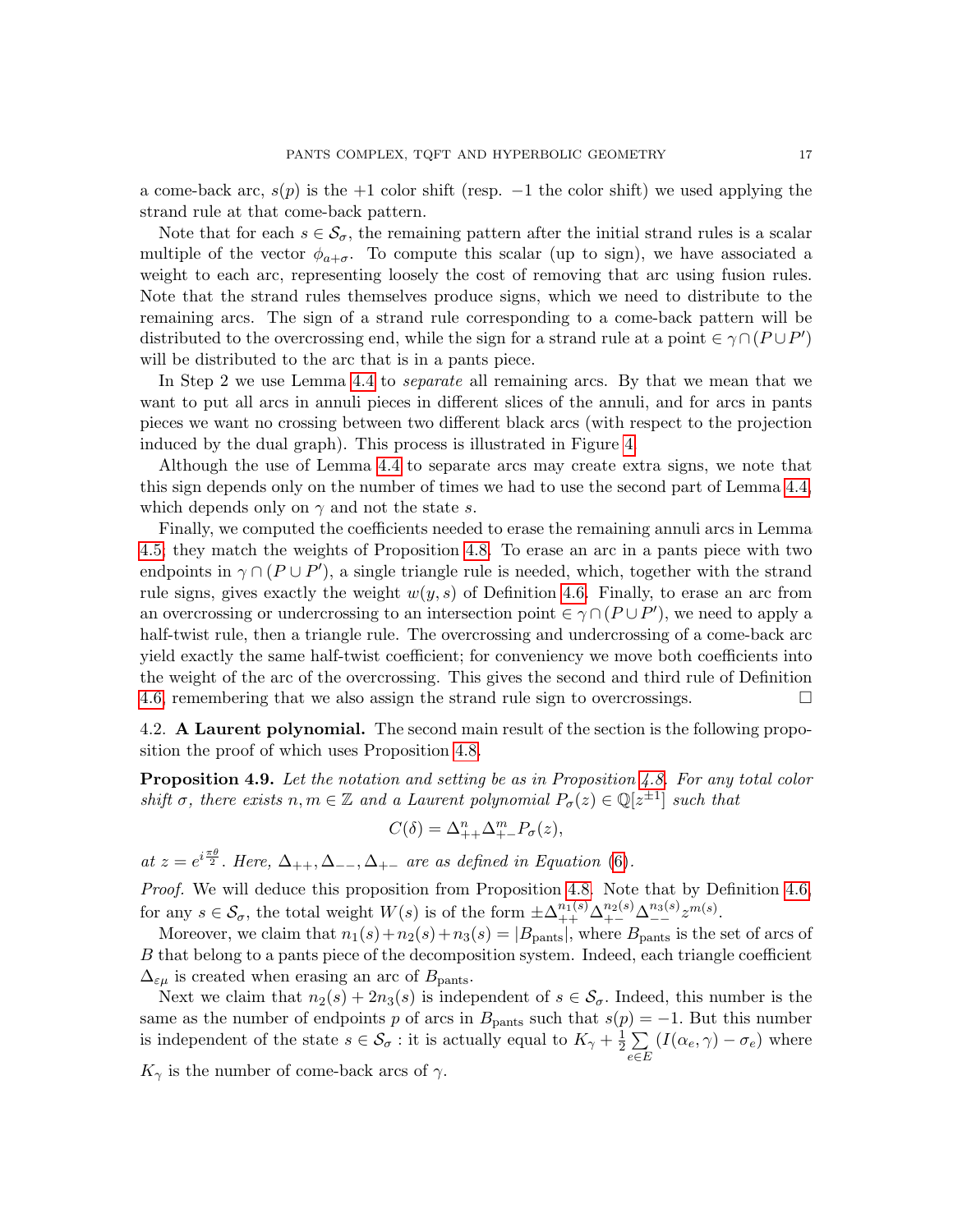Let us pick a state  $s_0 \in \mathcal{S}_{\sigma}$  such that  $n_2(s_0)$  is maximal, and let us set  $N_i := n_i(s_0)$ , for  $i = 1, 2, 3$ . From the above discussion and some elementary linear algebra, we deduce that one can write for any  $s \in \mathcal{S}_{\sigma}$ :

$$
n_1(s), n_2(s), n_3(s) = N_1 + k(s), N_2 - 2k(s), N_3 + k(s)
$$

where  $k(s)$  is a non-negative integer. Thus for any  $s \in \mathcal{S}_{\sigma}$ , we have that  $\frac{W(s)}{\Delta_{++}^{N_1+N_3}\Delta_{+-}^{N_2}}$  is of the form  $\pm z^l \left( \frac{\Delta_{++}^2}{\Delta_{+-}^2} \right)$  $k \n\begin{cases} k \text{ where } l \in \mathbb{Z} \text{ and } k \geq 0. \text{ We conclude noting that} \end{cases}$  $\Delta_{++}^2$  $\Delta_{+-}^2$ =  $\langle \frac{3\theta}{2}$  $\frac{3\theta}{2}\rangle$  $\langle \frac{\theta}{2}$  $\frac{\theta}{2}$  $=\frac{e^{\frac{3i\pi\theta}{2}}-e^{-\frac{3i\pi\theta}{2}}}{\frac{i\pi\theta}{2}}$  $e^{\frac{i\pi\theta}{2}}-e^{-\frac{i\pi\theta}{2}}$  $= e^{i\pi\theta} + 1 + e^{-i\pi\theta} = z^2 + 1 + z^{-2}.$  $\Box$ 

### 5. Producing non vanishing coefficients

<span id="page-17-0"></span>In this section we apply the settings and results of Section [4](#page-11-0) to prove Theorem [2.8.](#page-8-2)

5.1. **Proof outline.** Fix a decomposition system  $P \cup P' = {\alpha_e, \alpha'_e \mid e \in E}$  of  $\Sigma$  and suppose  $\gamma$  is a multicurve in Dehn-Thurston position with respect to it. As before we have an arc system  $B = B(\gamma)$  for  $\gamma$ . For any color shift  $\sigma$  on E we can define the set of states  $\mathcal{S}_{\sigma}$  on B and, as in Proposition [4.8,](#page-15-0) the limits  $C(\sigma)$  of the coefficients  $T_r^{\gamma}$ .

<span id="page-17-2"></span>Let  $M(\gamma, P)$  be as in Equation [\(3\)](#page-8-1) and let  $e_0 \in E$  such that  $M(\gamma, P) = I(\gamma, \alpha_{e_0})$ . For any  $|\delta| \leq M((\gamma, P)$  consider the total color shift  $\sigma_{\delta} = (\sigma_e | e \in E)$  given by

(7) 
$$
\sigma_{\delta} = \begin{cases} \delta & \text{if } e = e_0, \\ I(\gamma, \alpha_e) & \text{if } e \neq e_0. \end{cases}
$$

where  $\alpha_e \in P$  is the curve dual to the edge  $e \in \Gamma$ . Since, with the items fixed earlier,  $\sigma_{\delta}$ varies only as  $\delta$  does, we will use the notation  $C(\delta) := C(\sigma_{\delta})$  and  $S_{\delta} := S_{\sigma_{\delta}}$ .

Theorem [2.8](#page-8-2) follows immediately from the following.

<span id="page-17-1"></span>**Theorem 5.1.** For each  $|\delta| \leq M(\gamma, P)$  with  $\delta \equiv M(\gamma, P) \pmod{2}$ , we have  $C(\delta) \neq 0$ .

We begin by noting that the fact that  $M(\gamma, P) = I(\gamma, \alpha_{e_0})$  puts restrictions on the types of arcs of  $\gamma$  allowed on the pieces of  $P \cup P'$  bordering  $\alpha_{e_0}$  or the parallel copy  $\alpha'_{e_0}$ .

<span id="page-17-3"></span>**Lemma 5.2.** Suppose that  $\gamma$  is in Dehn-Thurston position with respect to  $P \cup P'$  and that  $M(\gamma, P) = I(\gamma, \alpha_{e_0}),$  for some  $e_0 \in E$ . Then, we have the following:

- (a) Suppose  $\alpha_{e_0}$  and  $\alpha_{e_0}'$  belong on two different pants pieces of the decomposition. Then, any come-back pattern of  $\gamma$  on the pants containing  $\alpha_{e_0}$  (or  $\alpha_{e_0}'$ ) must have their endpoints on  $\alpha_{e_0}$  (or  $\alpha_{e_0}'$ ).
- (b) Suppose  $\alpha_{e_0}$  and  $\alpha'_{e_0}$  belong on a single pants piece of the decomposition. Then there is no come-back pattern of  $\gamma$  on this pants piece.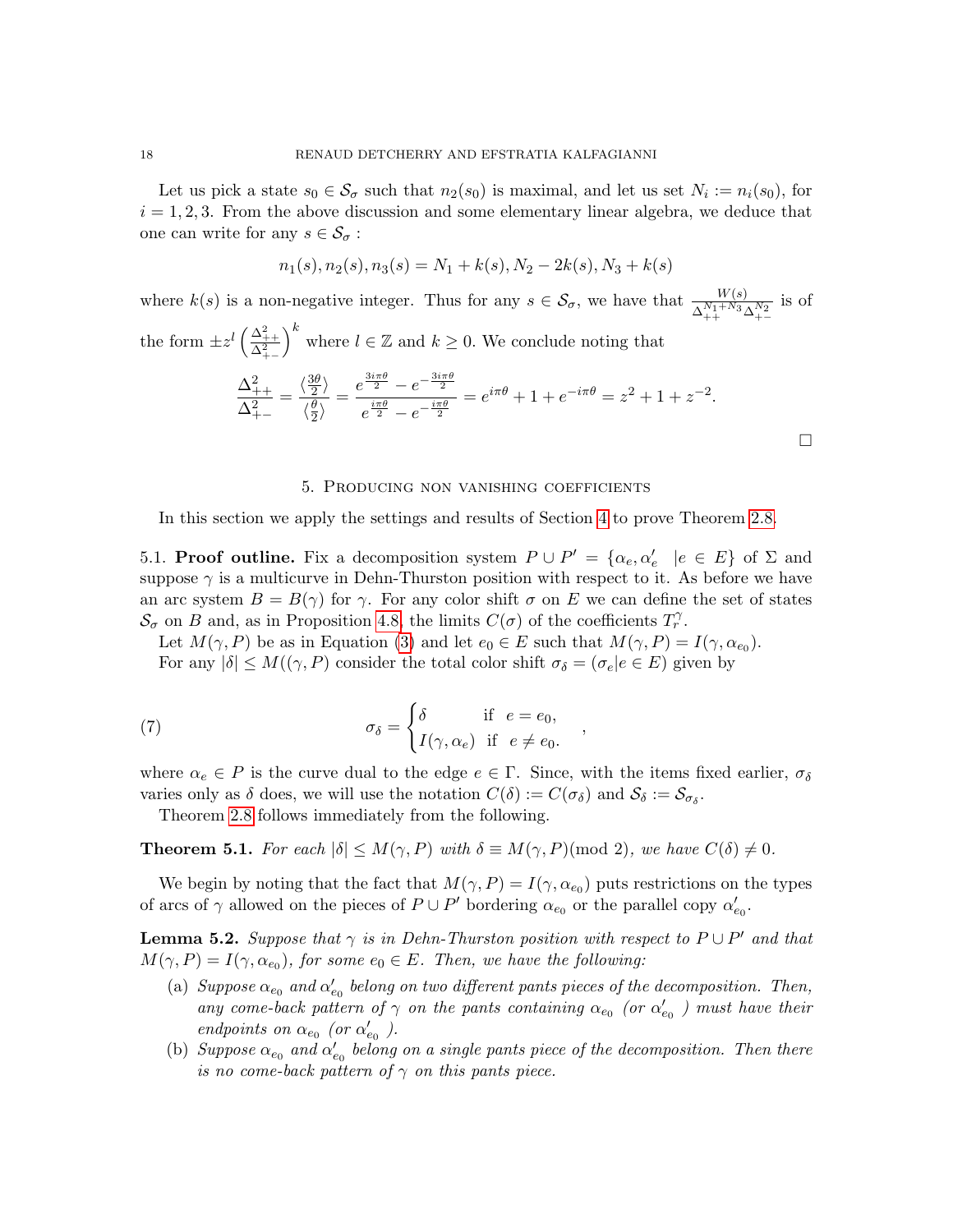*Proof.* We observe that if a pants piece of  $P \cup P'$  has boundary curves  $\alpha_e, \alpha_f, \alpha_g$ , then there is one (or more) come-back arcs with two endpoints on  $\alpha_e$  if and only if  $I(\alpha_e, \gamma)$  $I(\alpha_f, \gamma) + I(\alpha_q, \gamma)$ . This claim is an immediate consequence of the fact that  $\gamma$  is into Dehn-Thurston position and the claim implies the first part (a) of the lemma.

Suppose now that  $\alpha_{e_0}$  and  $\alpha'_{e_0}$  are boundary curves on a single pants piece and let  $\alpha_f$  denote the third boundary curve of the pants. The hypothesis of the lemma implies that there are no come-back arc in that pants with two endpoints on  $\alpha_f$ . As  $I(\alpha_{e_0}, \gamma) \leq$  $I(\alpha_{e_0}, \gamma) + I(\alpha_f, \gamma)$ , there is also no come-back arc in that pants with two endpoints on  $\alpha_{e_0}$ or  $\alpha_{e_0}$ .

Given  $C(\delta)$  as in the statement of Theorem [5.1,](#page-17-1) by Proposition [4.9](#page-16-0) there is a Laurent polynomial  $P_\delta(z) \in \mathbb{Q}[z^{\pm 1}]$  so that

$$
C(\delta) = \Delta_{++}^n \Delta_{+-}^m P_\delta(e^{i\frac{\pi\theta}{2}}),
$$

for some  $m, n \in \mathbb{Z}$  and  $z = e^{i \frac{\pi \theta}{2}}$ . We will show the following:

<span id="page-18-0"></span>**Proposition 5.3.** For each  $|\delta| \leq M(\gamma, P)$  with  $\delta \equiv M(\gamma, P) \pmod{2}$ , we have  $P_{\delta}(z) \neq 0$ in  $\mathbb{Q}[z^{\pm 1}].$ 

Having Proposition [5.3](#page-18-0) at hand, Theorem [5.1](#page-17-1) is derived as follows: If  $C(\delta)$  is zero then  $P_{\delta}(e^{i\frac{\pi\theta}{2}})=0$ . Since we can choose  $\theta$  so that  $e^{i\frac{\pi\theta}{2}}$  is a transcendental number we arrive at contradiction.

The remaining of the section will be devoted to the proof of Proposition [5.3.](#page-18-0)

5.2. Two lemmas and set up. We will use  $deg_z(P_\delta(z))$  to denote the highest power of z in  $P_{\delta}(z)$ . By Proposition [4.8](#page-15-0) we have

$$
C(\delta) = \varepsilon(\gamma) \sum_{s \in \mathcal{S}_{\delta}} W(s),
$$

where  $W(s) = \prod$  $y \in B$  $w(y, s), \varepsilon(\gamma) \in {\pm 1}$  and the arc weights are given in Definition [4.6.](#page-14-3)

Note that for any state the total weight  $W(s)$  is of the form

$$
W(s) = \pm \Delta_{++}^{n_1(s)} \Delta_{+-}^{n_2(s)} z^{m_s},
$$

where  $m_s \in \mathbb{Z}$ . The proof of Proposition [4.9](#page-16-0) shows that after multiplying all weights by a common non-zero factor  $\Delta_{++}^N \Delta_{+-}^M$ , we get monomials  $P(s)$  with  $\deg_z(P(s)) = m_s + n_1(s)$ up to a constant that does not depend on s. Therefore we will set

<span id="page-18-1"></span>
$$
\deg_z(W(s)) := m_s + n_1(s)
$$

or equivalently

(8) 
$$
\deg_z(\Delta_{\varepsilon,\mu}) = \delta_{\varepsilon,\mu} = \frac{1+\varepsilon\mu}{2}
$$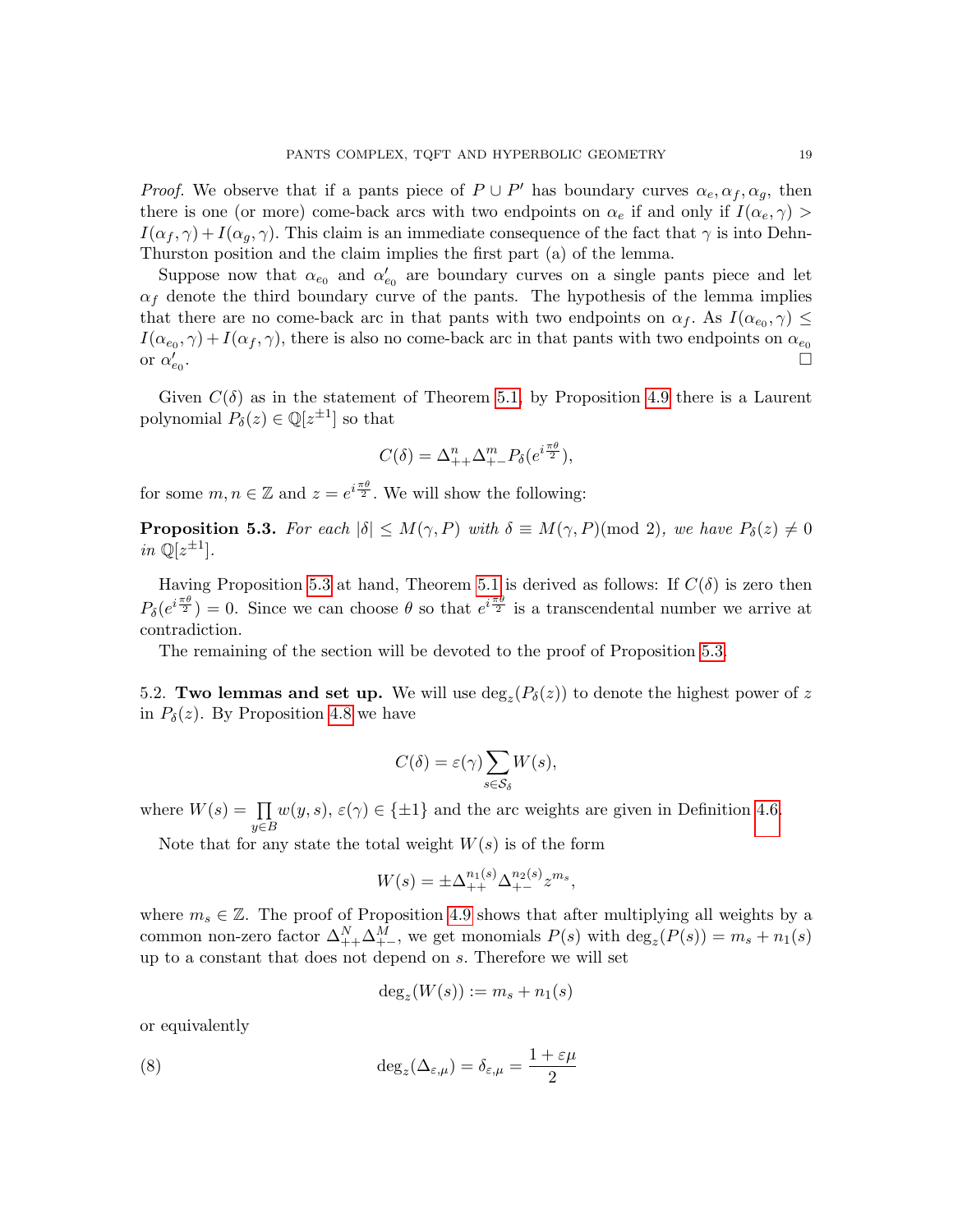where  $\delta$  is the Kronecker symbol and the second equality holds since we consider  $\varepsilon, \mu \in \{\pm 1\}.$ Also, considering the sign of the coefficient of highest degree in z after renormalization, we will set:

<span id="page-19-2"></span>(9) 
$$
\text{sign}(\Delta_{++}) = \text{sign}(\Delta_{+-}) = +1, \text{ and } \text{sign}(\Delta_{--}) = -1.
$$

To prove Proposition [5.3](#page-18-0) for each  $\delta \leq |M(\gamma, P)|$ , we will determine all the states in  $\mathcal{S}_{\delta}$  that contribute to  $deg_z(P_\delta(z))$  and show that there is no cancellation between the total weights corresponding to these states. From the above, we can look for states with  $\deg_z(W(s))$ maximal, and show that the corresponding terms do not cancel out.

We begin with two lemmas that describe some properties of the states in  $S_{\delta}$ . The first lemma is the following:

<span id="page-19-0"></span>**Lemma 5.4.** Suppose that  $|\gamma \cap \alpha_{e_0}| > 1$ . Let s, s' be two states in  $S_\delta$  such that there are  $p_2, q_2 \in B_{end}$  corresponding to the overcrossing and undercrossing of the same comeback arc of  $\gamma$ , respectively, so that  $s(p_2) = +1$  and  $s'(q_2) = -1$  while  $s(p_2) = -1$  and  $s'(q_2) = +1$ . Suppose, moreover, that for any  $q \neq p_2, q_2$ , we have  $s(q) = s'(q)$ . Then, we have  $\deg_z(W(s)) < \deg_z(W(s'))$ .

*Proof.* Suppose that  $p_2$  and  $q_2$  belong to arcs y and y' in B, respectively. Let  $p_1, q_1 \in B_{end}$ denote the second endpoints of  $y$  and  $y'$ , respectively.

Suppose that  $s(p_1) = s'(p_1) = \mu$  and  $s(q_1) = s'(q_1) = \epsilon$ , where  $\epsilon, \mu \in {\pm 1}$ .

By assumption, the only difference between  $W(s)$  and  $W(s')$  is the product of weights on the arcs  $y, y'$ , where we have

 $w(y, s)w(y', s) = \epsilon \mu z^2 \Delta_{+\mu} \Delta_{-\epsilon}$ , while  $w(y, s')w(y', s') = -\epsilon \mu z^{-2} \Delta_{-\mu} \Delta_{+\epsilon}$ .

By Equation [\(8\)](#page-18-1), we get:

 $\deg_z(w(y,s)w(y',s)) = 3 + \frac{\mu - \varepsilon}{2}, \text{ while } \deg_z(w(y,s')w(y',s')) = -1 - \left(\frac{\mu - \varepsilon}{2}\right)$ 2  $\setminus$ 

Since  $\mu, \varepsilon \in {\pm 1}$ , we get:

$$
\deg_z \big( w(y, s') w(y', s') \big) \leq \deg_z \big( w(y, s) w(y', s) \big) - 2.
$$

and the lemma follows.

By Lemma [5.4,](#page-19-0) while looking to identify the states that contribute to the maximum degree of  $P_{\delta}(z)$ , it is enough to look states that assign the value +1 to all points in  $B_{\text{end}}$ that correspond to overcrossings of some come-back pattern of  $\gamma$ .

With this in mind, we define  $S_{\delta}^+$ <sup>+</sup> to be the set of all  $s \in \mathcal{S}_{\delta}$  such that we have  $s(p) = +1$ for any point  $p \in B_{end}$  that is an overcrossing of a come-back pattern of  $\gamma$ . Hence, by Part (2) of Definition [4.3,](#page-13-1) for any q that is an undercrossing of a come-back pattern of  $\gamma$  we have  $s(q) = -1.$ 

We now state the second lemma promised earlier:

### <span id="page-19-1"></span>Lemma 5.5. We have the following:

(a) Let  $s \in \mathcal{S}_{\delta}$ . For any edge  $e \neq e_0$  of  $\Gamma$  and any  $p \in (\gamma \cap \alpha_e)$ , we have  $s(p) = 1$ .

 $\Box$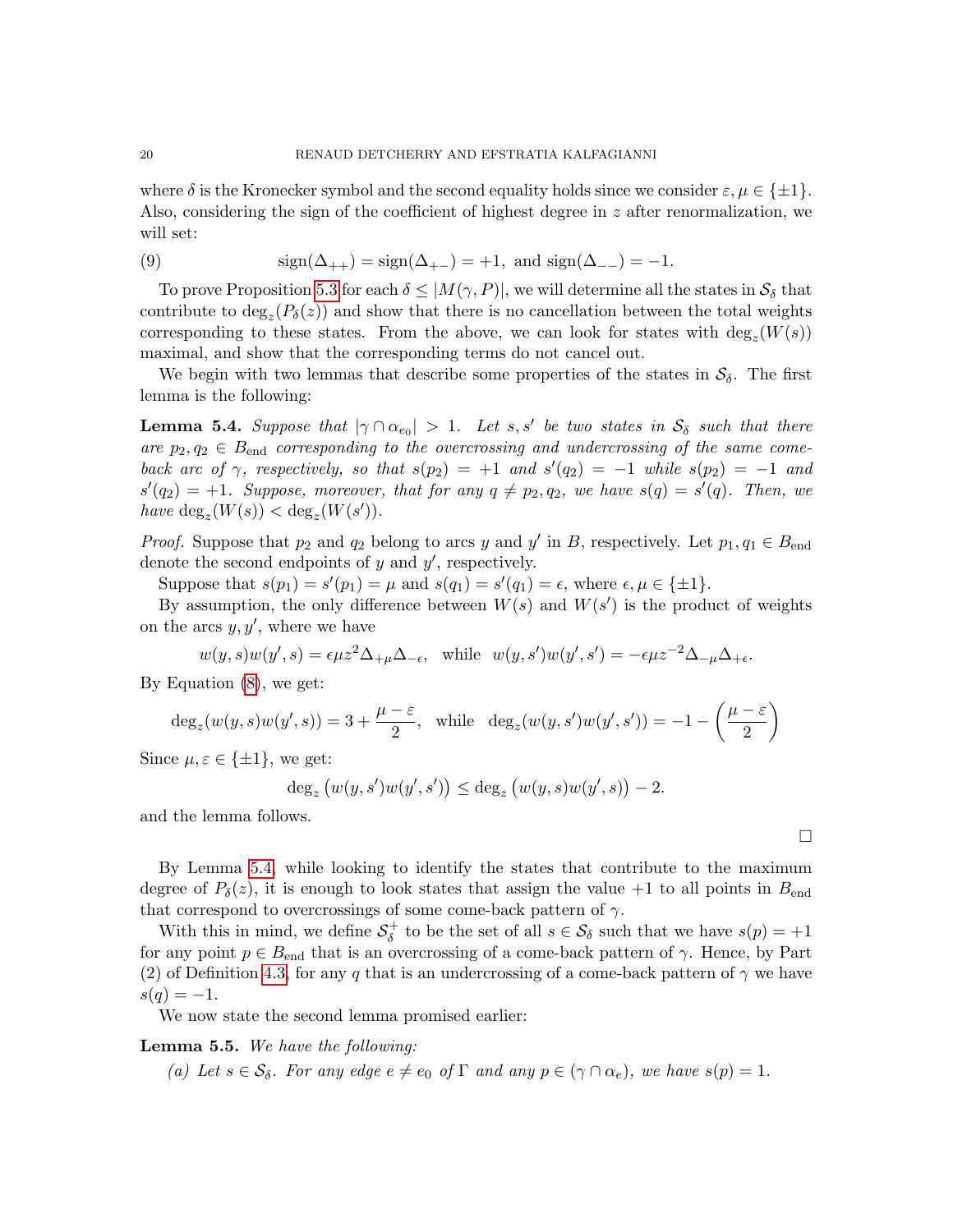(b) For any two states  $s_1, s_2 \in S^+_{\delta}$  and any arc  $y \in B$  that has none of its endpoints on  $\alpha_{e_0} \cup \alpha'_{e_0}, \text{ we have } w(y, s_1) = w(y, s_2).$ 

Proof. Part (a) follows from Equation [\(5\)](#page-13-2) in Definition [4.3,](#page-13-1) and the fact that, by the Equa-tion [\(7\)](#page-17-2) we have  $\sigma_e = I(\gamma, \alpha_e)$ . Part (b) follows from (a) and Definition [4.6.](#page-14-3)



FIGURE 5. Arcs of  $\gamma$  and the edge  $e_0$  in  $\Sigma$ .

To continue let  $B_{e_0}$  denote the subset of the arcs system B consisting of arcs that have at least one end point on  $\alpha_{e_0} \cup \alpha'_{e_0}$ . An arc  $y \in B_{e_0}$  can have both endpoints on  $\alpha_{e_0} \cup \alpha'_{e_0}$ and lies on the annulus piece of the decomposition system that is dual to the edge  $e_0$ , or can have only one endpoint on  $\alpha_{e_0} \cup \alpha'_{e_0}$  and it lies on a pants piece adjacent to the annulus. The arcs  $y \in B_{e_0}$  with both endpoints on  $\alpha_{e_0} \cup \alpha'_{e_0}$  are exactly the arcs for which we have  $y \cap \alpha_{e_0} = y \cap \alpha'_{e_0} \neq \emptyset$ . Next we will summarize the properties of these arcs that are useful to us. There are two cases to consider according the whether the edge  $e_0$  connects two vertices of  $\Gamma$  or not. See Figure [5.2.](#page-19-1)

- (I) The edge  $e_0$  is a loop in Γ and lies on an one-holed torus of Σ. The intersection of  $\gamma$ with the one-holed torus component consists of either simple closed curves included in the one-holed torus, or arcs that start and end on the boundary component  $\alpha_f$ of the one-holed torus. In the first case, we may decompose the curve into arcs  $y_1, z_1, \ldots, y_p, z_p$ , where  $y_i$  lies inside the pants delimited by  $\alpha_{e_0}, \alpha'_{e_0}$  and  $\alpha_f$ , while  $z_i$ lies in the annulus piece bounded by  $\alpha_{e_0}$  and  $\alpha'_{e_0}$ . In the second case we decompose the arc into arcs  $y_0, z_1, y_1, \ldots y_{p-1}, z_p, y_p$  similarly defined except  $y_0$  and  $y_p$  have an extremity on  $\alpha_f$ .
- (II) The edge  $e_0$  connects two distinct vertices of  $\Gamma$  corresponding to two distinct pants pieces of the decomposition system. The endpoints of  $y$  an arc that lies on the annulus piece dual to  $e_0$  are connected to two arcs  $y', y'' \in B_{e_0}$  that lie on distinct pants pieces of the decomposition. In this case, we define  $u<sub>y</sub>$  to be the number of endpoints of y, y'' that are undercrossings of a come-back pattern of  $\gamma$  and we define  $o_y$  to be the number of endpoints of y, y'' that are overcrossings of a come-back pattern of  $\gamma$ . We also define  $v_y = 0$ .

In the case where  $e_0$  is not a 1-edge loop, there is a concrete description of states of maximum degree. That can be defined using the following notion of complexity: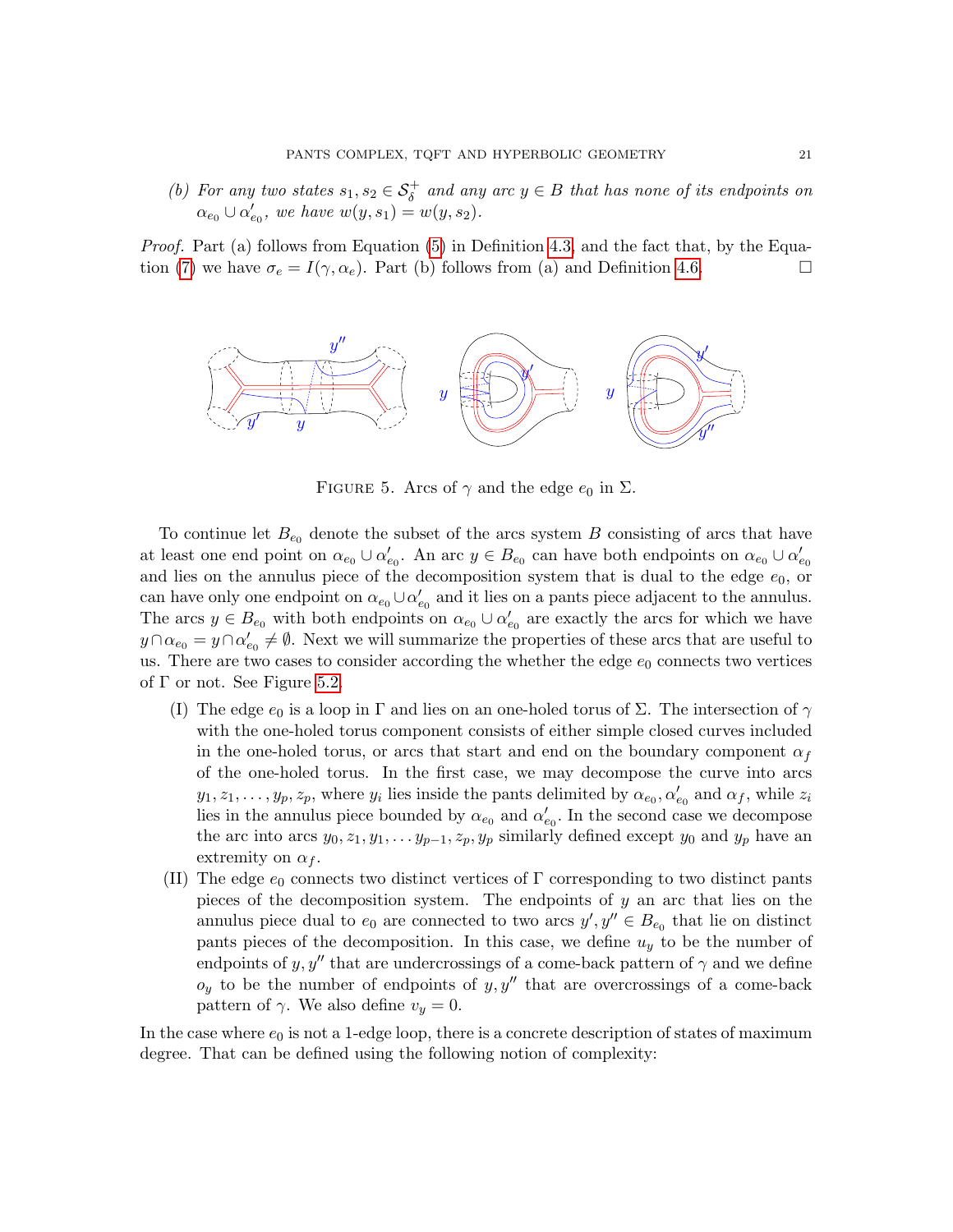<span id="page-21-1"></span>**Definition 5.6.** Assume that  $e_0$  is not a one-edge loop. Given  $y \in B_{e_0}$  that lies on the annulus piece of the decomposition dual to  $e_0$ , define the complexity

$$
\tau(y \cap \alpha_{e_0}) := t_y - u_y + v_y
$$

where  $t_y$  is the swift number of y (see Definition [3.2\)](#page-10-1), and  $u_y$ ,  $v_y$  are as defined above.

We will partition the set of points in  $\gamma \cap \alpha_{e_0} \neq \emptyset$  into disjoint sets  $T_1, T_2, \ldots, T_k$  such that, for  $1 \leq i \leq k-1$ ,

- (i) all the points  $T_i$  have the same complexity  $\tau_i$ ; and
- (ii) the points in  $T_i$  have complexity strictly smaller that the points in  $T_j$ , for any  $i < j \leq k - 1$ . That is  $\tau_i < \tau_j$ .

5.3. Determining the leading term. Next we we will determine all the states in  $S_{\delta}$  that contribute to the maximum degree  $\deg_z(P_\delta(z))$ . By definition for any  $s \in \mathcal{S}_\delta$ , the only negative values of s on points in  $\gamma \cap P$  occur on points in  $\gamma \cap \alpha_{e_0}$  and the number of these negative values is  $l=\frac{1}{2}$  $\frac{1}{2}(I(\gamma,\alpha_{e_0})-\delta).$ 

<span id="page-21-0"></span>**Definition 5.7.** Let  $\mathcal{S}_{\text{max}} \subset \mathcal{S}_{\delta}^+$  denote the set of all states such that for any  $p, q \in \gamma \cap \alpha_{e_0}$ , we have: If  $s(p) = -1$  and  $s(q) = 1$  then  $\tau(p) < \tau(q)$ .

Remark 5.1. We can construct the states of Definition [5.7](#page-21-0) as follows: Begin by assigning values -1 to points in the set  $T_1$  of minimum complexity. If  $l \leq |T_1|$  then we have  $\binom{|T_1|}{l}$  $\binom{1}{l}$ states in  $\mathcal{S}_{\text{max}}$ . In general, if l is less or equal to the cardinality, say  $\kappa$ , of the set  $\cup_{1=1}^{j} T_i$ and  $l - \kappa \leq |T_{j+1}|$ , then we have  $\binom{|T_{j+1}|}{l-\kappa}$  states in  $\mathcal{S}_{\text{max}}$ .

We have the following lemma which implies Proposition [5.3](#page-18-0) and hence Theorem [5.1,](#page-17-1) in the case where  $e_0$  is not a 1-edge loop:

<span id="page-21-2"></span>**Lemma 5.8.** Assume that  $e_0$  is not a 1-edge loop and  $|\gamma \cap \alpha_{e_0}| \geq 1$ . Then, we have

$$
\sum_{s \in \mathcal{S}} W(s) \neq 0.
$$

Furthermore, for any  $s \in S_{\text{max}}$  and any  $s' \notin S_{\text{max}}$ , we have  $\deg_z(W(s)) < \deg_z(W(s'))$ .

Proof. To prove the lemma it is enough to prove the following:

- (a) For any state  $s \in \mathcal{S}_{\text{max}}$  and any s' not in  $\mathcal{S}_{\text{max}}$  we have  $\deg_z(W(s)) < \deg_z(W(s'))$ .
- (b) The terms in the sum  $\sum$  $W(s)$  have the same sign; so there is no cancellation.

 $_{s \in \mathcal{S}_{\max}}$ Item (a) will follow from Definition [5.7](#page-21-0) if we can show:

(c) There is a constant  $B_{\gamma}$  depending only on  $\gamma$  such that for all  $s \in S_{\delta}^{+}$ , we have

$$
\deg_z(W(s)) = B_\gamma + \sum_{p \in \gamma \cap \alpha_{e_0}} s(p)\tau(p).
$$

For any  $s \in \mathcal{S}_\delta^+$  set

$$
W_{e_0}(s):=\prod_{y\in B_{e_0}}w(y,s).
$$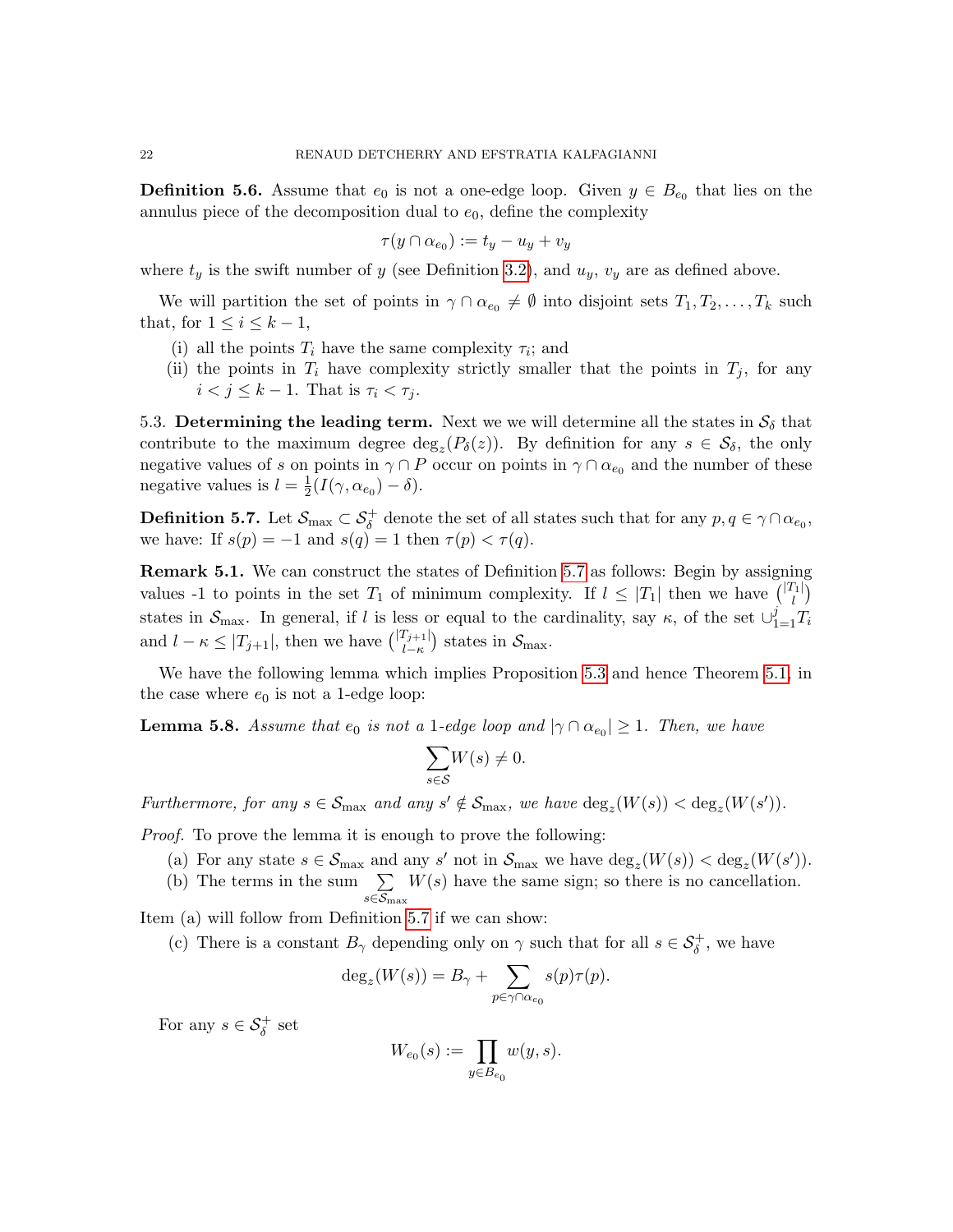By Lemma [5.5](#page-19-1) and for every state  $s \in \mathcal{S}_\delta^+$ , we can write  $W(s)$  as a product of  $W_{e_0}(s)$  and a factor that doesn't depend on s. Thus to finish the proof of the lemma it is enough to prove item (b) and (c) using  $W_{e_0}(s)$  instead of  $W(s)$ .

Note that the type of arcs in the pants with  $\alpha_{e_0}$  have the form described in the first case of Figure [5.2](#page-19-1) thanks to Lemma [5.2.](#page-17-3)

Then we can partition the arcs in  $B_{e_0}$  into triples  $y, y', y''$  as described in case (II) of Definition [5.6](#page-21-1) and we write

$$
W_{e_0}(s) := \prod_{y,y',y'' \in B_{e_0}} \big( w(y,s) w(y',s) w(y'',s) \big).
$$

Given such a triple of arcs and  $s \in S_\delta^+$ , we let  $\epsilon_y := s(y \cap \alpha_{e_0}) = s(y \cap \alpha'_{e_0})$ , which is the value of s for both end points of y and for one endpoint of each of  $y', y''$ . Let  $\mu$  and  $\nu$  denote the values that s assigns to the second endpoint of  $y'$  and  $y''$  respectively.

By Definition [4.6,](#page-14-3) and since s assigns  $+1$  to all overcrossing points, we have

$$
w(y,s)w(y',s)w(y'',s) = (\epsilon_y)^{t_y+1} z^{t_y \epsilon_y} z^{2\omega_y} \Delta_{\mu,\epsilon_y} \Delta_{\epsilon_y,\nu}.
$$

By Equation [\(8\)](#page-18-1), we get:

(10) 
$$
\deg_z(w(y, s)w(y', s)w(y'', s)) = t_y \epsilon_y + 2o_y + \frac{1 + \epsilon_y \mu}{2} + \frac{1 + \epsilon_y \nu}{2}
$$

$$
\deg_z(w(y, s)w(y', s)w(y'', s)) = t_y \epsilon_y + 2o_y + 1 + \epsilon_y (1 - u_y)
$$

where to get the second equality we used that  $\mu, \nu = -1$  if the second endpoint of  $y', y''$  is an undercrossing, and  $\mu, \nu = +1$  else. This implies that  $\frac{\mu + \nu}{2} = 1 - u_y$ , for any  $\mu, \nu \in {\pm 1}$ and  $u_y \in \{0, 1, 2, \}$ . Moreover, by Equation [\(9\)](#page-19-2), we get

(11) 
$$
\text{sign}(w(y, s)w(y', s)w(y'', s)) = \epsilon_y^{t_y + 1 + u_y} = \epsilon_y^{t_y + 1 - u_y}
$$

Combining the contribution of all arcs in  $B_{e_0}$  we get:

<span id="page-22-0"></span>
$$
deg_z(W_{e_0}(s)) = \sum_{y \in B_{e_0}} (t_y \epsilon_y - \epsilon_y u_y + 2o_y + 1 + \epsilon_y)
$$
  
= 
$$
2O_{e_0} + M(\gamma, P) + \delta + \sum_{y \in B_{e_0}} \epsilon_y \tau_y
$$

where  $O_{e_0}$  is the total number of overcrossing points in  $B_{e_0}$ ,  $M(\gamma, P)$  is given by Equation [\(3\)](#page-8-1), and we have set  $\tau_y := \tau(y \cap \alpha_{e_0})$ . This proves item (c) and thus only the states in  $\mathcal{S}_{\text{max}}$ contribute to the maximum degree of  $P_\delta(z)$ .

Finally, by Equation [\(11\)](#page-22-0) we have

sign
$$
(W_{e_0}(s))
$$
 =  $\prod_{y \in B_{e_0}} (e_y)^{t_y+1-u_y}$   
 =  $\prod_{y,e_y=-1} (-1)^{\tau_y+1}$ .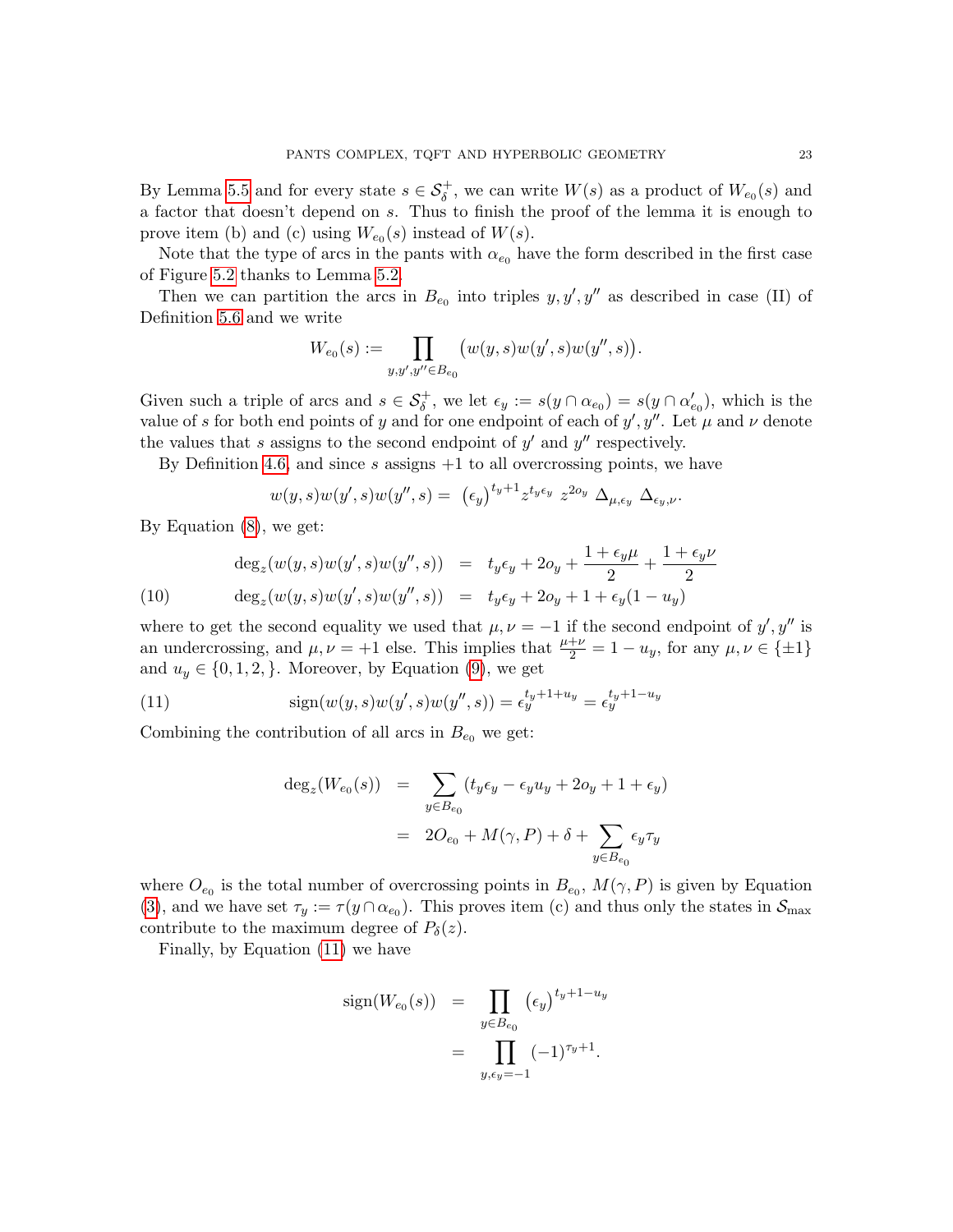This quantity is the same for all  $s \in S_{\text{max}}$ , by the definitions.

5.4. Loop-edge. The case where  $e_0$  is a one-edge loop is similar, except we can not give an explicit description of maximal states. However, it is still possible to show there is no cancellation among maximal states and prove:

**Lemma 5.9.** Assume that  $e_0$  is a 1-edge loop and  $|\gamma \cap \alpha_{e_0}| \geq 1$ . Then we have

$$
\underset{s\in\mathcal{S}}{\sum}W(s)\neq 0.
$$

Note that thanks to Lemma [5.2,](#page-17-3) the arcs in the pants containing  $\alpha_{e_0}$  are of the form described in the second and third drawing of Figure [5.2.](#page-19-1) We should remark that although it is not represented in the picture, they can have arbitrarily large intersection with  $\alpha_{e_0}$ .

*Proof.* We will prove that states of maximal degree all appear with the same sign. Since maximal states are all in  $S_{\delta}$ , it is sufficient to compute the degree and sign of terms  $W(s)$ with s in  $S_\delta$ . Let us consider the collections  $Y_1$  and  $Y_2$  of components of the intersection  $\gamma$ with the one-holed torus component that is the connected component of  $\alpha_{e_0}$  in  $\Sigma \setminus (P \setminus \alpha_{e_0}),$ where  $Y_1$  corresponds to simple closed curves and  $Y_2$  to arcs that start and end on  $\alpha_f$  the boundary component of the one-holed torus.

Let us consider a closed curve y in Y<sub>1</sub>, decomposed as  $y_1z_1 \tldots y_pz_p$  where  $y_i$  are in the pants piece and  $z_i$  are in the annulus piece. Let us call  $\varepsilon_i$  the values of the state on the intersection points in  $z_i \cap (\alpha_{e_0} \cup \alpha'_{e_0})$ , remembering that these values are equal at start and end of any arc in an annulus piece. We have

$$
w(y,s) := \prod_{i=1}^{p} w(y_i, s) w(z_i, s) = \prod_{i=1}^{p} (\varepsilon_i)^{t_i+1} z^{\varepsilon_i t_i} \Delta_{\varepsilon_{i-1}, \varepsilon_i}
$$

where  $\varepsilon_0 = \varepsilon_p$  by definition and  $t_i$  is the swift number of the annulus arc  $z_i$ , therefore

$$
deg(w(y, s)) = \sum_{i=1}^{p} \left( t_i \varepsilon_i + \frac{1 + \varepsilon_{i-1} \varepsilon_i}{2} \right)
$$

and

$$
\text{sign}(w(y,s)) = (-1)^{\sum_{i=1}^p \left(\frac{(t_i+1)(\varepsilon_i-1)}{2} + \frac{(\varepsilon_i-1)(\varepsilon_{i-1}-1)}{4}\right)} = (-1)^{\frac{1}{2}\sum_{i=1}^p \left(t_i\varepsilon_i + \frac{1+\varepsilon_{i-1}\varepsilon_i}{2}\right) - \frac{p}{2} - \frac{1}{2}\sum_{i=1}^p t_i},
$$

where we used that for  $\varepsilon \in {\pm 1}$  we have  $\varepsilon = (-1)^{\frac{\varepsilon - 1}{2}}$ , and moreover  $sign(\Delta_{\varepsilon,\mu})$  $(-1)^{\frac{(\varepsilon-1)(\mu-1)}{4}}$ . Similarly, for an arc y in Y<sub>2</sub> decomposed as  $y_0z_1 \ldots z_py_p$  we have

$$
w(y,s) := w(y_0,s) \prod_{i=1}^p w(y_i,s) w(z_i,s) = \Delta_{\varepsilon_0,\varepsilon_1} \prod_{i=1}^p (\varepsilon_i)^{t_i+1} z^{\varepsilon_i t_i} \Delta_{\varepsilon_i,\varepsilon_{i+1}}
$$

where by definition  $\varepsilon_0 = \varepsilon_p = +1$  since those shifts correspond to intersection points on  $\alpha_f$ , and we also get that  $sign(w(y, s)) = (-1)^{deg(w(y, s)) + B}$  where B is a constant which does not depend on  $s \in \mathcal{S}_{\delta}$ . Taking the product over arcs in  $Y_1$  and  $Y_2$ , we get that sign $(W(s))$  =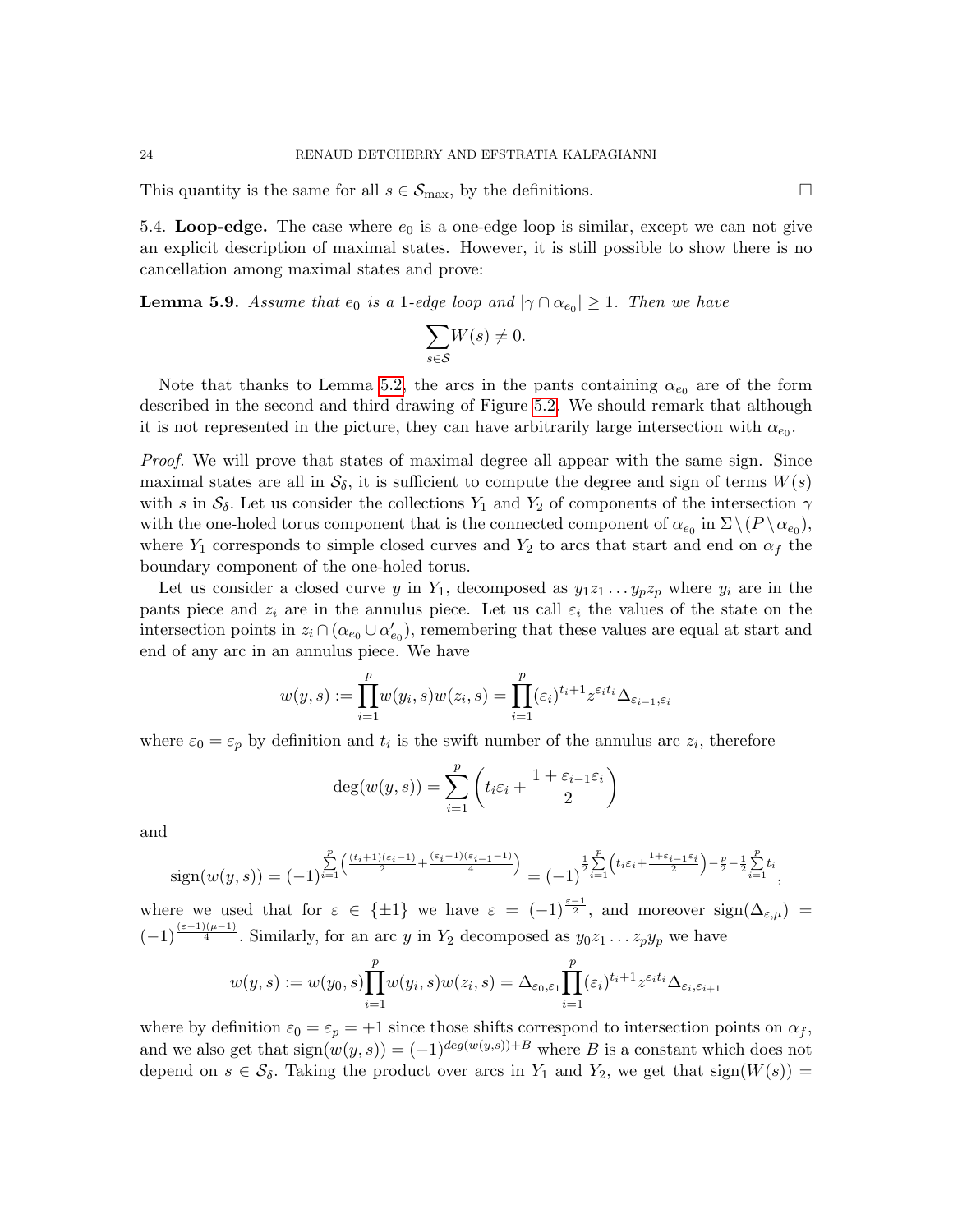$(-1)^{\deg(W(s))+B'}$  for all  $s \in \mathcal{S}_{\delta}$  where  $B'$  is a constant which does not depend on s. Therefore the maximal degree terms do not cancel out and  $\Sigma$ s∈S  $W(s) \neq 0.$ 

We are now ready to complete the proof of Proposition [5.3](#page-18-0) which as explained in the beginning of the section also proves Theorem [2.8.](#page-8-2) Recall from Section [2](#page-4-0) that the completion of the proof of Theorem [2.8](#page-8-2) also completes the proof of Theorem [2.6.](#page-7-0)

Proof of Proposition [5.3.](#page-18-0) By Proposition [4.8](#page-15-0) and Lemma [5.8](#page-21-2) we have

$$
C(\delta) = \varepsilon(\gamma) \sum_{s \in \mathcal{S}_{\delta}} W(s) \neq 0,
$$

and by Proposition [4.9](#page-16-0) we have  $P_{\delta}(z) \neq 0$  in  $\mathbb{Q}[z^{\pm 1}]$ 

# 6. A metric from TQFT on the pants graph

<span id="page-24-1"></span>Let  $\Sigma$  be a closed surface of genus  $g > 1$ . The *pants graph*  $C_P^1(\Sigma)$  is an abstract graph whose set of vertices  $C_p^0(\Sigma)$  are in one-to-one correspondence with pants decompositions of Σ. Two vertices are connected by an edge if they are related by an A-move or an S-move shown in Figure [1.](#page-9-0) It is known that the graph  $C_P^1(\Sigma)$  is connected [\[24\]](#page-37-0).

The path metric  $d_{\pi}: C^0_P(\Sigma) \times C^0_P(\Sigma) \to [0, \infty)$ , assigns to a pair of pants decompositions P, Q the minimum number of edges over all the paths in  $C_P^1(\Sigma)$  from P to Q. In this metric the length of each edge of  $C_P^0(\Sigma)$  has length 1. It is known that the mapping class group acts by isometries on  $(C_P^1(\Sigma), d_\pi)$ .

In the setting of Proposition [A.2,](#page-33-1)  $d_{\pi}$  is the metrification of the function  $\pi$ :  $C_P^0(\Sigma) \times$  $C_P^0(\Sigma) \to [0,\infty)$ , that is defined by  $\pi(P,Q) = 1$  if P and Q are connected by an edge in  $C_P^1(\Sigma)$  and  $\pi(P,Q) = \infty$  otherwise.

6.1. The TQFT metric. We consider  $d_{qt}: C^0_P(\Sigma) \times C^0_P(\Sigma) \to [0, \infty)$ , the metrification of  $n: C^0_P(\Sigma) \times C^0_P(\Sigma) \to [0, \infty)$ , where  $n(Q, P)$  is the quantum intersection number of Q with respect to P. More specifically, given  $P, Q \in C^0_P(\Sigma)$ , set  $\nu(P, Q) := \min(n(P, Q), n(Q, P))$ and let  $S(P,Q)$  denote the set of all sequences  $x_n := (P_1, \ldots, P_n)$  of points  $C_P^0(\Sigma)$ , where  $n \geq 0$ , and  $P_1 = P$  and  $P_n = Q$ . Now we define

(12) 
$$
d_{qt}(P,Q) = \inf_{x_n \in S(P,Q)} \left( \nu(P_1, P_2) + \ldots + \nu(P_{n-1}, P_n) \right).
$$

The following lemma follows immediately from the definition.

<span id="page-24-0"></span>**Lemma 6.1.** We have  $\nu(P,Q) \geq d_{qt}(P,Q)$ .

Next we prove that  $d_{qt}$  is a metric on the 0-skeleton of the pants graph.

**Lemma 6.2.** The function  $d_{qt}$  is a metric and the mapping class group  $Mod(\Sigma)$  acts by isometries on  $(C_P^0(\Sigma), d_{qt})$ . That is,

- (i) we have  $d_{qt}(P,Q) = 0$  if and only if  $P = Q$ ; and
- (ii) for any  $P, Q \in C^0_P(\Sigma)$  and  $\phi \in Mod(\Sigma)$ ,  $d_{qt}(\phi(P), \phi(Q)) = d_{qt}(P, Q)$ .

 $\Box$ 

].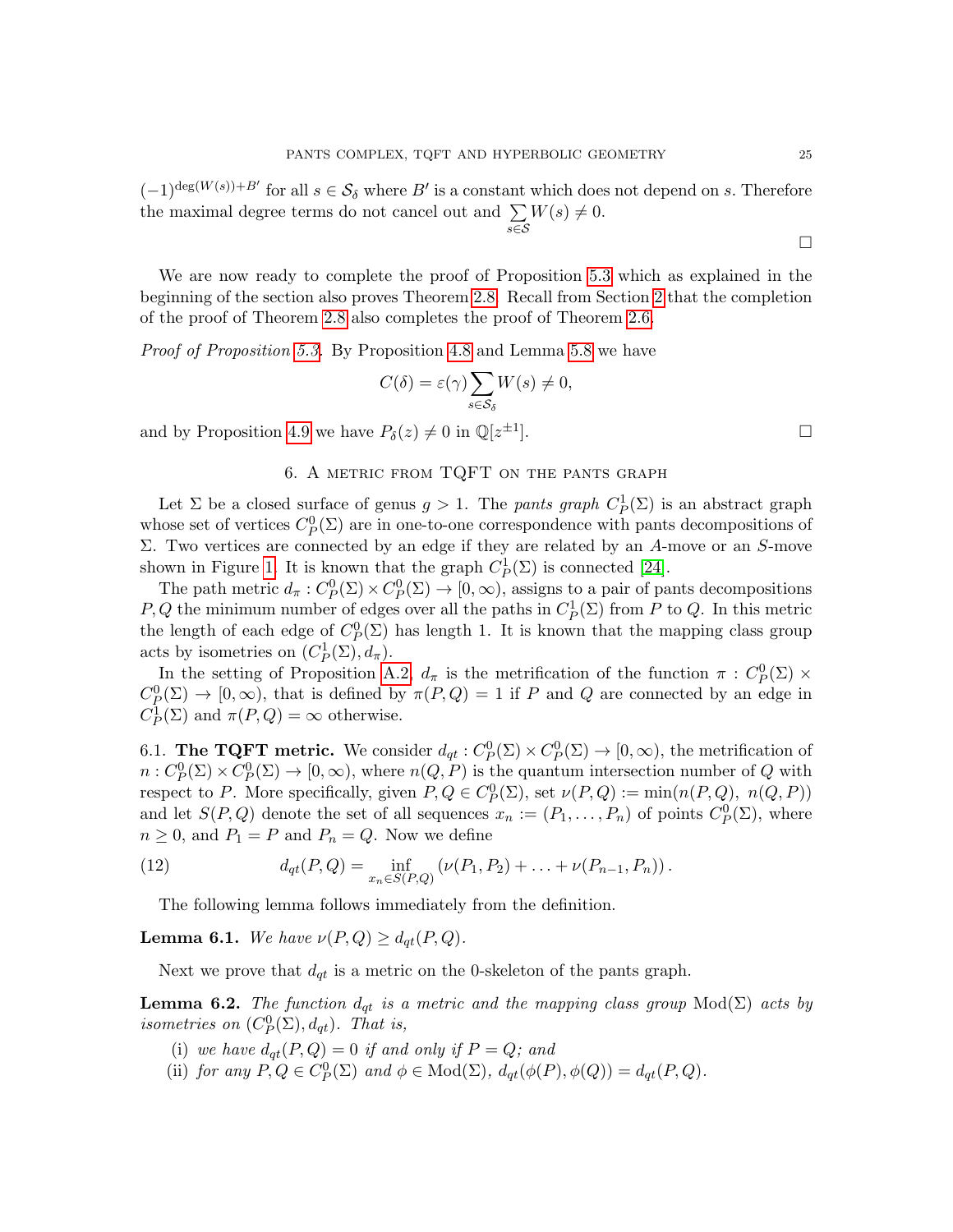*Proof.* The first statement follows from Proposition [A.2](#page-33-1) and the fact that  $n(P,Q) \geq 2$ whenever  $P \neq Q$  which follows from Proposition [2.10.](#page-9-2) The second statement follows from the fact that  $n(\phi(P), \phi(Q)) = n(P, Q)$  for  $\phi \in Mod(\Sigma)$  and  $P, Q \in C_p^0(\Sigma)$ , which was shown in Proposition [2.5.](#page-7-2)

**Definition 6.3.** A function between metric spaces  $f : (X_1, d_1) \longrightarrow (X_2, d_2)$  is called a quasi-isometric embedding if there are constants A, B such that

$$
\frac{1}{A}d_1(x,y) - B \le d_2(f(x), f(y)) \le Ad_1(x,y) + B,
$$

for any  $x, y \in X_1$ .

If f has uniformly dense image we will say that f is a quasi-isometry, and that the spaces  $(X_1, d_1)$  and  $(X_2, d_2)$  are *quasi-isometric*.

In the case where  $X_1 = X_2$  we will say that the metrics  $d_1, d_2$  are quasi-isometric if the identity is a quasi-isometric embedding.

6.2. Comparing to the path metric. The main result in this section is the following theorem that shows that the metrics  $d_{qt}(P,Q)$  and  $d_{\pi}(P,Q)$  are quasi-isometric. Theorem [6.4,](#page-25-0) combined with work of Brock [\[11,](#page-36-1) [12\]](#page-36-3), allows us to relate  $d_{qt}$  to the Weil-Petersson metric on the Teichmüller space and to hyperbolic 3-dimensional geometry.

<span id="page-25-0"></span>**Theorem 6.4.** The identity map  $(C_P^0(\Sigma), d_\pi) \longrightarrow (C_P^0(\Sigma), d_{qt})$  is a quasi-isometry. More specifically there is a constant  $A > 0$ , only depending on the topology of  $\Sigma$ , such that

$$
\frac{A}{3g-3}d_{\pi}(P,Q) \leq d_{qt}(P,Q) \leq 2d_{\pi}(P,Q),
$$

for any  $P,Q \in C_P^0(\Sigma)$ 

The upper bound in Theorem [6.4](#page-25-0) is shown in the next lemma.

<span id="page-25-2"></span>**Lemma 6.5.** For any  $P, Q \in C_p^0(\Sigma)$ , we have  $d_{qt}(P, Q) \leq 2d_{\pi}(P, Q)$ .

*Proof.* By Proposition [2.10](#page-9-2) if two pairs of pants  $P, P' \in C_p^0(\Sigma)$  are related an S-move or an A-move then  $n(P, P') = 2$ . Thus,  $d_{qt}(P, P') = \nu(P, Q) := \min(n(P, P'), n(P', P)) \le 2$ . Thus if  $d_{\pi}(P, P') = 1$ , then  $d_{qt}(P, P') \leq 2$  and we have

(13) 
$$
d_{qt}(P, P') = 2 d_{\pi}(P, P').
$$

For arbitrary  $P, Q \in C^0_P(\Sigma)$ , pick a minimum length path from P to Q in  $C^1_P(\Sigma)$  and write  $d_{\pi}(P,Q) = \sum_{i=1}^{r} d_{\pi}(P_i, P_{i+1}),$  with  $d_{\pi}(P_i, P_{i+1}) = 1$ . Now by [\(13\)](#page-25-1)

<span id="page-25-1"></span>
$$
2d_{\pi}(P,Q) = \sum_{i=1}^{r} 2d_{\pi}(P_i, P_{i+1}) = \sum_{i=1}^{r} d_{qt}(P_i, P_{i+1}) \ge d_{qt}(P,Q),
$$

which finishes the proof.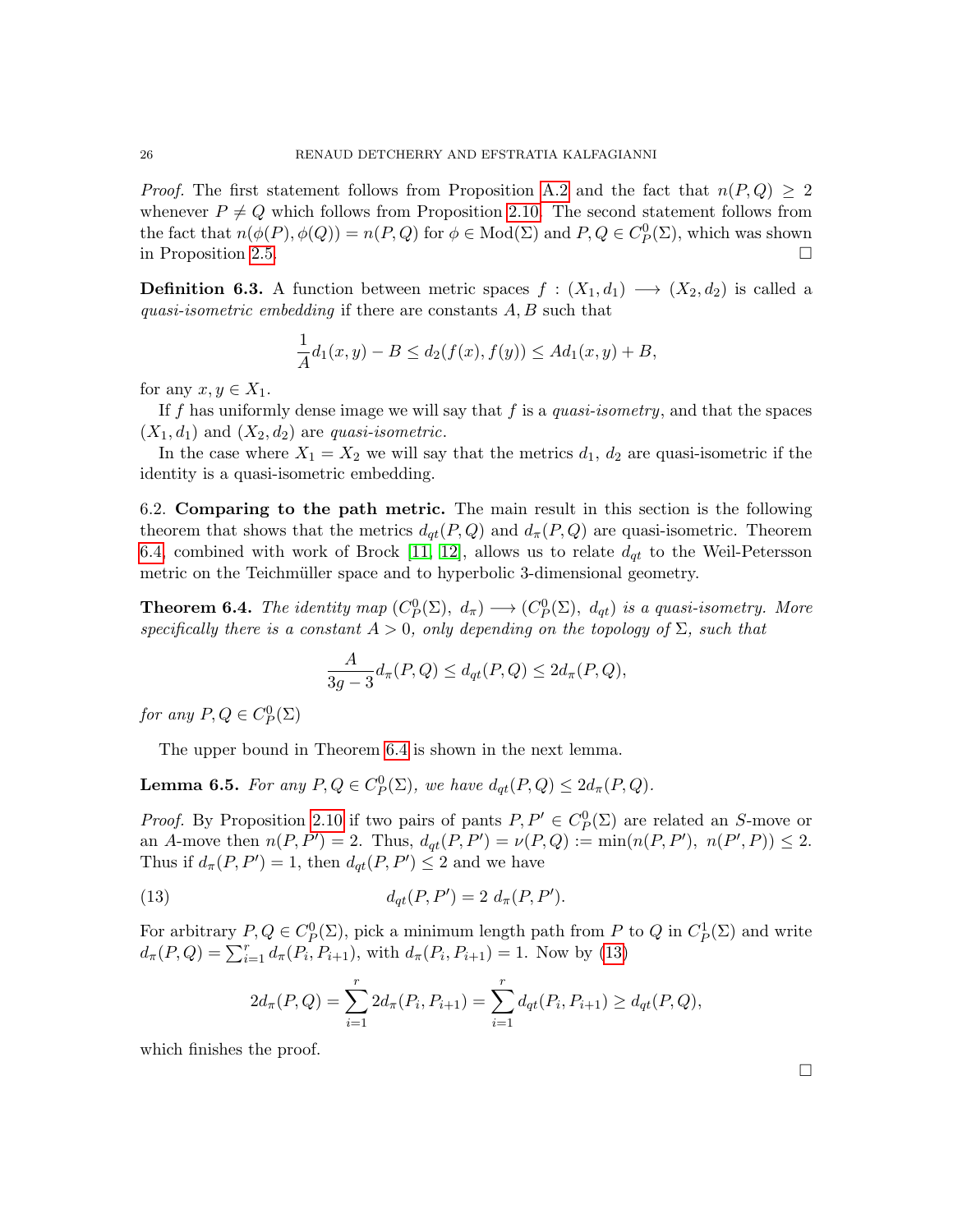6.3. The lower bound. To prove the lower inequality of [6.4](#page-25-0) we need the following.

<span id="page-26-1"></span>**Proposition 6.6.** Given  $\Sigma$  a closed surface of genus at least two, there is a constant  $B > 0$ , only depending on  $\Sigma$ , so that for any  $P, Q \in C^0_P(\Sigma)$  we have  $d_{\pi}(P, Q) \leq B I(P, Q)$ .

Proposition [6.6](#page-26-1) is well known to experts on curve complexes of surfaces and their relations to hyperbolic geometry. A proof is implicit in Brock's work [\[11\]](#page-36-1): The proof of [\[11,](#page-36-1) Lemma 3.3] implies that there is  $B > 0$  so that the statement of Proposition [6.6](#page-26-1) holds. The proof that B only depends on  $\Sigma$  is given in the proofs of [\[11,](#page-36-1) Lemma 4.2] using a result of Mazur and Minsky [\[28,](#page-37-14) Theorem 6.12] implying that the path distance in the pants complex of a surface is bounded above by a sum of distances in the curve complexes of (non-annular) subsurfaces. Aougab, Taylor and Webb [\[3\]](#page-36-16) have made some of the estimates of [\[11,](#page-36-1) [28\]](#page-37-14) effective and and [\[3,](#page-36-16) Lemma 7.1] states an effective version of Proposition [6.6](#page-26-1) making the constant B explicit. Finally, Proposition [6.6](#page-26-1) can also be derived by [\[28,](#page-37-14) Theorem 6.12] and a result of Choi and Rafi [\[17,](#page-36-17) Corollary D].

We are now ready to give the proof of Theorem [6.4.](#page-25-0)

Proof. By Lemma [6.5](#page-25-2) we only need to deduce the lower inequality.

By definition of  $d_{qt}$ , given  $P,Q \in C_P^0(\Sigma)$  we can find a sequence of points  $\{P_i\}_{i=1}^r$  in  $C_P^0(\Sigma)$  such that we have

- (i)  $P = P_1$  and  $Q = P_r$ ,
- (ii)  $d_{qt}(P_i, P_{i+1}) = \nu(P_i, P_{i+1}) := \min\{n(P_i, P_{i+1}), n(P_i, P_{i+1})\},$  and
- (iii)  $d_{qt}(P,Q) = \sum_{i=1}^{r} d_{qt}(P_i, P_{i+1}).$

By Theorem [2.6,](#page-7-0) for  $1 \leq i \leq r$ , we have

$$
d_{qt}(P_i, P_{i+1}) = \nu(P_i, P_{i+1}) \ge \frac{1}{(3g-3)}I(P_i, P_{i+1}),
$$

which by Proposition [6.6](#page-26-1) gives

$$
d_{qt}(P_i, P_{i+1}) \ge \frac{1}{B(3g-3)} d_{\pi}(P_i, P_{i+1}).
$$

for  $i = 1, \ldots, r$ . Thus we obtain

$$
d_{qt}(P,Q) = \sum_{i=1}^r d_{qt}(P_i, P_{i+1}) \ge \frac{1}{B(3g-3)} \sum_{i=1}^r d_{\pi}(P_i, P_{i+1}) \ge \frac{A}{(3g-3)} d_{\pi}(P,Q),
$$

where  $A := \frac{1}{B}$ , and the desired result follows.

 $\Box$ 

### 7. RELATIONS WITH TEICHMÜLLER SPACE AND HYPERBOLIC GEOMETRY

<span id="page-26-0"></span>7.1. Weil-Petersson metric and TQFT. The Teichmüller space  $\mathcal{T}(\Sigma)$  parametrizes finite area hyperbolic structures on  $\Sigma$ : Points in  $\mathcal{T}(\Sigma)$  are equivalence classes of pairs  $(X,\phi)$ of a finite area hyperbolic surface and a homomorphism  $\phi: X \longrightarrow \Sigma$ , where  $(X, \phi)$  is equivalent to  $(Y, \psi)$  if there is an isometry  $f : X \longrightarrow Y$  so that  $\psi \circ f$  and  $\phi$  are isotopic.

Brock [\[11\]](#page-36-1) proved that the 0-skeleton  $C_P^0(\Sigma)$  of the pants graph is quasi-isometric to  $\mathcal{T}(\Sigma)$  with the Weil-Petersson metric  $d_{WP}$ . We will use this result and Theorem [6.4](#page-25-0) to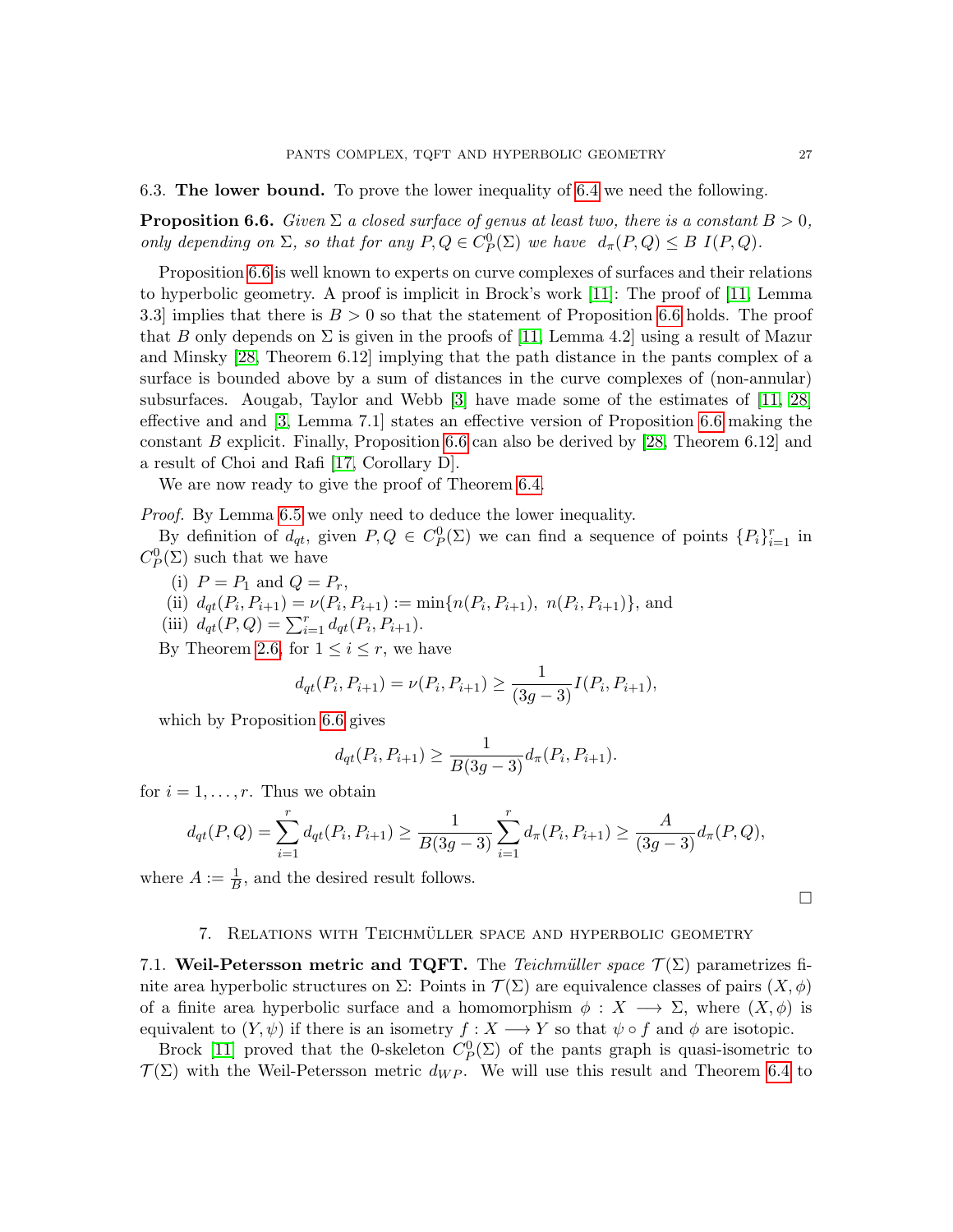derive Theorem [1.1.](#page-1-0) We will not need a detailed definition of the Weil-Petersson metric and we will not work with its geometric properties. Nevertheless, to convey the nature of the quasi-isometry of Theorem [1.1](#page-1-0) we will briefly discuss some features of the metric  $d_{WP}$ . For details the reader is referred to [\[11\]](#page-36-1) and references provided therein.

Let  $\mathbb{H}^2 = \{z \in \mathbb{C}, \text{ Im}(z) > 0\}$  denote the upper-half complex plane with the *Poincaré* metric. By uniformization, every  $X \in \mathcal{T}(\Sigma)$  becomes an 1-dimensional complex manifold (a Riemann surface) as quotient of  $\mathbb{H}^2$  by a Fuchsian group. The space  $\mathcal{T}(\Sigma)$  has the structure of a  $3g - 3$  complex manifold.

The space of holomorphic quadratic differential forms of type  $\phi(z)dz^2$  on X, denoted by  $Q(X)$ , has a natural identification with the holomorphic co-tangent space of  $\mathcal{T}(\Sigma)$  at X. One can define a Hermitian inner product on  $Q(X)$  by integrating over X, using the hyperbolic metric of  $X$  which induces a Hermitian inner product on the tangent space at  $X$ . Since we have such an inner product for each  $X \in \mathcal{T}(\Sigma)$  we obtain a Riemannian metric, the Weil-Petersson. Let  $d_{WP}: \mathcal{T}(\Sigma) \times \mathcal{T}(\Sigma) \longrightarrow [0,\infty)$  denote the associated distance of this metric. It is known that  $Mod(\Sigma)$  acts by isometries on  $(\mathcal{T}(\Sigma), d_{WP})$ .

By a result of Bers there is a constant  $L > 0$  (Ber's constant) only depending on the surface  $\Sigma$ , so that given  $X \in \mathcal{T}(\Sigma)$  there is a pants decomposition  $P_X \in C^0_P(\Sigma)$  such that for each curve  $\gamma \in P_X$  the length of  $\gamma$  in the hyperbolic metric of X, say  $l_X(\gamma)$ , is less that L. This implies that the sets  ${V(P)}_{P \in C_P^0(\Sigma)}$ , where

(14) 
$$
V(P) := \{ X \in \mathcal{T}(\Sigma) \mid \max_{\gamma \in P} \{ l_X(\gamma) \} < L \},
$$

cover the Teichmüller space  $\mathcal{T}(\Sigma)$ .

<span id="page-27-0"></span>**Theorem 7.1.** ([\[11,](#page-36-1) Theorem 3.2]) An embedding  $g: C^0_P(\Sigma) \longrightarrow \mathcal{T}(\Sigma)$ , with  $g(P) \in V(P)$ , for all  $P \in C^0_P(\Sigma)$ , is a quasi-isometry of  $(C^0_P(\Sigma), d_\pi)$  to  $(\mathcal{T}(\Sigma), d_{WP})$ .

Theorem [6.4,](#page-25-0) implies that any embedding  $g: C_p^0(\Sigma) \longrightarrow \mathcal{T}(\Sigma)$  as in Theorem [7.1,](#page-27-0) is also quasi-isometry of  $C_P^0(\Sigma)$  with the quantum metric  $d_{qt}$  to  $\mathcal{T}(\Sigma)$  with  $d_{WP}$ . Hence we have:

<span id="page-27-1"></span>**Theorem 7.2.** There are constants  $A_1, A_2 > 0$ , only depending on  $\Sigma$ , such that

$$
\frac{1}{A_1}d_{qt}(P_X, P_Y) - A_2 \le d_{WP}(X, Y) \le A_1d_{qt}(P_X, P_Y) + A_2,
$$
  
for any  $X, Y \in \mathcal{T}(\Sigma)$ .

7.2. Relations to volumes of fibered 3-manifolds. Here we discuss relations between the quantum metric  $d_{qt}$  and hyperbolic volumes of 3-manifolds. To state our result we need the following definition.

<span id="page-27-2"></span>**Definition 7.3.** Given a metric  $(X, d)$  and an isometry  $\phi: X \longrightarrow X$ , the translation length is defined by

$$
L_d(\phi) = \inf \{ d(\phi(x), x) \mid x \in X \}.
$$

Since Mod( $\Sigma$ ) acts by isometries on  $(C_P^1(\Sigma), d_{qt})$ , given  $\phi \in Mod(\Sigma)$  we can define the translation length  $L^{d_{qt}}(\phi)$ . Similarly, we can define  $L^{d_{\pi}}(\phi)$ . Also since  $Mod(\Sigma)$  is known to act by isometries on  $(\mathcal{T}, d_{WP})$ , and we can define  $L^{d_{WP}}(\phi)$ .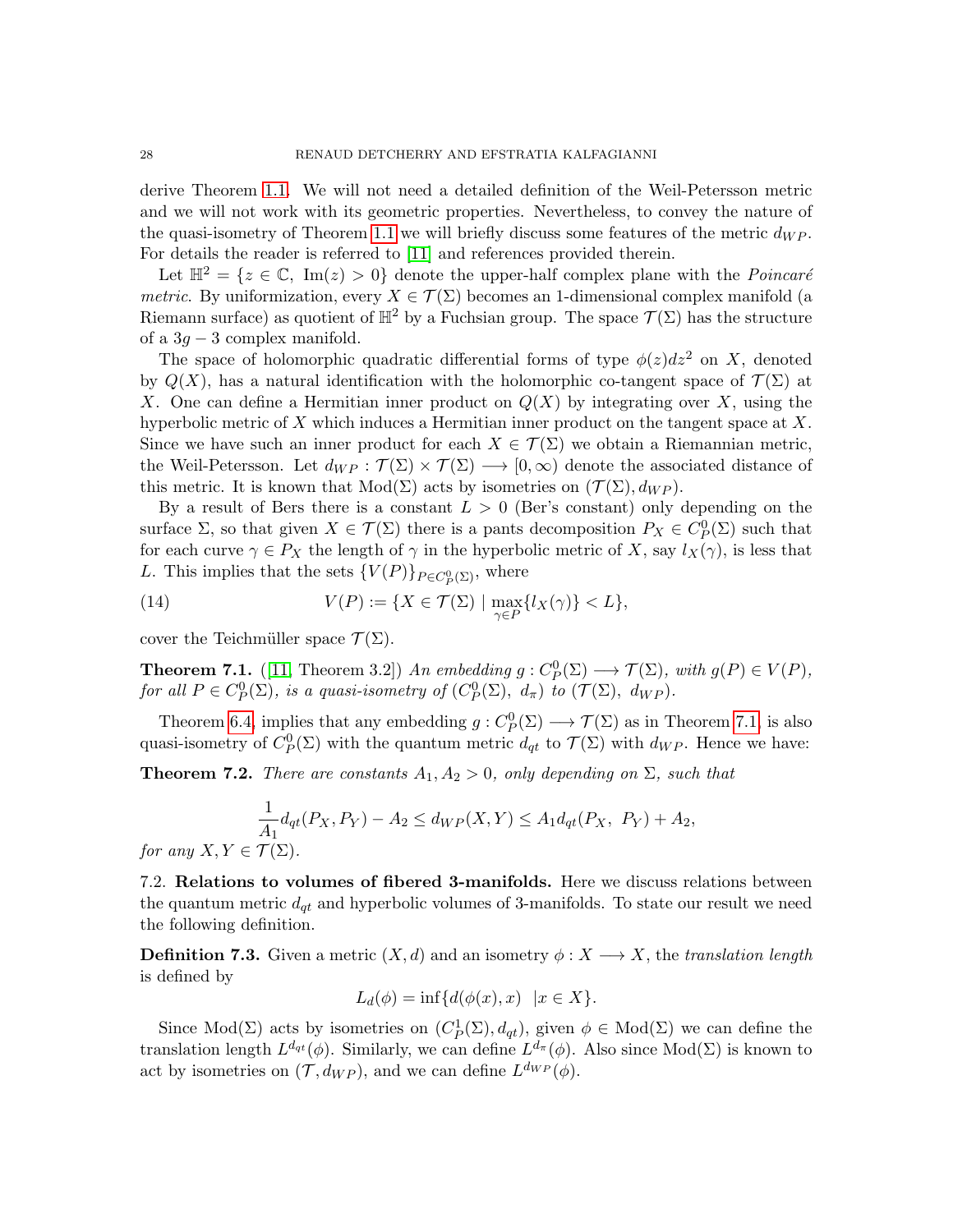Given  $\phi \in Mod(\Sigma)$ , let  $M_{\phi} = F \times [0,1] / (x,1) \sim (\phi(x),0)$  be the mapping torus of  $\phi$ . By work of Thurston [\[32\]](#page-37-15), a mapping class  $\phi \in Mod(\Sigma)$  is pseudo-Anosov if and only if the mapping torus  $M_{\phi}$  is a hyperbolic 3-manifold. By Mostow rigidity, the hyperbolic metric is essentially unique and the hyperbolic volume vol $(M_{\phi})$  is a topological invariant of  $M_{\phi}$ .

**Theorem [1.2.](#page-2-1)** There exist a positive constant  $N$ , depending only on the topology of the surface  $\Sigma$ , so that for any pseudo-Anosov mapping class  $\phi \in Mod(\Sigma)$  we have

<span id="page-28-0"></span>
$$
\frac{1}{N} L^{d_{qt}}(\phi) \le \text{vol}(M_{\phi}) \le N L^{d_{qt}},
$$

*Proof.* A result of Brock [\[12,](#page-36-3) Theorem 1.1] states that there is  $K > 0$  only depending on the topology of  $\Sigma$  so that

(15) 
$$
\frac{1}{k} L^{d_{WP}}(\phi) \leq \text{vol}(M_{\phi}) \leq k L^{d_{WP}}(\phi).
$$

By Theorem [7.2](#page-27-1) the space  $(C_P^0(\Sigma), d_{qt})$  is quasi-isometric to  $(\mathcal{T}, d_{WP})$ . Thus, after re-adjusting the constants of the quasi-isometry and by the Definition [7.3,](#page-27-2) we have  $\frac{1}{M}L^{d_{qt}}(\phi) \leq$  $L^{d_{WP}}(\phi) \leq ML^{d_{qt}}(\phi)$ , which combined with [\(15\)](#page-28-0) gives the result.

To conclude this section, we remark that there exist several open conjectures predicting strong relations of asymptotic aspects of the  $SU(2)$ -Witten-Reshetikhin-Turaev TQFT with hyperbolic geometry, and partial verifications of these conjectures [\[14,](#page-36-4) [36\]](#page-37-2).

7.3. Nielsen-Thurston type detection. By the Nielsen-Thurston classification mapping classes are divided into three types: periodic, reducible and pseudo-Anosov. Furthermore, the type of f determines the geometric structure, in the sense of Thurston, of the 3-manifold obtained as mapping torus of f. The AMU conjecture, due to Andersen, Masbaum and Ueno [\[2\]](#page-36-18), asserts that the large-r asymptotic behavior of  $SU(2)$ -quantum mapping class group representations  $\{\rho_r\}_{r>3}$  detects pseudo-Anosov elements [\[2\]](#page-36-18). For example, it states that for any pseudo-Anosov mapping class  $\phi \in Mod(\Sigma)$ , the image  $\rho_r(\phi)$  has infinite order for all but finitely many  $r$ . Furthermore in the case of the 4-holed sphere  $[2]$  (or the punctured torus in [\[31\]](#page-37-16)), it has been observed that the spectral radiuses of the images  $\{\rho_r\}_{r>3}$  also determine the *stretch factor* of  $\phi$ .

Our results in this subsection are, in the broad sense of things, similar in spirit to the AMU conjecture. The first result, which is Corollary [1.4](#page-3-1) stated in the introduction, sheds some light on the geometric content of the complexity  $n(P, \phi(P))$  for pseudo-Anosov  $\phi \in Mod(\Sigma)$ .

Corollary [1.4.](#page-3-1) There is a constant  $N > 0$ , only depending on the topology of  $\Sigma$ , so that for any pseudo-Anosov mapping class  $\phi \in Mod(\Sigma)$  and any  $P \in C^0_P(\Sigma)$  we have

$$
n(P, \phi(P)) \ge N \text{ vol}(M_{\phi}).
$$

*Proof.* By Theorem [1.2](#page-2-1) and the definition of  $L^{d_{qt}}(\phi)$ , there is a positive constant N only depending on the topology of  $\Sigma$ , such that

$$
d_{qt}(P, \phi(P)) \ge N_1 L^{d_{qt}}(\phi),
$$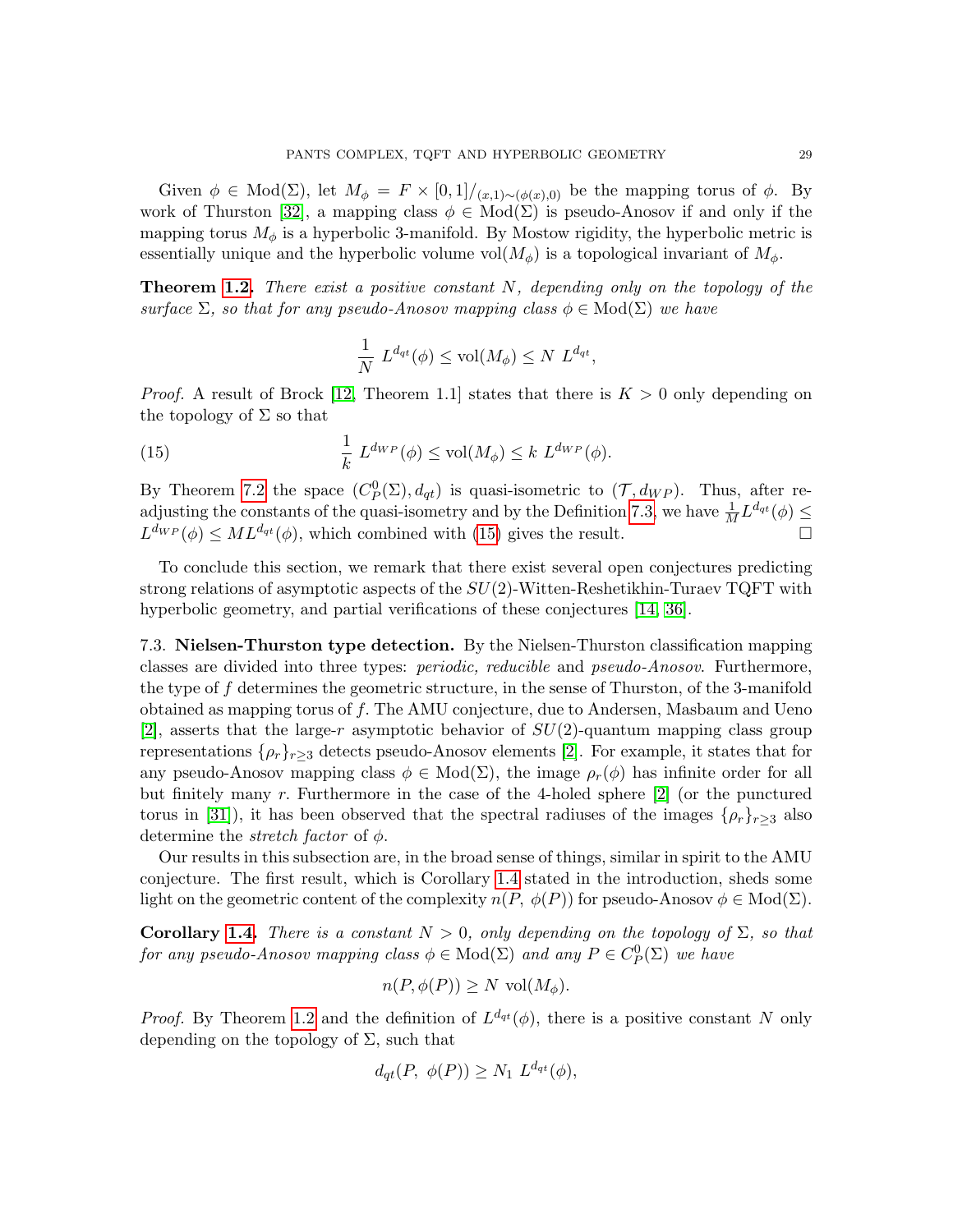for any  $P \in C^0_P(\Sigma)$ . On the other hand, by Lemma [6.1,](#page-24-0) we have

$$
\nu(P, \phi(P)) \ge d_{qt}(P, \phi(P)),
$$

where  $\nu(P, \phi(P)) = \min(n(P, \phi(P)), n(\phi(P), P))$ , and the desired result follows.

The next result uses Theorem [2.6](#page-7-0) to derive a characterization of pseudo-Anosov mapping classes in terms of the behavior of quantum intersection numbers under iteration in Mod( $\Sigma$ ).

**Corollary 7.4.** A mapping class  $\phi \in Mod(\Sigma)$  is pseudo-Anosov if and only if for any multicurve  $\gamma$ , we have  $\lim_{k \to \infty} n(\phi^k(\gamma), P) = \infty$ , for all  $P \in C_P^0(\Sigma)$ .

*Proof.* By Theorem [2.6,](#page-7-0) for any  $\gamma$  we have  $n(\phi^k(\gamma), P) \geq \frac{I(\phi^k(\gamma), P)}{3a-3}$  $\frac{\partial^{\kappa}(\gamma), P}{\partial g - 3}$ , for all  $P \in C_P^0(\Sigma)$ . If  $\phi$ is pseudo-Anosov, it is known that  $\lim_{k \to \infty} I(\phi^k(\gamma), P) = \infty$  by [\[20,](#page-37-12) Theorem 12.2].

For the converse, we argue that if  $\phi$  is not pseudo-Anosov, there is a multicurve  $\gamma$  such that, for any  $P \in C_p^0(\Sigma)$ , the sequense  $\{n(\phi^k(\gamma), P)\}_{k \geq 1}$  is bounded. To that end, recall that, by definition, if  $\phi$  is not pseudo-Anosov, then there is a multicurve  $\gamma$ , and an integer  $k_1 > 0$ , such that  $\phi^{k_1}$  leaves  $\gamma$  fixed pointwise. It follows that, for any  $0 < k \in \mathbb{N}$ ,  $n(\phi^k(\gamma), P) \leq B < \infty$ , where  $B := \max_{1 \leq k \leq k_1} n(\phi^k(\gamma), P)$ .

We close the section with the following corollary:

<span id="page-29-2"></span>**Corollary 7.5.** Let  $\phi \in Mod(\Sigma)$  be a pseudo-Anosov mapping class with stretch factor  $\lambda_{\phi}$ . Then, for any  $P \in C^0_P(\Sigma)$  and any simple closed curve  $\gamma$ , we have

<span id="page-29-1"></span>
$$
\lambda_{\phi} \ \leq \ \liminf_{k \to \infty} \sqrt[k]{n(\phi^k(\gamma), P)} \ \leq \limsup_{k \to \infty} \sqrt[k]{n(\phi^k(\gamma), P)} \ \leq \ \lambda_{\phi}^{3g-3}.
$$

*Proof.* By [\[20,](#page-37-12) Theorem 12.2], for any simple closed curve  $\beta$  we have

(16) 
$$
\lim_{k \to \infty} \sqrt[k]{I(\phi^k(\gamma), \beta)} = \lambda_{\phi}.
$$

Given  $\gamma$  and P, for any  $k > 0$ , pick  $\alpha(k) \in P$  so that  $\max_{\alpha \in P} \{ I(\phi^k(\gamma), \alpha) \} = I(\phi^k(\gamma), \alpha(k)).$ Since  $I(\phi^k(\gamma), \alpha(k)) \leq I(\phi^k(\gamma), P) \leq (3g-3)I(\phi^k(\gamma), \alpha(k))$  Theorem [2.6](#page-7-0) gives

<span id="page-29-0"></span>(17) 
$$
\frac{I(\phi^k(\gamma), \alpha(k))}{3g-3} \le n(\phi^k(\gamma), P) \le (6g-6)^{3g-3} I(\phi^k(\gamma), \alpha(k))^{3g-3}.
$$

We can split N into finitely many subsequences so that for each of them, say s, for all  $k \in \mathbf{s}$ the curve  $\alpha(k)$  of [\(17\)](#page-29-0) is the same curve  $\beta \in P$ . Then, using [\(16\)](#page-29-1) and (17), for each of the subsequences the result follows.  $\Box$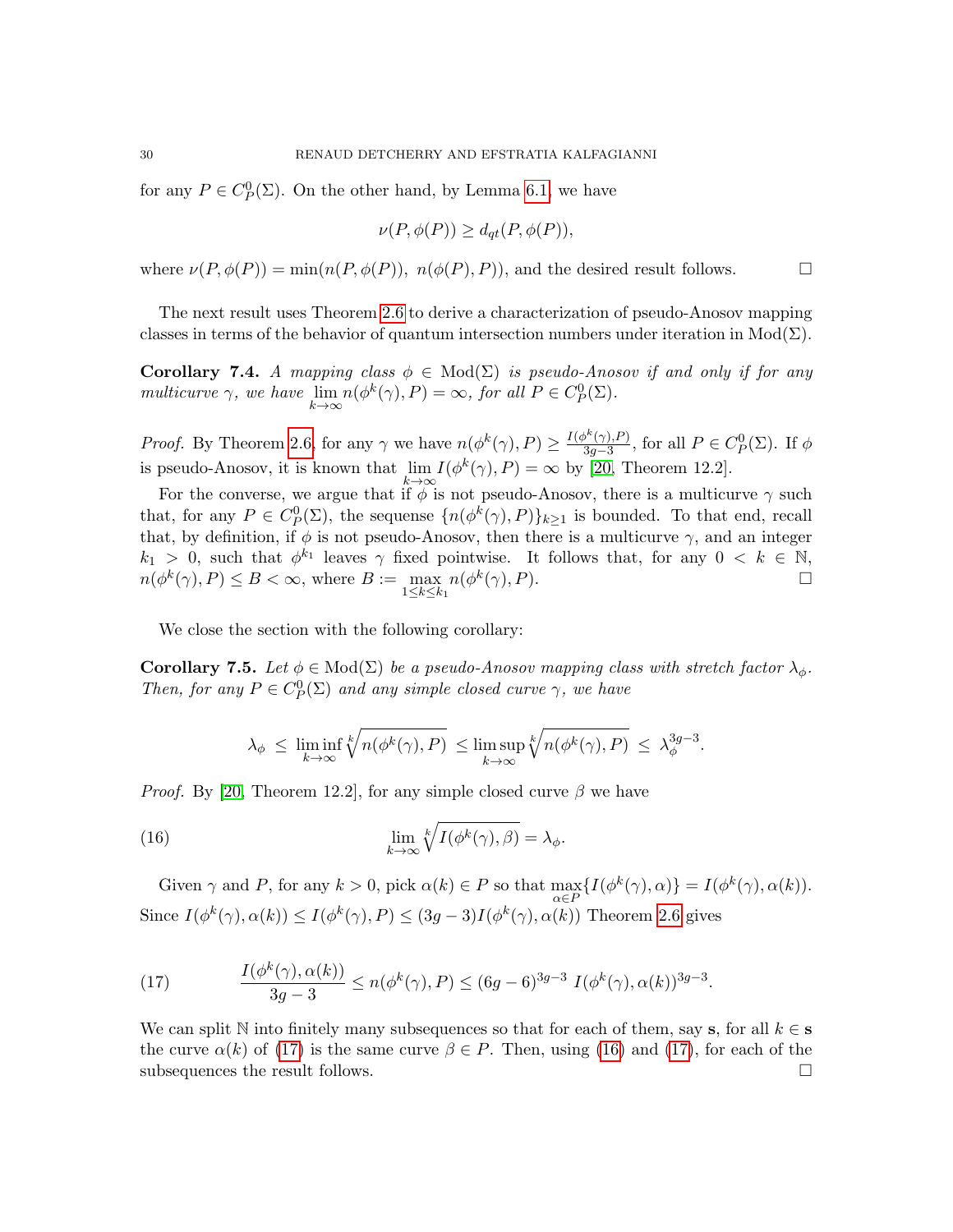#### 8. Norms of curve operators and quantum intersection number

<span id="page-30-0"></span>In this section we relate the large-r asymptotics of the  $l^1$ -norm of curve operators to quantum intersection numbers.

Let the notation and setting be as in Section [2.](#page-4-0) Let  $\gamma$  be a multicurve and P a pants decomposition of  $\Sigma$ . Consider the curve operators  $\{T_r^{\gamma}\}_{r\geq3}$  and the orthonormal basis  $\mathcal{B}_P = \{\phi_{\mathbf{c}} \mid \mathbf{c} \in U_r\}$  of the Hermitian spaces  $V_r(\Sigma)$  corresponding to P. Let  $m_r(\gamma, P)$ denote the number of non-zero entries in the matrix representing  $T_r^{\gamma}$  with respect to the basis  $\mathcal{B}_P$ . Recall that the quantum intersection number  $n(\gamma, P)$  denotes the number of nonmain diagonals containing non-zero entries and this is captured by the number of non-zero functions  $G^P_{\mathbf{k}}(\frac{c}{r})$  $\frac{c}{r}, \frac{1}{r}$  $\frac{1}{r}$ ) in Equation [\(1\)](#page-3-2). We have the following.

**Proposition 8.1.** For any multicurve  $\gamma$  and pants decomposition P, for r big enough,

<span id="page-30-1"></span>(18) 
$$
O(v_r \ n(\gamma, P)) \leq m_r(\gamma, P) \leq v_r (n(\gamma, P) + 1),
$$

where  $v_r := \dim V_r(\Sigma)$  is given by the Verlinde formula [\[6\]](#page-36-0).

*Proof.* For any  $r \geq 3$ , the upper inequality follows by the definitions, where the term  $+1$ accounts for the main diagonal, which was discarded in the count for  $n(\gamma, P)$ .

There are  $n(\gamma, P)$  non-zero functions  $G_{\mathbf{k}}^P$ , and furthermore those functions are analytic on a subset  $V_{\gamma} \subset U \times [0,1]$ , where U is the open set defined in Section [2.](#page-4-0) Since they are non-zero and analytic, we can pick an open set of the form  $V \times [0, h)$  on which all of the functions  $G_{\mathbf{k}}^P$  are non-vanishing. Then we have that  $m_r(\gamma, P) \geq |\frac{1}{r}U_r \cap V|$ , which grows like  $r^{3g-3}$ , the same as  $v_r$ , since it amounts to counting a number of lattice points in the open set  $rV$ .

It follows that for r large enough, the quantity  $m_r(\gamma, P)$  admits two-sided bounds in terms of the geometric intersection number  $I(\gamma, P)$  and  $v_r$ .

Next we consider the  $l^1$  and  $l^2$ -norms of  $T_r^{\gamma}$ , with respect to  $\mathcal{B}_P$ , defined by

$$
||T_r^{\gamma}||_{\{l^s,P\}} = \left(\sum_{\mathbf{c},\mathbf{d}\in U_r} |\langle T_r^{\gamma} \phi_{\mathbf{c}}, \phi_{\mathbf{d}}\rangle|^2\right)^{\frac{1}{s}},
$$

for  $s = 1, 2$ .

**Lemma 8.2.** The norm  $||T_r^\gamma||_{\{l^2, P\}}$  is independent of the pants decomposition P and depends only on the orbit of  $\gamma$  under the action of  $Mod(\Sigma)$ .

*Proof.* Recall that the  $l^2$ -norm can also be computed as  $||T_r^{\gamma}||_{\{l^2,P\}} = \text{Tr}(T_r^{\gamma}(T_r^{\gamma})^*)^{\frac{1}{2}}$ , where  $fT_r^{\gamma}$ <sup>\*</sup> is the adjoint for the natural Hermitian norm on  $V_r(\Sigma)$ . However,  $T_r^{\gamma}$  is an Hermitian operator, hence

$$
\operatorname{Tr}(T_r^{\gamma}(T_r^{\gamma})^*) = \operatorname{Tr}((T_r^{\gamma})^2) = \sum_{\lambda \in \sigma(T_r^{\gamma})} |\lambda|^2,
$$

where  $\sigma(T_r^{\gamma})$  is the set of eigenvalues of  $T_r^{\gamma}$ . This expression shows that the  $l^2$ -norm is independent of P, since a trace is independent of basis, and the  $l^2$ -norm depends only on the orbit of  $\gamma$  under  $Mod(\Sigma)$  since  $T_r^{\phi(\gamma)} = \rho_r(\phi) \circ T_r^{\gamma} \circ \rho_r(\phi)^{-1}$  for  $\phi \in Mod(\Sigma)$ .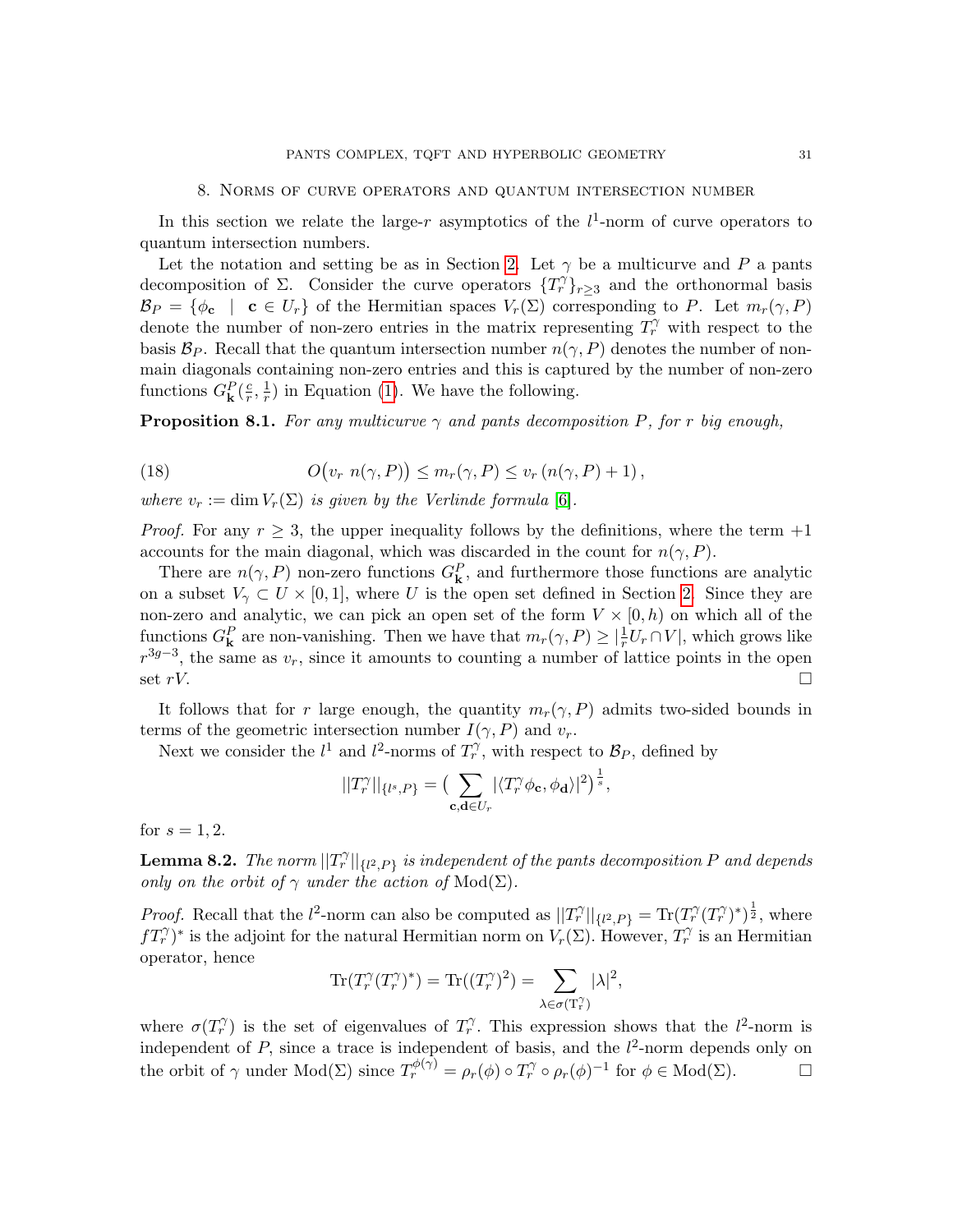Turning to the  $l^1$ -norm, an easy application of the Cauchy-Schwarz inequality gives  $||T_r^{\gamma}||_{\{l^1,P\}} \leq (m(\gamma,P))^{1/2}||T_r^{\gamma}||_{l^2}$ , which combined with the last inequality and [\(18\)](#page-30-1), gives

<span id="page-31-1"></span>
$$
\frac{||T_r^{\gamma}||_{\{l^1,P\}}}{||T_r^{\gamma}||_{l^2}} \le (n(\gamma,P)+1)^{1/2} v_r^{1/2},
$$

and

(19) 
$$
T(\gamma, P) := \limsup_{r \to \infty} \frac{||T_r^{\gamma}||_{\{l^1, P\}}}{||T_r^{\gamma}||_{l^2} v_r^{1/2}} \le (n(\gamma, P) + 1)^{1/2}.
$$

Hence, information about the geometric content of  $n(\gamma, P)$  translates into information on the geometric content of the  $T(\gamma, P)$  that encodes the asymptotic behavior of the curve operator norms. For example, combining [\(19\)](#page-31-1) with Corollary [7.5](#page-29-2) we get,

**Corollary 8.3.** Let  $\phi \in Mod(\Sigma)$  be a pseudo-Anosov mapping class with stretch factor  $\lambda_{\phi}$ . Then, for any  $P \in C^0_P(\Sigma)$  and any simple closed curve  $\gamma$ , we have

$$
\limsup_{k \to \infty} \sqrt[k]{T(\phi^k(\gamma), P)} \leq \lambda_{\phi}^{\frac{3g-3}{2}}.
$$

As another example, in the case that  $\gamma$  is also a pants decomposition, one can directly compare the function T to the metric  $d_{qt}$  by means of Proposition [A.2.](#page-33-1)

Building on our work in Sections [5](#page-17-0) and [4,](#page-11-0) in a subsequent paper, we will curry out a more detailed study of the asymptotics of the coefficients  $G_{\mathbf{k}}^{\gamma}$  $\frac{\gamma}{\mathbf{k}}(\frac{c}{r}% )^{2}$  $\frac{c}{r}, \frac{1}{r}$  $(\frac{1}{r})$  to derive a lower bound of  $T(\gamma, P)$  in terms of  $n(P, Q)$ .

### 9. Proofs of auxiliary lemmas

<span id="page-31-0"></span>We give the proofs of Lemmas [4.4](#page-14-2) and [4.5.](#page-14-0) In the figures, thin black edges are colored by 2, while the colors of red edges are specified and the fusion rules applied are the ones of Figure [3.](#page-12-0)

**Lemma [4.4.](#page-14-2)** (Sliding Lemma) We have

$$
-\begin{vmatrix} a+\varepsilon+\mu & a+\varepsilon+\mu \\ a+\varepsilon & a+\mu & and \end{vmatrix} \xrightarrow[a+\varepsilon]{a+\varepsilon+\mu} a + \varepsilon = -\sqrt{\begin{vmatrix} a+\varepsilon+\mu \\ a+\mu \\ a+\mu \end{vmatrix}}
$$

Proof. Using the strand rule, then the triangle rule, we get

$$
\bigvee a + \varepsilon + \mu
$$
\n
$$
= A \qquad\n\begin{array}{c}\na + \varepsilon + \mu \\
a + \varepsilon + \mu + 1 \\
a + \varepsilon \\
a\n\end{array}\n\qquad\n\begin{array}{c}\na + \varepsilon + \mu \\
a + \varepsilon + \mu + 1 \\
a + \varepsilon \\
a\n\end{array}\n\qquad\n\begin{array}{c}\na + \varepsilon + \mu \\
a + \varepsilon + \mu - 1 \\
a + \varepsilon \\
a\n\end{array}\n\qquad\n\begin{array}{c}\na + \varepsilon + \mu \\
a + \varepsilon \\
a \\
a\n\end{array}\n\qquad\n\begin{array}{c}\na + \varepsilon + \mu \\
a + \varepsilon \\
a \\
a\n\end{array}\n\qquad\n\begin{array}{c}\na + \varepsilon + \mu \\
a + \varepsilon + \mu - 1 \\
a\n\end{array}
$$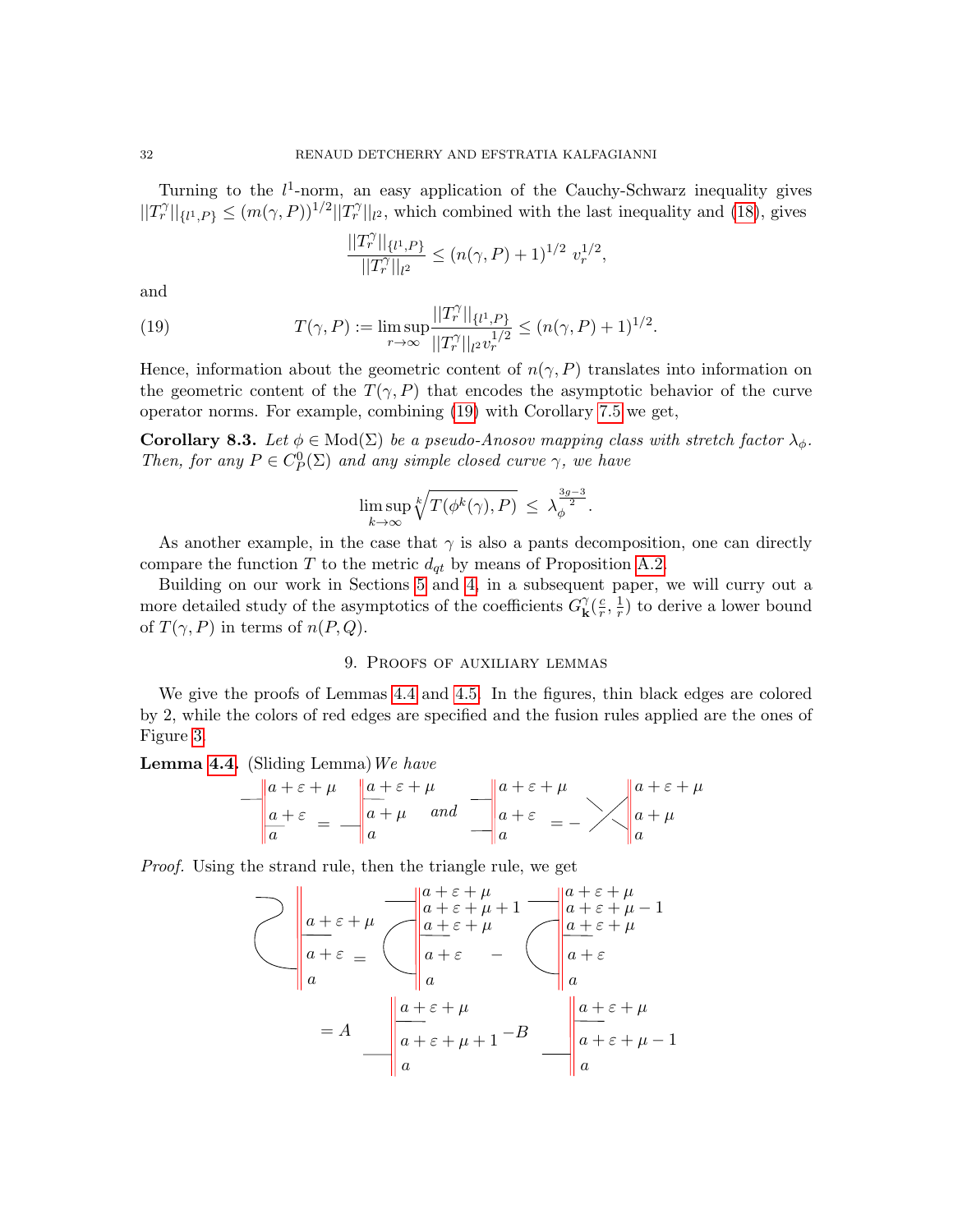where  $A$  and  $B$  can be computed as follows. Note that the triangle rule we used is not of the type described in Figure [3,](#page-12-0) so we have to go back to the general triangle rules of Figure [6,](#page-35-0) then take the limit  $r \to \infty$ ,  $\frac{a}{r} \to \theta$ .

If  $\varepsilon = +1$ , we get

$$
A = \lim_{r \to \infty, \frac{a}{r} \to \theta} \frac{\langle \frac{2+a+\varepsilon+\mu+1-(a+\varepsilon)}{2} \rangle \langle \frac{2-(a+\varepsilon+\mu+1)+a+\varepsilon}{2} \rangle}{\langle a+\varepsilon+\mu+1 \rangle \langle a \rangle} = 0,
$$

and

$$
B = \lim_{r \to \infty, \frac{a}{r} \to \theta} - \frac{\langle \frac{2+a+\varepsilon+\mu+a+\varepsilon-1}{2} \rangle \langle \frac{a+\varepsilon+\mu+a+\varepsilon-2-1}{2} \rangle}{\langle a+\varepsilon+\mu-1 \rangle \langle a \rangle} = -1.
$$

Since  $a + \varepsilon + \mu - 1 = a + \mu$ , this agrees with the lemma. Similarly, in the case  $\varepsilon = -1$ , we get  $A = 1$  and  $B = 0$ , which agrees with the lemma since  $a + \varepsilon + \mu + 1 = a + \mu$  in that case.

As for the second identity, using the Kauffman bracket skein rule and keeping in mind that  $\lim_{r \to \infty, \frac{a}{r} \to \theta}$  $\zeta_r = -1$ , we get:

$$
\sqrt{\begin{vmatrix} a+\varepsilon+\mu \\ a+\mu \\ a \end{vmatrix}} = -\bigg) \left( \begin{vmatrix} a+\varepsilon+\mu \\ a+\mu \\ a \end{vmatrix} - \frac{a+\varepsilon+\mu}{a+\mu} \right)
$$

Next we can simplify the first figure of the right hand side with the bigon rule. If  $\varepsilon = \mu$ , then the first figure vanishes and we get the lemma. On the other hand, if  $\varepsilon = -\mu$  we have

$$
\bigg|\bigcap_{a} \left(\frac{a}{a} - \varepsilon\right) = \varepsilon \bigg|\bigg|^{a} = \varepsilon \frac{a}{\|a\|^{a} + 1} - \varepsilon \frac{a}{\|a\|^{a} - 1}
$$

 $\varepsilon$ 

Combining the last two equations, we get the desired conclusion.

**Lemma [4.5.](#page-14-0)** We have the following identity

$$
\left\|\sum_{a}^{a+\varepsilon}(-1)^{(a+1)t}\varepsilon^{t+1}z^{\varepsilon t}\delta_{\varepsilon,\mu}\right\|^{a+\varepsilon}
$$

where the arc on the left hand side has swift number t, and  $\delta_{\varepsilon,\mu}$  is the Kronecker symbol.

*Proof.* When the swift number  $t$  is equal to zero, the identity in the lemma reduces to the bigon rule. Next we treat the case  $t = \pm 1$ . Using the half-twist rule, for the following swift number 1 arc, we check that

$$
\left|\frac{a+\varepsilon}{a}(-1)^{a+1}\varepsilon z^{\varepsilon}\left\|\frac{a+\varepsilon}{a}\right\|_{a+\mu}^{a+\varepsilon} = (-1)^{a+1}z^{\varepsilon}\delta_{\varepsilon,\mu}\right\|a+\varepsilon
$$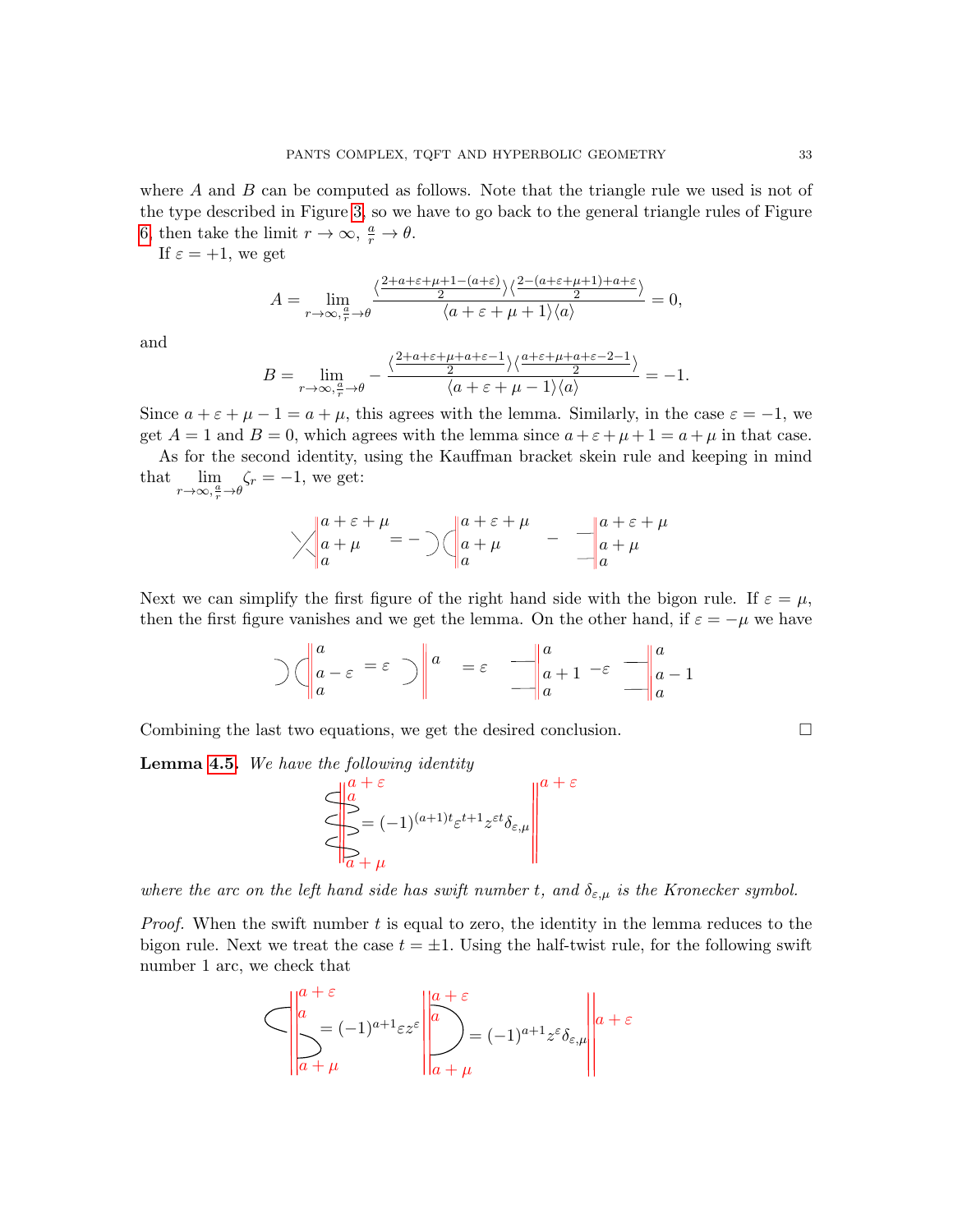The computation is similar for the other 3 swift number  $\pm 1$  patterns. Indeed, the other swift number 1 is obtained from the previous one by rotation by  $\pi$  along a vertical axis, hence we will get the same coefficient, while the swift number −1 patterns are obtained by mirror image from those ones, hence the coefficient we will get is the complex conjugate, which matches the lemma. For a pattern with swift number  $\pm t$  we apply the strand rule  $t-1$  times, to get:



For each strand rule applied, we only get one non zero contribution since from the previous computation, a single arc swift number  $\pm 1$  pattern with opposite color shift on top and bottom vanishes. Now, simplifying each swift number  $\pm 1$  pattern, we get the lemma.  $\square$ 

### Appendix A. Metrification of a two-variable function

<span id="page-33-0"></span>In this section, we introduce a general operation to produce a metric starting from a non-negative two variable function on a set. We use the process to define the metric  $d_{qt}$  in Section [6.](#page-24-1)

Let X be a set. Recall that  $d: X \times X \longrightarrow [0, \infty)$  is called a metric on X if it satisfies:

- (Symmetry) For any  $x, y \in X$ , we have  $d(x, y) = d(y, x)$ .
- (Triangular inequality) For any  $x, y, z \in X$ , we have  $d(x, z) \leq d(x, y) + d(y, z)$ .
- (Identity of indiscernables) For any  $x, y \in X$ ,  $d(x, y) = 0$  if and only if  $x = y$ .

We will call a function  $d: X \times X \longrightarrow [0, \infty)$  a semi-metric if it satisfies only the first two axioms and  $d(x, x) = 0$  for all  $x \in X$ .

**Definition A.1.** Let X be a set and  $f : X \times X \longrightarrow [0, \infty)$  be a function. For  $x, y \in X$ , let  $P(x, y)$  the set of all sequences  $\mathbf{x} := (x_0, x_1, \ldots, x_n)$  where  $n \geq 0$  is an integer and  $x_0 = x, x_n = y$ . Then for any  $x, y \in X$ , let

$$
d_f(x,y) = \inf_{\mathbf{x} \in P(x,y)} (\min(f(x_0,x_1),f(x_1,x_0)) + \ldots + \min(f(x_{n-1},x_n),f(x_n,x_{n-1})))
$$

We call  $d_f$  the metrification of f.

The name *metrification* is motivated by the following proposition:

<span id="page-33-1"></span>**Proposition A.2.** Let X be a set and  $f : X \times X \to [0, \infty)$  be a function. Then:

- (a)  $d_f$  is a semi-metric on X and satisfies  $d_f(x, y) \le f(x, y)$  for any  $x, y \in X$ .
- (b) For any semi-metric d on X such that  $d \leq f$  on  $X \times X$ , we have  $d \leq d_f$ .
- (c) Suppose there is a constant  $B > 0$  so that for any  $x \neq y$ ,  $f(x, y) \geq B$ . Then  $d_f$  is a metric on X.
- (d) Assume that there is a group G acting on X so that f is G-invariant. Then  $d_f$  is G-invariant.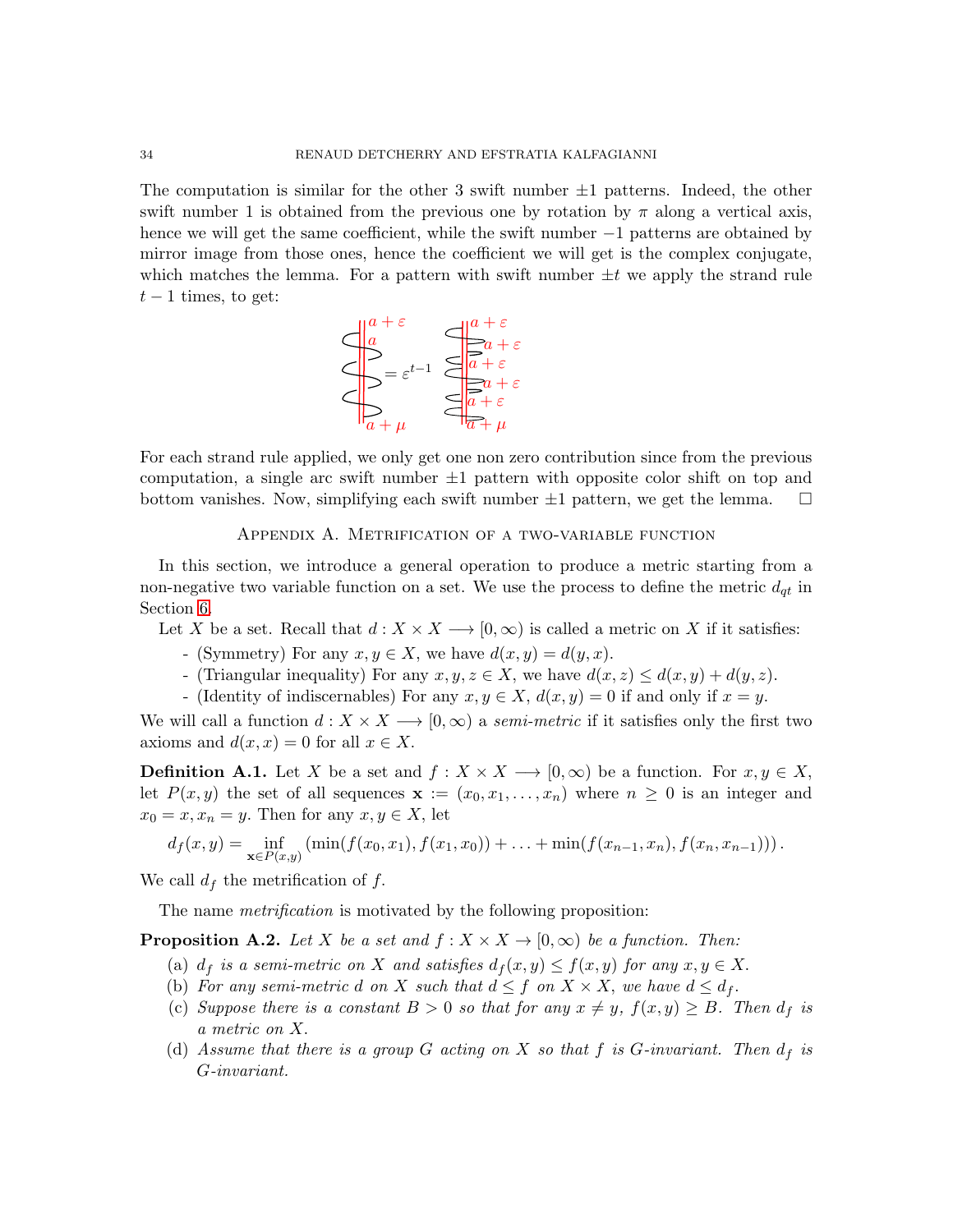(e) If 
$$
f, g: X \times X \to [0, \infty)
$$
 are functions such that  $f \leq g$  on then  $d_f \leq d_g$ .

*Proof.* (a) For any  $x, y \in X$ , we have  $(x, y) \in P(x, y)$ , so  $d_f(x, y) \leq \min(f(x, y), f(y, x)) \leq$  $f(x, y)$ . Moreover, for any  $x \in X$ , the 1-tuple  $(x) \in P(x, x)$ , therefore  $d_f(x, x) = 0$ .

Next we show that  $d_f$  is symmetric. For any  $(x_0, x_1, \ldots, x_n) \in P(x, y)$ , we have that  $(x_n, x_{n-1}, \ldots, x_0) \in P(y, x)$ . Therefore

$$
d_f(y,x) \le \min(f(x_n, x_{n-1}), f(x_{n-1}, x_n)) + \ldots + \min(f(x_1, x_0), f(x_0, x_1))
$$
  
=  $\min(f(x_0, x_1), f(x_1, x_0)) + \ldots + \min(f(x_{n-1}, x_n), f(x_n, x_{n-1})).$ 

Taking the infimum over  $P(x, y)$  we get  $d_f(y, x) \leq d_f(x, y)$ . By symmetry,  $d_f(y, x) =$  $d_f(x, y)$ .

Finally,  $d_f$  satisfies the triangle inequality. Indeed, for any  $x, y, z \in X$ , for any  $(x =$  $x_0, \ldots, x_n = y$   $\in P(x, y)$  and  $(y_0 = y, \ldots, y_m = z) \in P(y, z)$ , we have that  $(x = y)$  $x_0, x_1, \ldots, x_n = y_0, y_1 \ldots, y_m = z) \in P(x, z)$ . Thus

$$
d_f(x, z) \le (\min(f(x_0, x_1), f(x_1, x_0)) + \ldots + \min(f(x_{n-1}, x_n), f(x_n, x_{n-1})) + (\min(f(y_0, y_1), f(y_1, y_0)) + \ldots + \min(f(y_{m-1}, y_m), f(y_m, y_{m-1}))).
$$

Taking infimum over  $(x_0, \ldots, x_n) \in P(x, y)$  and  $(y_0, \ldots, y_m) \in P(y, z)$ , we get  $d_f(x, z) \leq$  $d_f(x, y) + d_f(y, z)$ .

(b) Assume that d is a semi-metric and  $d \leq f$  on  $X \times X$ . For any  $x, y$ , as d is symmetric we have  $d(x, y) = \min(d(x, y), d(y, x)) \leq \min(f(x, y), f(y, x))$ . Moreover, by the triangle inequality, for any  $(x_0, \ldots, x_n) \in P(x, y)$ , we have

$$
d(x, y) \le d(x, x_1) + \ldots + d(x_{n-1}, y)
$$
  
\n
$$
\le \min(f(x, x_1), f(x_1, x)) + \ldots + \min(f(x_{n-1}, y), f(y, x_{n-1})).
$$

Taking the infimum over  $P(x, y)$ , we get  $d(x, y) \leq d_f(x, y)$ .

(c) If  $x \neq y$ , any element  $(x_0 = x, x_1, \ldots, x_n = y)$  of  $P(x, y)$  contains two consecutive points  $x_i, x_{i+1}$  that are distinct. Then we have

$$
d_f(x, y) = \min(f(x_0, x_1), f(x_1, x_0)) + \ldots + \min(f(x_{n-1}, x_n), f(x_n, x_{n-1})) \ge
$$
  
 
$$
\ge \min(f(x_i, x_{i+1}), f(x_{i+1}, x_i)) \ge B.
$$

(d) For any  $g \in G$ , for any  $x, y \in X$  and  $(x_0 = x, \ldots, x_n = y) \in P(x, y)$ , we have that  $(g \cdot x_0, \ldots, g \cdot x_n) \in P(g \cdot x, g \cdot y)$ . Moreover, as f is G-invariant, we have

$$
\min(f(g \cdot x_0, g \cdot x_1), f(g \cdot x_1, g \cdot x_0)) + \ldots + \min(f(g \cdot x_{n-1}, g \cdot x_n), f(g \cdot x_n, g \cdot x_{n-1}))
$$
  
= 
$$
\min(f(x_0, x_1), f(x_1, x_0)) + \ldots + \min(f(x_{n-1}, x_n), f(x_n, x_{n-1})).
$$

Taking infimum over  $P(x, y)$ , we get  $d_f(g \cdot x, g \cdot y) \leq d_f(x, y)$ , and by symmetry,  $d_f(g \cdot x, g \cdot y)$  $x, g \cdot y$  =  $d_f(x, y)$ .

(e) That property is clear from the definition of  $d_f, d_g$ .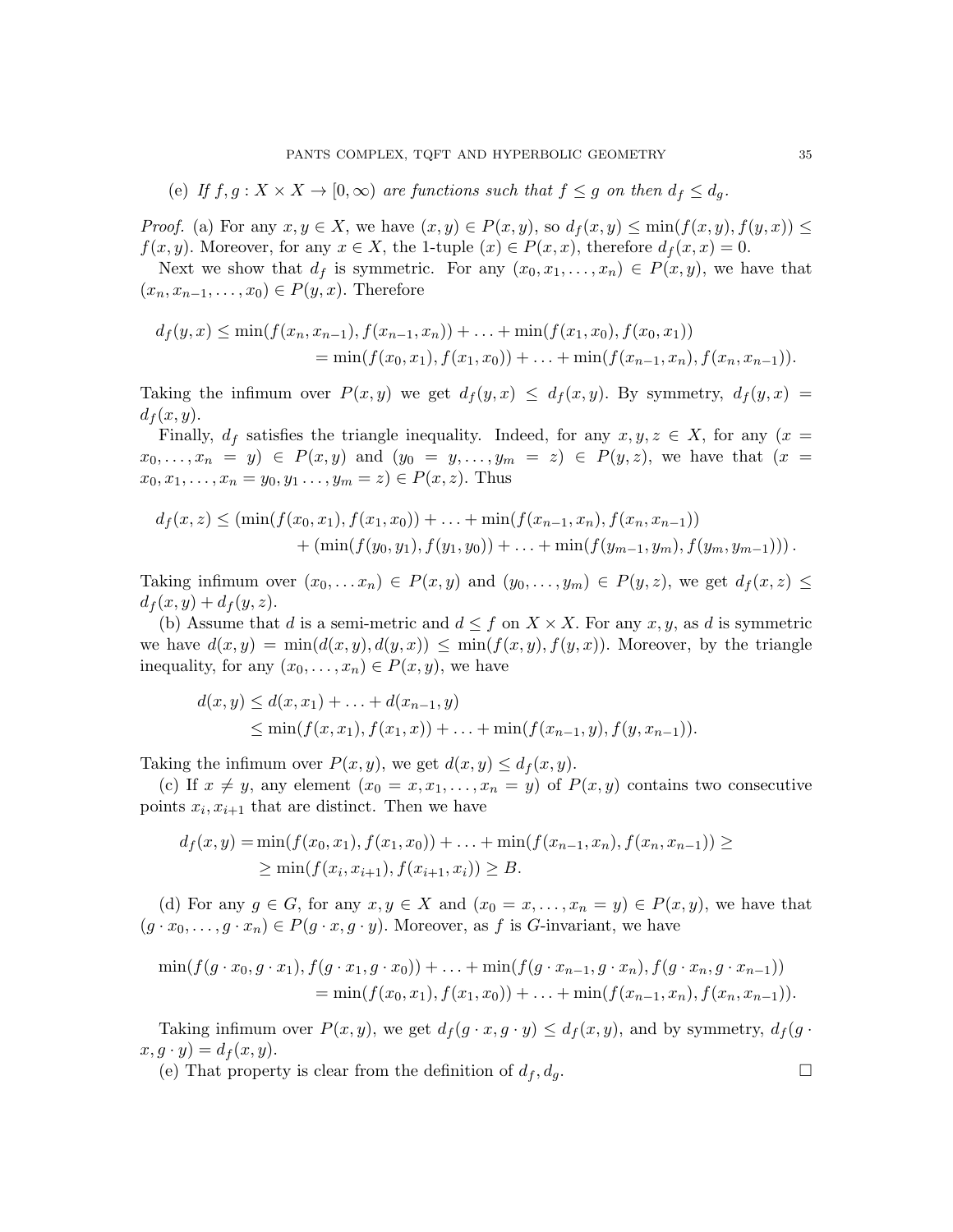## Appendix B. General fusion rules

<span id="page-35-1"></span>Fix a decomposition system  $P \cup P'$  on  $\Sigma$  with dual graph  $\Gamma$  and let  $\gamma$  be a multicurve in Dehn-Thurston position with respect to  $P \cup P'$ . By [\[18\]](#page-36-2) the coefficients  $G_{\mathbf{k}}^{\gamma}$  $_{\mathbf{k}}^{\gamma}$  of the operators  $T_r^{\gamma}$  can be computed using fusion rules of Figure [6,](#page-35-0) which are an adaptation of the Masbaum-Vogel [\[27\]](#page-37-13)  $SU(2)$ -fusion rules in our setting.



<span id="page-35-0"></span>FIGURE 6. The fusion rules.

The surface  $\Sigma$  is viewed as being constructed by glueing together two copies of Γ, say Γ, Γ'. The red thick lines in Figure [6](#page-35-0) indicate portions of the graph  $\Gamma$  while the copy  $Γ'$  is omitted. We consider Γ ∪ γ on Σ and the intersections of γ with Γ' are recorded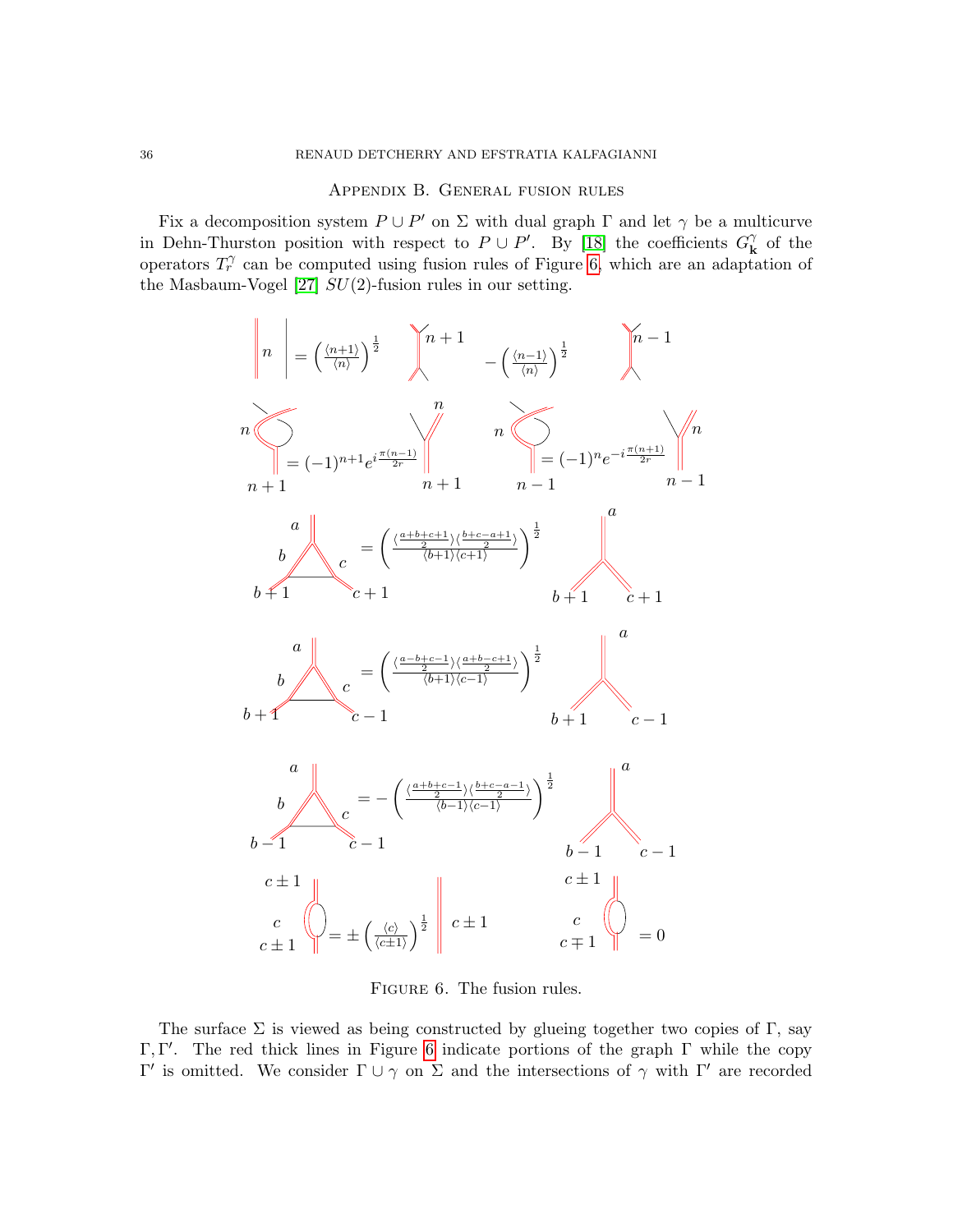as over/under crossings of  $\gamma$  and Γ. The labels indicate admissible colorings of Γ which correspond to vectors in the basis of the TQFT spaces  $V_r(\Sigma)$  obtained from P.

Note that all the relations occur between portions of colored copies of  $\Gamma \cup \gamma$  that lie on a single pants or annulus piece of the fixed decomposition of  $\Sigma$ . Reading Figure [6](#page-35-0) from top to bottom, and rows from left to right, we refer to these rules as follows: Strand rule, positive/negative half-twist rules, positive/negative/mixed triangle rules and bigon rule. The black thiner lines indicate arcs of  $\gamma$  and the color on these portions is 2. Finally, for for  $x \in \mathbb{Z}$ , we have  $\langle x \rangle := \sin(\frac{\pi x}{r})$ .

#### **REFERENCES**

- <span id="page-36-14"></span>[1] J. E. Andersen and R. Kashaev, The Teichmüller TQFT, Proceedings of the International Congress of Mathematicians—Rio de Janeiro 2018. Vol. III. Invited lectures, World Sci. Publ., Hackensack, NJ, 2018, pp. 2541–2565.
- <span id="page-36-18"></span>[2] J. E. Andersen, G. Masbaum, and K. Ueno, Topological quantum field theory and the Nielsen-Thurston classification of  $M(0, 4)$ , Math. Proc. Cambridge Philos. Soc. 141 (2006), no. 3, 477–488.
- <span id="page-36-16"></span>[3] T. Aougab, S. Taylor, and Webb R., Effective masur–minsky distance formulas and applications to hyperbolic 3-manifolds, available at https://math.temple.edu/ tue38263/.
- <span id="page-36-15"></span>[4] S. Baseilhac and R. Benedetti, Quantum hyperbolic geometry, Algebr. Geom. Topol. 7 (2007), 845–917.
- <span id="page-36-6"></span>[5] G. Belletti, R. Detcherry, E. Kalfagianni, and T. Yang, Growth of quantum 6j-symbols and applications to the volume conjecture, J. of Differential Geometry, to appear.
- <span id="page-36-0"></span>[6] C. Blanchet, N. Habegger, G. Masbaum, and P. Vogel, Topological quantum field theories derived from the Kauffman bracket, Topology 34 (1995), no. 4, 883–927.
- <span id="page-36-7"></span>[7] F. Bonahon and H. Wong, Quantum traces for representations of surface groups in  $SL_2(\mathbb{C})$ , Geom. Topol. 15 (2011), no. 3, 1569–1615.
- <span id="page-36-8"></span>[8] , Representations of the Kauffman bracket skein algebra I: invariants and miraculous cancellations, Invent. Math. 204 (2016), no. 1, 195–243.
- <span id="page-36-12"></span>[9] , Representations of the Kauffman bracket skein algebra II: Punctured surfaces, Algebr. Geom. Topol. 17 (2017), no. 6, 3399–3434.
- <span id="page-36-13"></span>[10] F. Bonahon, H. Wong, and T. Yang, in preparation.
- <span id="page-36-1"></span>[11] J. F. Brock, The Weil-Petersson metric and volumes of 3-dimensional hyperbolic convex cores, J. Amer. Math. Soc. **16** (2003), no. 3, 495–535.
- <span id="page-36-3"></span>[12]  $\qquad \qquad$ , Weil-Petersson translation distance and volumes of mapping tori, Comm. Anal. Geom. 11 (2003), no. 5, 987–999.
- <span id="page-36-10"></span>[13] D. Bullock, C. Frohman, and J. Kania-Bartoszyńska, Understanding the Kauffman bracket skein module, J. Knot Theory Ramifications 8 (1999), no. 3, 265–277.
- <span id="page-36-4"></span>[14] A. Champanerkar, O. Dasbach, E. Kalfagianni, I. Kofman, W. Neumann, and N¿ Stoltzfus (eds.), Interactions between hyperbolic geometry, quantum topology and number theory, Contemporary Mathematics, vol. 541, American Mathematical Society, Providence, RI, 2011.
- <span id="page-36-11"></span>[15] L. Charles and J. March´e, Multicurves and regular functions on the representation variety of a surface in  $SU(2)$ , Comment. Math. Helv. 87 (2012), no. 2, 409–431.
- <span id="page-36-9"></span>[16] L. O. Chekhov and V. V. Fock, Observables in 3D gravity and geodesic algebras, vol. 50, 2000, Quantum groups and integrable systems (Prague, 2000), pp. 1201–1208.
- <span id="page-36-17"></span>[17] Young-Eun Choi and Kasra Rafi, Comparison between Teichmüller and Lipschitz metrics, J. Lond. Math. Soc. (2) **76** (2007), no. 3, 739–756.
- <span id="page-36-2"></span>[18] R. Detcherry, Asymptotic formulae for curve operators in TQFT, Geom. Topol. 20 (2016), no. 6, 3057– 3096.
- <span id="page-36-5"></span>[19] R. Detcherry and E. Kalfagianni, Gromov norm and Turaev-Viro invariants of 3-manifolds, Ann. Sci. Ec. Norm. Supér.  $(4)$  53  $(2020)$ , no. 6, 1363–1391.